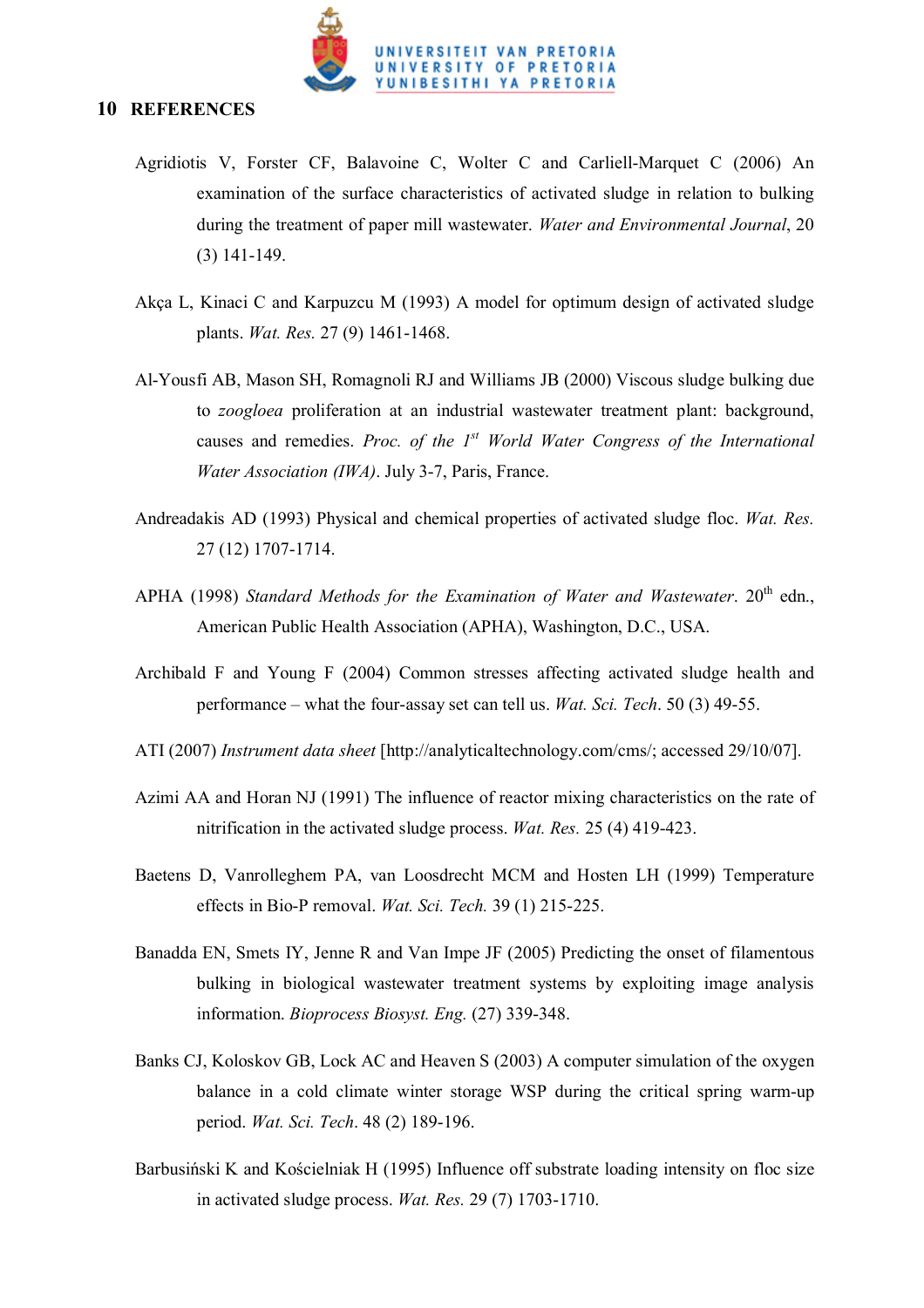

- Barnard JL (1974) Nutrient removal in biological systems. *Proc. of the biennial conference and exhibition, Institute of Water Pollution Control (IWPC)*, April 7-11, Salisbury (Harare), Zimbabwe.
- Bergh SG (1996) *Diagnosis Problems in Wastewater Settling*. PhD Thesis, Lund Institute of Technology, Sweden.
- Berktay A (1998) Properties of Sludge Produced From the Pressurized Wastewater Treatment Process. *Tr. J. of Engineering and Environmental Science* 22 377-385.
- Bhargava DS and Rajagopal K (1993) Differentiation between transition zone and compression in zone settling. *Wat. Res.* 27 (3) 457-463.
- Bień J, Kamizela T, Wolny L and Stępniak L (2005) Settleability and compressibility of activated sludge prepared with ultrasounds. *Proc. of the 9<sup>th</sup> IWA Conference on Diffuse Pollution: Technical Programme and Abstracts of the Conference on Management of Residues Emanating from the Water and Wastewater Treatment*, 9-12 August, Johannesburg, South Africa.
- Biggs C, Lant P and Hounslow M (2003) Modelling the effect of shear history on activated sludge flocculation. *Wat. Sci. Tech.* 47 (11) 251-257.
- Biggs CA, Ford AM and Lant PA (2001) Activated sludge flocculation: direct determination of the effect of calcium ions. *Wat. Sci. Tech*. 43 (11) 75-82.
- Blackbeard JR, Ekama GA and Marais GvR (1986) A Survey of Filamentous Bulking and Foaming in Activated-Sludge Plants in South Africa. *Wat. Pollut. Control* 85 (1) 90- 100.
- Bruus JH, Nielsen PH and Keiding K (1992) On the stability of activated sludge flocs with implications to dewatering. *Wat. Res*. 26 (12) 1597-1604.
- Bux F and Kasan HC (1994a) A microbiological survey of ten activated sludge plants. *Water SA* 20 (1) 61-72.
- Bux F and Kasan HC (1994b) Comparison of selected methods for relative assessment of surface charge on waste sludge biomass. *Water SA* 20 (1) 73-76.
- Bye CM and Dold PL (1999) Evaluation of Correlations for Zone Settling Velocity Parameters Based on Sludge Volume Index-Type Measures and Consequences in Settling Tank Design. *Water Environ. Res.* 71 (7) 1333-1344.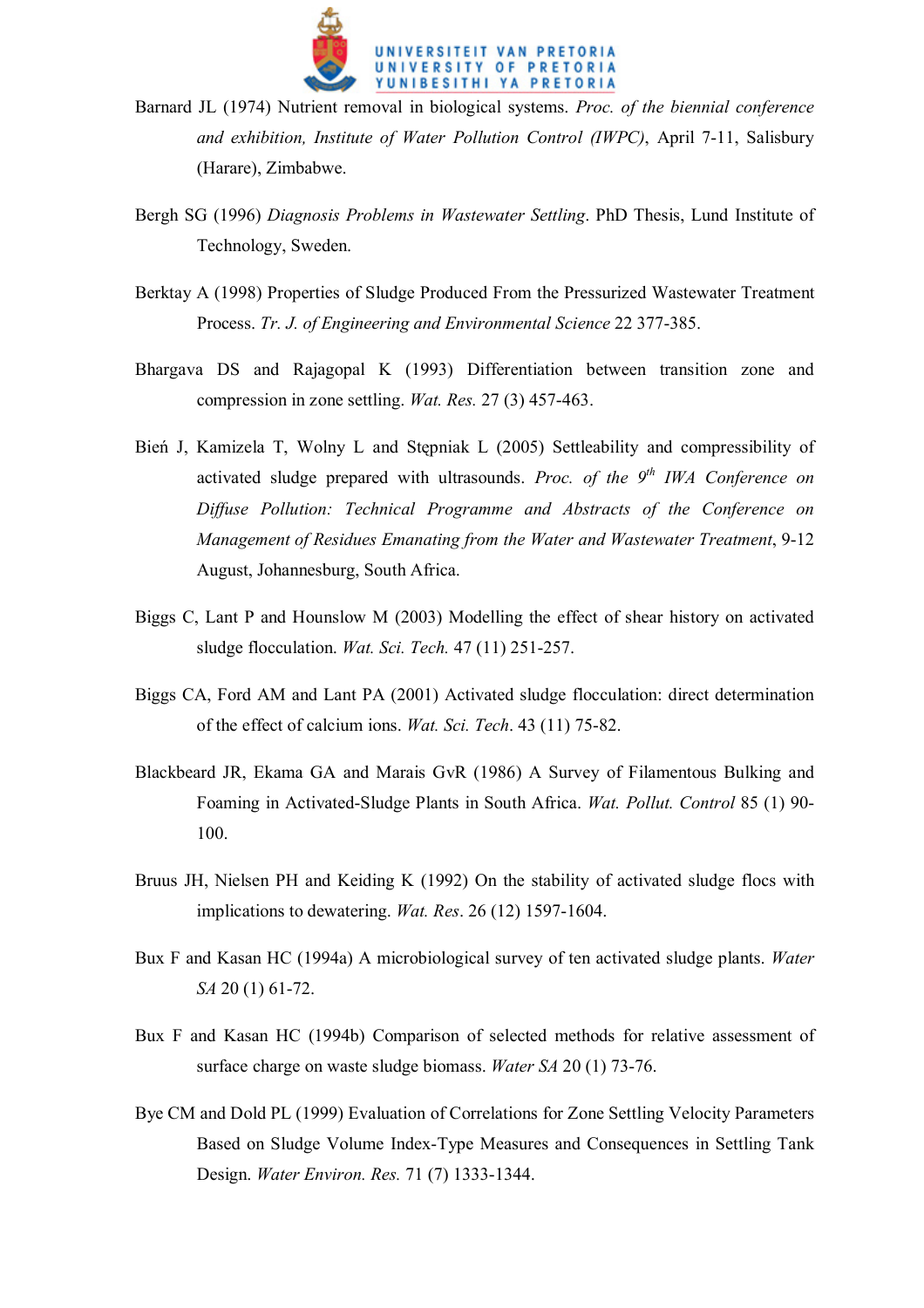

- Bye CM and Dold PL (1998) Sludge volume index settleability measures: effect of solids characteristics and test parameters. *Water Environ. Res.* 70 (1) 87-93.
- Casey T and Alexander WV (2001) *Design and operating strategies to minimize bulking by anoxic-aerobic filamentous organisms in nutrient removal activated sludge plants*. WRC report no 775/1/01, Pretoria, South Africa.
- Casey TG, Ekama GA, Wentzel MC and Marais GvR (1995) Filamentous organism bulking in nutrient removal activated sludge systems. Paper 1: A historical overview of causes and control. *Water SA* 21 (3) 231-238.
- Catunda PFC and Van Haandel AC (1992) Activated sludge settling Part I: Experimental determination of activated sludge settleability. *Water SA* 18 (3) 165-172.
- Cenens C, Smets IY, Ryckaert VG and Van Impe JF (2000) Modelling the competition between flocforming and filamentous bacteria in activated sludge waste water treatment systems – I. Evaluation of mathematical models based on kinetic selection theory. *Wat. Res.* 34 (9) 2525-2534.
- Çetin FD and Sürücü G (1990) Effects of Temperature and pH on the settleability of activated sludge flocs. *Wat. Sci. Tech.* 22 (9) 249-254.
- Chaignon V, Lartiges BS, El Samrani A and Mustin C (2002) Evolution of size distribution and transfer of mineral particles between flocs in activated sludges: an insight into floc exchange dynamics. *Wat. Res.* 36 (3) 676-684.
- Cho SH, Colin F, Sardin M and Prost C (1993) Settling velocity model of activated sludge. *Wat. Res.* 27 (7) 1237-1242.
- Clements MS (1976) The Application of Static Column Tests to Sedimentation Tank Design. *Wat. Pollut. Control* 75 (3) 360-376.
- Cloete TE and Muyima NYO (1997) *Microbial community analysis: the key to the design of biological wastewater treatment systems*. IAWQ Scientific and Technical Report no. 5, Cambridge, England.
- Cooper P, Upton JE, Smith M and Churchley J (1995) Biological Nutrient removal: Design Snags, Operational Problems and Costs. *J.IWEM.* 9 (2) 7-18.
- Daigger GT (1995) Development of refined clarifier operating diagrams using an updated settling characteristic database. *Wat. Environ. Res.* 67 (1) 95-100.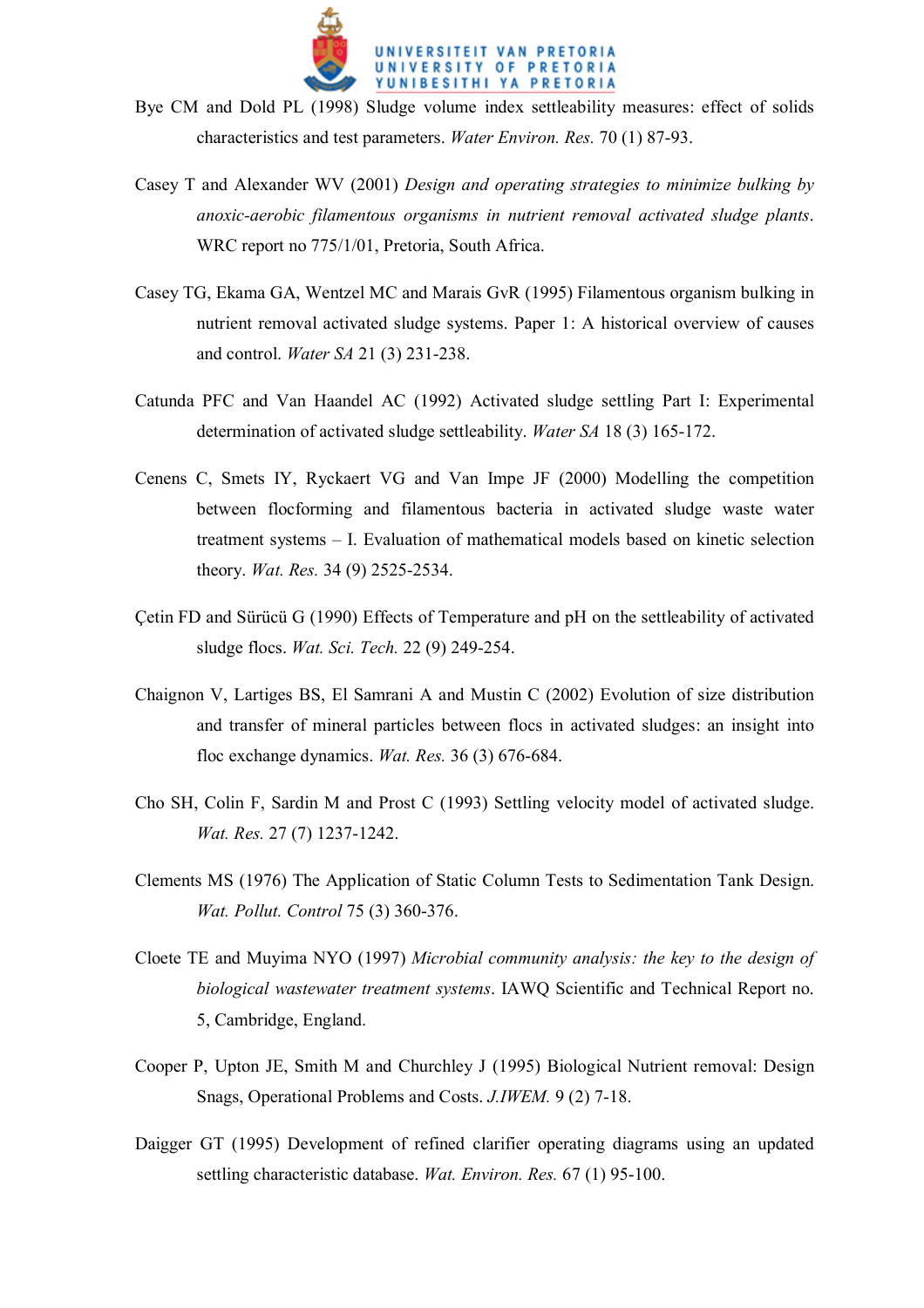

- Daigger GT and Roper (jr.) RE (1985) The relationship between SVI and activated sludge settling characteristics. *J. Wat. Pollut. Cont. Fed.,* 57 (8) 859-866.
- Dangcong P, Bernet N, Delgenes JP and Moletta R (1999) Aerobic granular sludge a case report. Rapid Communication. *Wat. Res*. 33 (3) 890-893.
- DataFit (2005) *Statistical software package*, version 8.1.69, Oakdale Engineering, evaluation copy, US. [http://www.curvefitting.com; accessed 15/01/2005].
- De Clercq J, Nopens I, Defrancq J and Vanrolleghem PA (2007) Extending and calibrating a mechanistic hindered and compression settling model for activated sludge using indepth batch experiments. *Wat. Res. (in press)*.
- De Clercq J, Devissher M, Boonen I, Vanrolleghem PA and Defrancq J (2003) A new onedimensional clarifier model – verification using full-scale experimental data. *Wat. Sci. Tech.* 47 (12) 105-112.
- De Clercq B (2003) *Computational Fluid dynamics of settling tanks: Development of experiments and rheological, settling and scraper submodels.* PhD Thesis. Ghent University, Faculty of Agricultural and Applied Biological Science, Belgium.
- Dick RI and Vesilind PA (1969) The sludge volume index what is it? *J. Wat. Pollut. Cont. Fed.* 41 (7) 1285-1291.
- Dochain D and Vanrolleghem PA (2001) *Dynamical Modelling and Estimation in Wastewater Treatment Processes*. IWA Publishing, Cornwall, UK.
- Droste RL (1997) *Theory and practice of water and wastewater treatment*. 1<sup>st</sup> edn., John Wiley & Sons, Inc., USA.
- Drysdale GD, Atkinson BW, Mudaly DD, Kasan HC and Bux F (2000) *Investigation of the microbial contribution to nutrient removal in an activated sludge wastewater treatment process*. WRC report 822/1/00, Pretoria, South Africa.
- Dupont R and Dahl C (1995) A one-dimensional model for a secondary settling tank including density current and short-circuiting. *Wat. Sci. Tech.* 31 (2) 215-224.
- Durmaz B and Sanin FD (2001) Effect of carbon to nitrogen ratio on the composition of microbial extracellular polymers in activated sludge. *Wat. Sci. Tech.* 44 (10) 221-229.
- Ekama GA, Barnard JL, Günthert FW, Krebs P, McCorquodale JA, Parker DS and Wahlberg EJ (1997) *Secondary Settling Tanks: Theory, modelling, design and operation*. IAWQ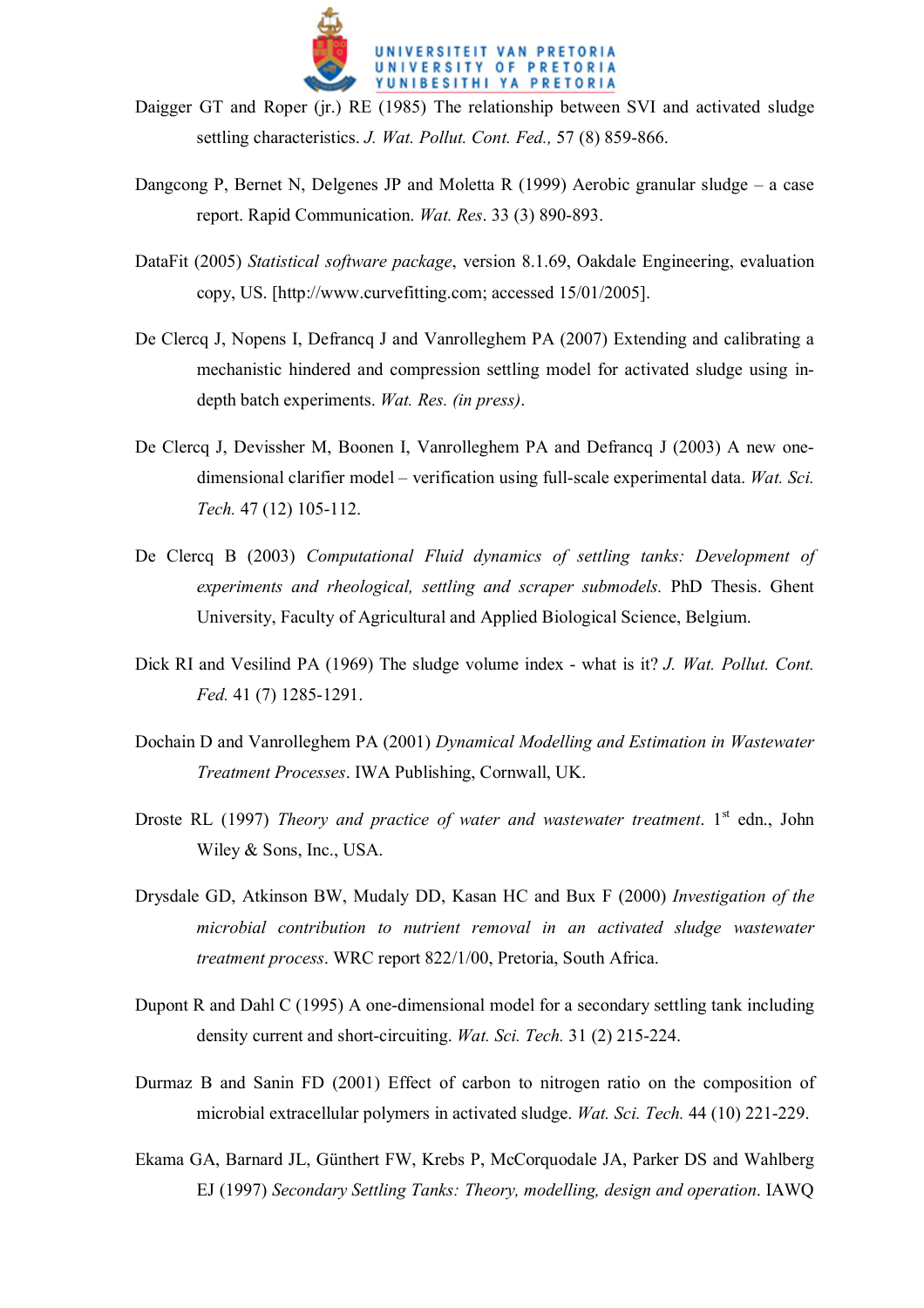

Scientific and Technical Report No. 6, IWA Publishing, Simpson Drewett and Co. Ltd., Richmond, Surrey, England.

- Ekama GA (1988) *Sludge settleability and filamentous organisms*. Association of Water Treatment Personnel Seminar and Mini Trade Fair '88, Athlone Wastewater Treatment Works, 24 November, Cape Town, South Africa.
- Ekama GA and Marais GvR (1986) Sludge Settleability and Secondary Settling Tank Design Procedures. *Wat. Pollut. Control* 85 (2) 101-113.
- Ekama GA, Marais GvR and Blackbeard JR (1985) *Final report to the Water Research Commission on a two year exploratory study on activated sludge bulking and foaming problems in Southern Africa (1983-1984)*. University of Cape Town Research Report no W 54, WRC report 114/1/85, Pretoria, South Africa.
- Ekama GA and Marais GvR (1984) Two improved activated sludge settleability parameters. *IMESA* 6 (9) 20-26.
- Erdal UG (2002) *The effects of temperature on system performance and bacterial community structure in a biological phosphorus removal system*. PhD Thesis, Virginia Polytechnic Institute and State University, Blacksber, Virginia, USA [http://scholar.lib.vt.edu/theses/available/etd-03082002-154444/; accessed 23/08/ 2004].
- Ericsson B and Eriksson L (1988) Activated sludge characteristics in a phosphorus depleted environment. *Wat. Res.* 22 (2) 151-162.
- Etterer T and Wilderer PA (2001) Generation and properties of aerobic granular sludge. *Wat. Sci. Tech.* 43 (3) 19-26.
- Excel (2007) *Software program* [http://office.microsoft.com/; accessed 27/10/2007].
- Forster CF and Dallas-Newton J (1980) Activated Sludge Settlement Some Suppositions and Suggestions. *Wat. Pollut. Control* 79 (3) 338-351.
- Forster CF (1976) Bioflocculation in the Activated Sludge Process. *Water SA* 2 (3) 119-125.
- Fourier (2007) *Instrument data sheet* [http://www.fouriersystems.com/; accessed 27/10/2007]
- Gerardi MH (2002) *Settleability Problems and Loss of Solids in the Activated Sludge Process*. John Wiley & Sons, Hoboken, New Jersey, United States of America.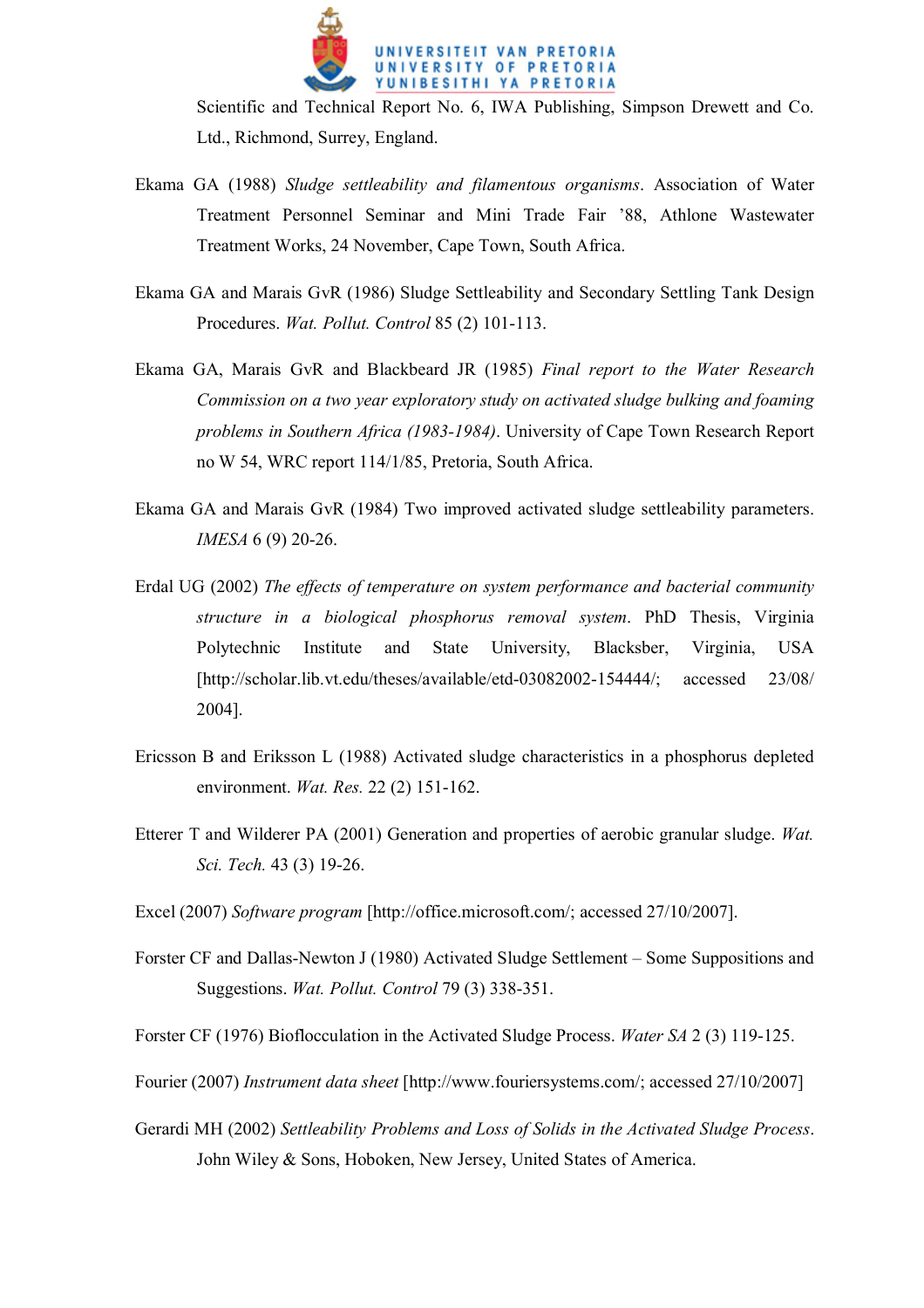

- Gernaey K, Vanderhasselt A, Bogaert H, Vanrolleghem P and Verstraete W (1998) Sensors to monitor biological nitrogen removal and activated sludge settling. *Journal of Microbiological Methods* 32 193-204.
- Gillot S and Vanrolleghem PA (2003) Equilibrium temperature in aerated basins-comparison of two prediction models. *Wat. Res*. 37 3742-3748.
- Grady (ir.) CPL and Filipe CDM (2000) Ecological engineering of bioreactors for wastewater treatment. *Water, Air, and Soil Pollution* 123 117-132.
- Gregory R and Zabel TF (1990) Water Quality and Treatment. 4<sup>th</sup> ed., Chap. 7, American Water Works Association, McGraw-Hill, USA.
- Grijspeerdt K and Verstraete W (1997) Image analysis to estimate the settleability and concentration of activated sludge. *Wat. Res*. 31 (5) 1126-1134.
- Grijspeerdt K, Vanrolleghem P and Verstraete W (1995) Selection of one-dimensional sedimentation: models for on-line use. *Wat. Sci. Tech.* 31 (2) 193-204.
- Härtel L and Pöpel HJ (1992) A dynamic secondary clarifier model including processes of sludge thickening. *Wat. Sci. Tech.* 25 (6) 267-284.
- Hasar H, Kinaci C, Ünlü A, Torul H and Ipek U (2004) Rheological properties of activated sludge in a sMBR. *Biochemical Engineering Journal*. 20 (1) 1-6.
- Hasselblad S and Xu S (1996) On-line estimations of settling capacity in secondary clarifier. *Wat. Sci. Tech.* 34 (3-4) 323-328.
- Hercules S, Tsai M-W, Lakay MT, Wentzel MC and Ekama GA (2002) *Full–scale demonstration of filamentous bulking control at a biological nutrient removal activated sludge plant.* WRC report 823/1/02, Pretoria, South Africa.
- Ho KM, Gerges H and Lau TK (2006) Development of final sedimentation tank maximum operating capacity curves using Vesilind settling parameters and mathematical modelling. *Proc. of Weftec 2006*, October 21-25, Dallas, Texas, USA.
- Ingildsen P (2002) *Realising full-scale control in wastewater treatment systems using in situ nutrient sensors*. Ph.D. Thesis, Lund Institute of Technology, Sweden.
- IWPC (1977) *Handleiding vir rioolwerke-operateurs: Die suiwering van rioolwater*. 2<sup>nd</sup> edn. Institute of Water Pollution Control (IWPC), Johannesburg, South Africa.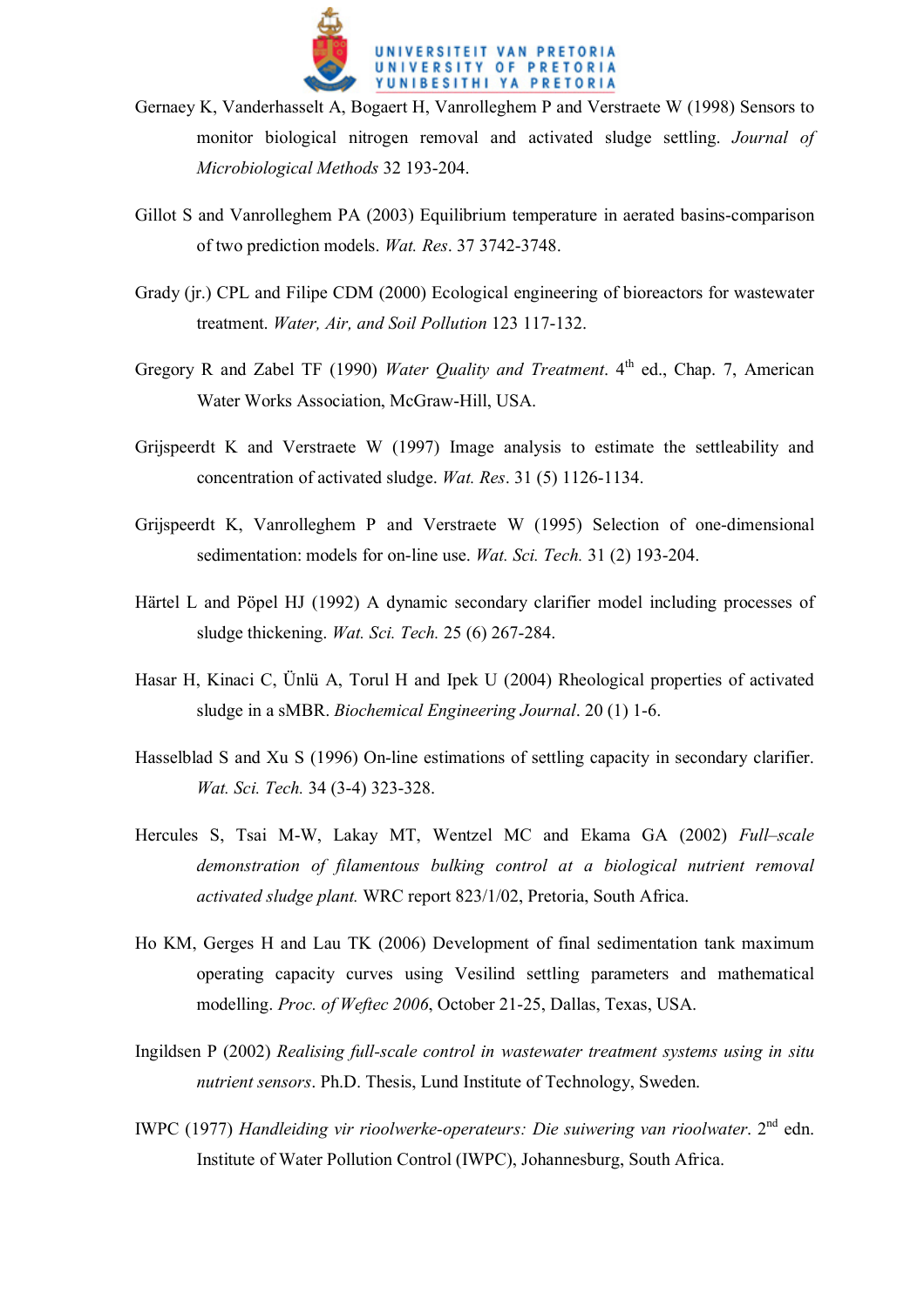

- Janczukowicz W, Szewczyk M, Krzemieniewski M and Pesta J (2001) Settling Properties of Activated Sludge from a Sequencing Batch Reactor (SBR) *Polish Journal of Environmental Studies* 10 (1) 15-20.
- Jang H and Schuler AJ (2006) The case for variable density: a new perspective on activated sludge settling. *Proc. of Weftec 2006*, October 21-25, Dallas, Texas, USA.
- Janssen PMJ, Meinema K and Van der Roets (2002) Biological Phosphorus removal: Manual for design and operation, STOWA report, IWA Publishing, London, UK.
- Jenkins D, Richard MG and Daigger GT (1986) *Manual on the causes and control of activated sludge bulking and foaming.* Water Research Commission, Pretoria, South Africa.
- Jenkins D, Richard MG and Neethling JB (1984) Causes and Control of Activated-Sludge Bulking. *Wat. Pollut. Control* 83 (4) 455-472.
- Jeyanayagam S, Venner I and Hammett CE (2006) A site-specific tool for optimising final clarifier design and operation. *Proc. of Weftec 2006*, October 21-25, Dallas, Texas, USA.
- Jin B, Wilén BM and Lant P (2003) A comprehensive insight into floc characteristics and their impact on compressibility and settleability of activated sludge. *Chem. Eng. J.* 95 (1-3) 221-235.
- Jokela P and Immonen J (2002) Dissolved air flotation clarification of activated sludge and wastewaters from chemical industry. *Wat. Sci. Tech.* 47 (1) 205-210.
- Jones GA and Franklin BC (1985) The Prevention of Filamentous Bulking of Activated Sludge by Operation Means at Halifax Sewage-Treatment Works. *Wat. Pollut. Control* 84 (3) 329-346.
- Kabouris JC and Georgakakos AP (1990) Optimal control of the activated sludge process. *Wat. Res.* 24 (10) 1197-1208.
- Kaewpipat K and Grady (jr.) CPL (2002) Microbial population dynamics in laboratory-scale activated sludge reactors. *Wat. Sci. Tech.* 46 (1-2) 19-27.
- Kazami AA and Furumai H (2000) A simple settling model for batch activated sludge process. *Wat. Sci. Tech*. 42 (3-4) 9-16.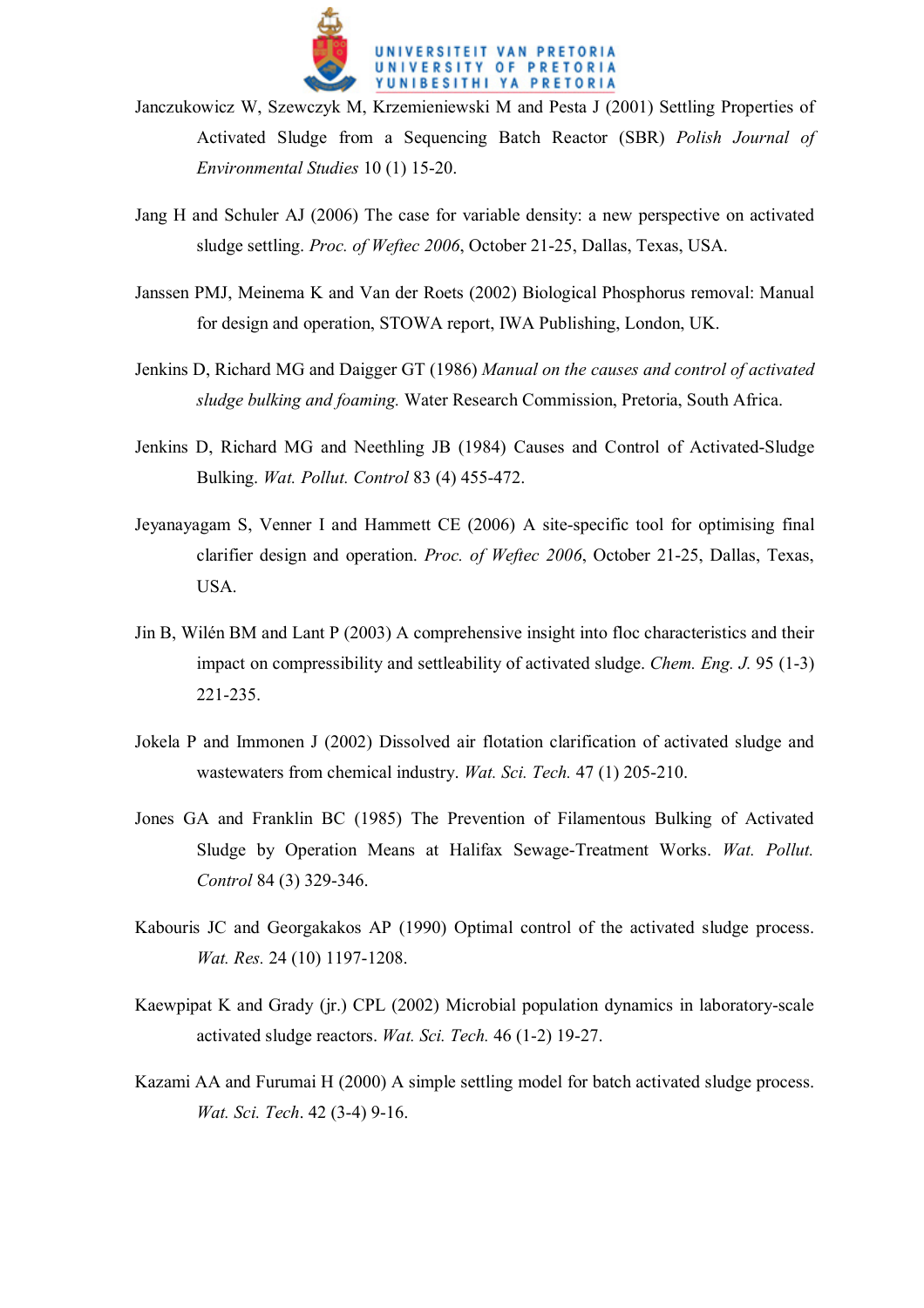

- Keller J, Yuan Z and Blackall LL (2002) Integrating process engineering and microbiology tools to advance activated sludge wastewater treatment research and development. *Reviews in Env. Science and Biotech*. 1 83-97.
- Kim HS, Shin MS, Jang DS and Jung SH (2006) Indepth diagnosis of a secondary clarifier by the application of radiotracer technique and numerical modeling. *Wat. Sci. Tech.* 54 (8) 83-92.
- Kim J, Kim S and Yoon J (2003) The evaluation of a density current experiment as a verification tool of a secondary settling model. *Wat. Sci. Tech.* 47 (12) 113-118.
- Kim Y, Pipes WO and Chung P-G (1998) Control of activated sludge bulking by operating clarifiers in a series. *Wat. Sci. Tech*. 38 (8-9) 1-8.
- Kim Y, Pipes WO and Chung P-G (1997) Estimation of suspended solids concentrations in activated sludge settling tanks. *Wat. Sci. Tech.* 35 (8) 127-135.
- Kiellerup BV, Keiding K and Nielsen PH (2001) Monitoring and troubleshooting of nonfilamentous settling and dewatering problems in an industrial activated sludge treatment plant. *Wat. Sci. Tech*. 44 (2-3) 155-162.
- Kolmetz K, Dunn AS, Som AMd, Sim CP and Mustaffa Z (2003) Benchmarking Waste Water Treatment Systems. *Proc. of International Conference on Chemical and Bioprocess Engineering,* School of Engineering and Information, Technology University Malaysia Sabah, 27-29 August, Malaysia.
- Krebs P (1995) Success and shortcomings of clarifier modelling. *Wat Sci. Tech.* 31 (2) 181- 191.
- Krishna C and Van Loosdrecht MCM (1999) Effect of temperature on storage polymers and settleability of activated sludge. *Wat. Res.* 33 (10) 2374-2382.
- Kristensen GH, Jørgensen PE and Nielsen PH (1994) Settling characteristics of activated sludge in Danish treatment plants with biological nutrient removal. *Wat. Sci. Tech.* 29 (7) 157-165.
- Kruit J, Hulsbeek J and Visser A (2002) Bulking sludge solved?! *Wat. Sci. Tech*. 46 (1-2) 457- 464.
- Liao BQ, Allen DG, Droppo IG, Leppard GG and Liss SN (2001) Surface properties of sludge and their role in bioflocculation and settleability. *Wat. Res.* 35 (2) 339–350.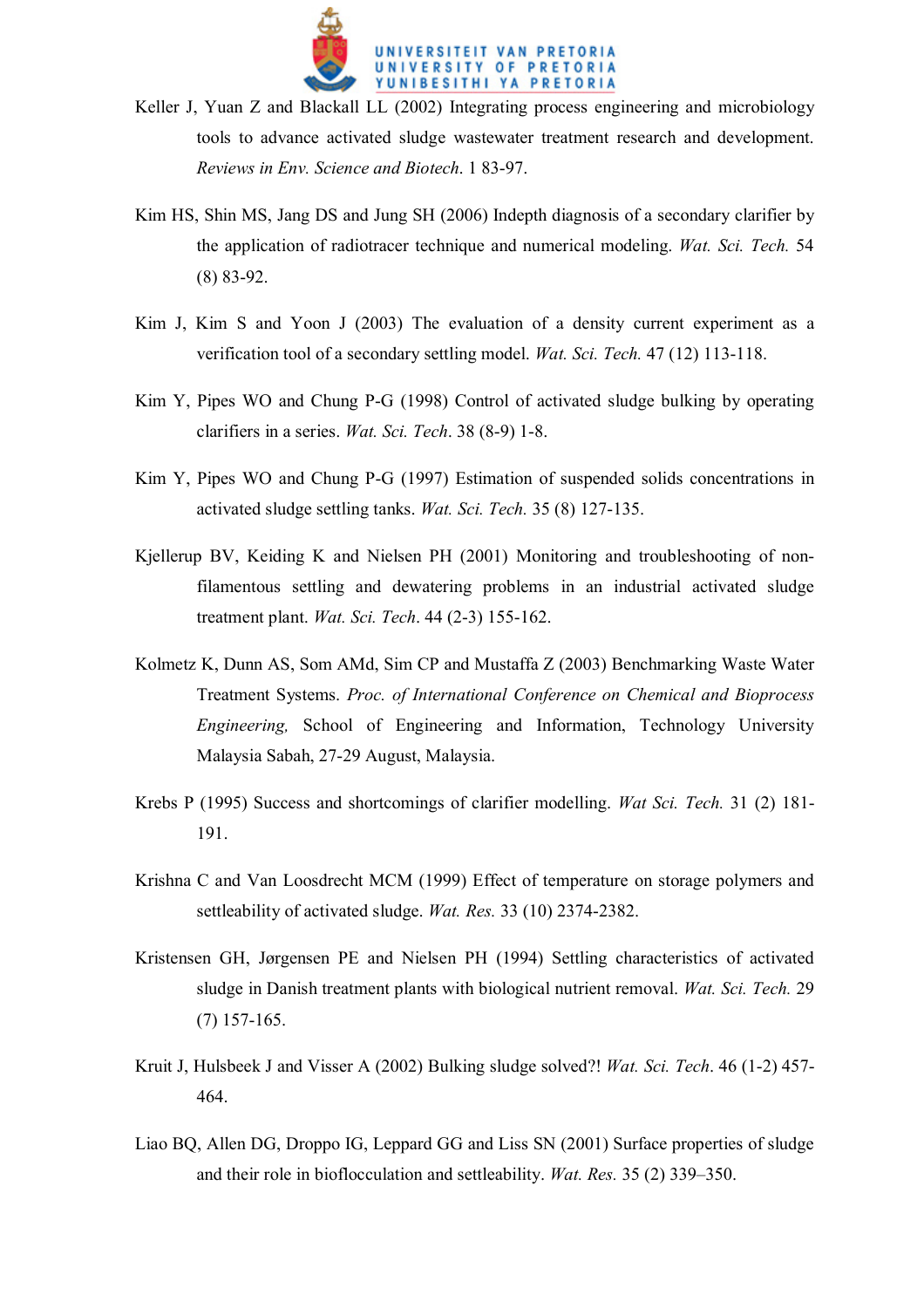

- Liss SN, Liao BQ, Droppo IG, Allen DG and Leppard GG (2002) Effect of solids retention time on floc structure. *Wat. Sci. Tech.* 46 (1-2) 431-438.
- Lilley ID, Pybus PJ and Power SPB (1997) *Operating Manual for Biological Nutrient Removal Wastewater Treatment Works*. WRC Report No TT 83/97, Water Research Commission, Pretoria, South Africa.
- Lynggaard-Jensen A and Lading A (2006) On-line determination of sludge settling velocity for flux-based real-time control of secondary clarifiers. *Wat. Sci. Tech.* 54 (11-12) 249-256.
- Madoni P, Davoli D and Gibin G (2000) Survey of filamentous microorganisms from bulking and foaming activated-sludge plants in Italy. *Wat. Res.* 34 (6) 1767-1772.
- Makinia J, Wells SA and Zima P (2005) Temperature Modeling in Activated Sludge Systems: A Case Study. *Wat. Environ. Res.* 77 (5) 197-204.
- Mamais D, Nikitopoulos G, Andronikou E, Gavalakis E, Andreadakis A, Noutsopoulos C, Giotakis C and Tsimarakis G (2006) Influence of the presence of long chain fatty acids (LCFAs) in the sewage on the growth of *M. Parvicella* in activated sludge wastewater treatment plants. *Global NEST Journal* 8 (1) 82-88.
- Maqueda MAM, Martinez SA, Narváez D, Rodriguez MG, Aguilar R and Herrero VM (2006) Dynamic modelling of an activated sludge system of a petrochemical plant operating at high temperatures. *Wat. Sci. Tech.* 53 (11) 135-142.
- Martínez M, Sànchez-Marrè M, Comas J and Rodríguez-Roda I (2006) Case-based reasoning, a promising tool to face solids separation problems in the activated sludge process. *Wat. Sci. Tech*. 53 (1) 209-216.
- Martins AMP, Heijnen JJ and Van Loosdrecht MCM (2003) Effect of dissolved oxygen concentration on sludge settling. *Appl. Microbiol. Biotechnol*. 62 (5-6) 586-593.
- Mazzolani G, Pirozzi F and d'Antoni G (1998) A generalised settling approach in the numerical modeling of sedimentation tanks. *Wat. Sci. Tech.* 38 (3) 95-102.
- MC Systems (2007) *Instrument data sheet* [http://www.mcsystems.co.za/; accessed 27/10/2007].
- Merck (2007) *Instrument data sheet* [http://www.merck.de/servlet/PB/menu/1001723/ index.html; accessed 27/10/2007].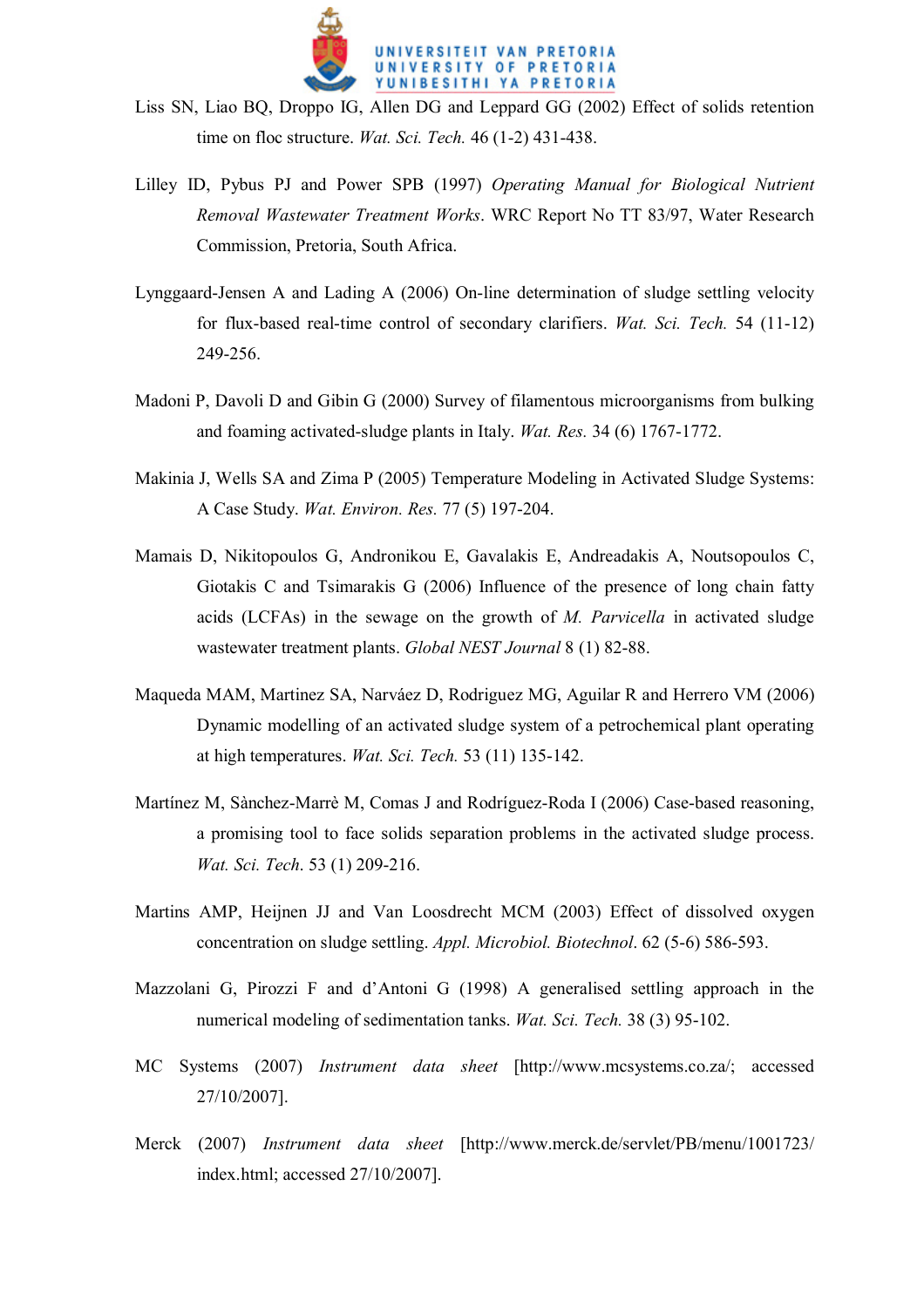

- Mines (jr.) RO and Horn CR (2004) Misconceptions about Unstirred SVI. *Proc. of the 2004 World Water and Environmental Resources Congress*, 27 June - 1 July, Salt Lake City, USA.
- Moghadam MA, Soheili M and Esfahani MM (2005) Effect of Ionic Strength on Settling of Activated Sludge. *Iranian J. Env. Health Sci. Eng.* 2 (1) 1-5.
- Morgan-Sagastume F and Allen DG (2003) Effects of temperature transient conditions on aerobic biological treatment of wastewater. *Wat. Res.* 37 (15) 3590-3601.
- Murthy (1998) *Bioflocculation: implications for activated sludge properties and wastewater treatment.* PhD Thesis, Virginia Polytechnic Institute and State University, Blacksburg, USA.
- Nakhla G and Lugowski A (2003) Control of filamentous organisms in food-processing wastewater treatment by intermittent aeration and selectors. *J. Chem. Technol. Biotechnol.* 78 420-430.
- Námer J and Ganczarczyk JJ (1993) Settling properties of digested sludge particle aggregates. *Wat. Res.* 27 (8) 1285-1294.
- Nell JH (1980) A review of the causes and control of filamentous sludge bulking. *Proc. of the Institute of Water Pollution Control (IWPC) conference,* June 2-5, Pretoria, South Africa.
- Novak JT, Muller CD and Murthy SN (2001) Floc structure and the role of cations. *Wat. Sci. Tech*. 44 (10) 209-213.
- Novák L, Larrea L, Wanner J and Garcia-Heras JL (1993) Non-filamentous activated sludge bulking in a laboratory scale system. *Wat. Res.* 27 (8) 1339-1346.
- Ødegaard H (2000) Advanced compact wastewater treatment based on coagulation and moving bed biofilm processes. *Wat. Sci. Tech.* 42 (12) 33-48.
- Oldham WK and Rabinowitz B (2002) Development of biological nutrient removal technology in western Canada. *J. Environ. Eng. Sci.* 1 33-43.
- Örmeci B and Vesilind PA (2001) Response to comments on "Development of an improved synthetic sludge: a possible surrogate for studying activated sludge dewatering characteristics". Authors' Reply, *Wat. Res.* 35 (5) 1365-1366.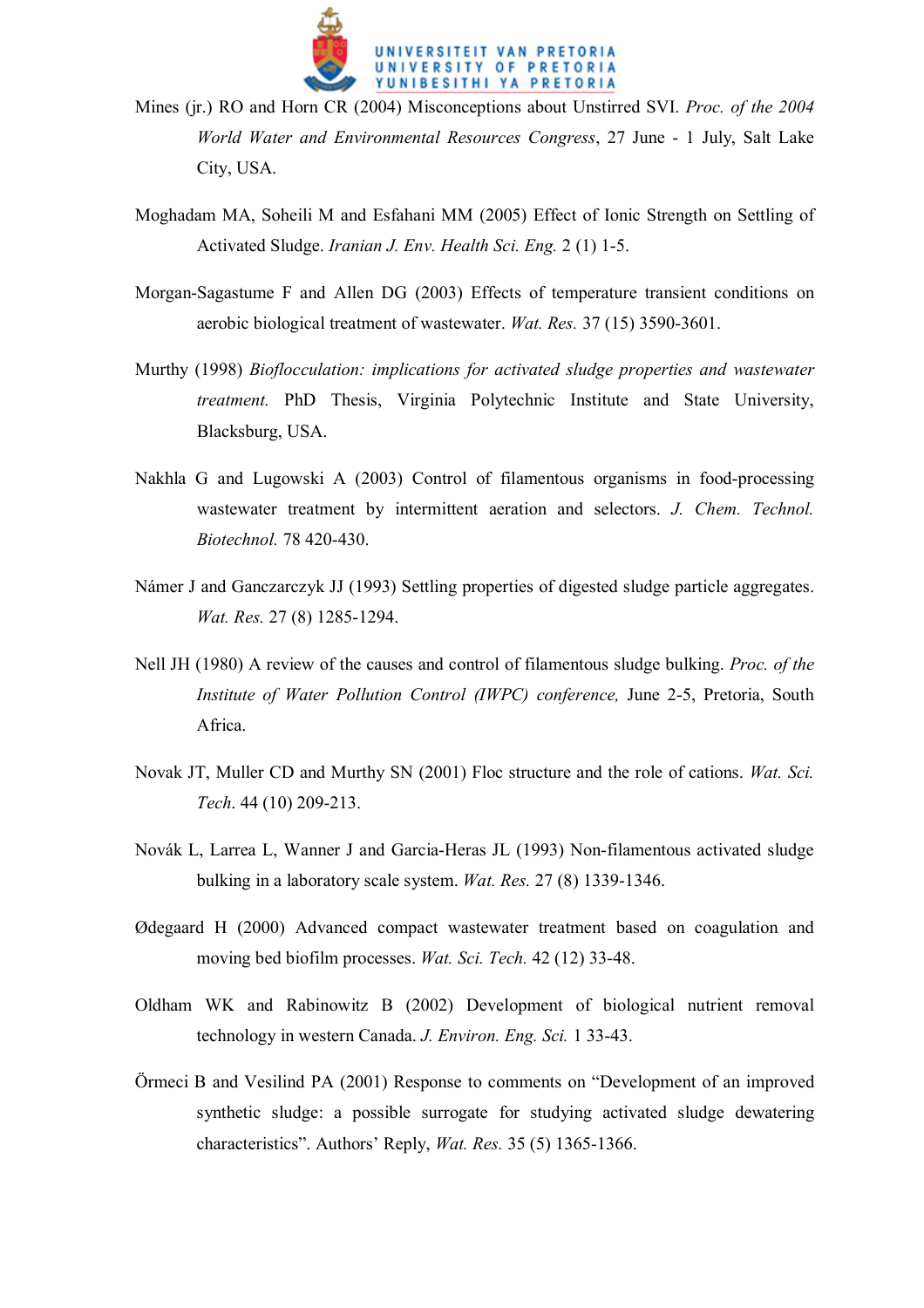

- Örmeci B and Vesilind PA (2000) Development of an improved synthetic sludge: a possible surrogate for studying activated sludge dewatering characteristics. *Wat. Res.* 34 (4) 1069-1078.
- Osborn DW, Lötter LH, Pitman AR and Nicholls AH (1986) Report to the Water Research Commission on a three year study on the enhancement of biological phosphate removal by altering process feed composition, WRC report no 137/1/86, Pretoria, South Africa.
- Otterpohl R and Freund M (1992) Dynamic models for clarifiers of activated sludge plants with dry and wet weather flows. *Wat. Sci. Tech.* 26 (5-6) 1391-1400.
- Ozinsky AE and Ekama GA (1995) Secondary settling tank modelling and design Part 2: Linking sludge settleability measures. *Water SA* 21 (4) 333-349.
- Parker D, Appleton R, Bratby J and Melcer H (2004) North American performance experience with anoxic and anaerobic selectors for activated sludge bulking. *Wat. Sci. Tech.* 50 (7) 221-228.
- Parker DS, Wahlberg EJ and Gerges HZ (2000) Improving secondary clarifier performance and capacity using a structured diagnostic approach. *Wat. Sci. Tech.* 41 (9) 201-208.
- Parker D, Butler R, Finger R, Fisher R, Fox W, Kido W, Merrill S, Newman G, Pope R, Slapper J and Wahlberg E (1996) Design and operations experience with flocculatorclarifiers in large plants. *Wat. Sci. Tech.* 33 (12) 163-170.
- Patoczka J, Lauria JF, Scheri JJ, Sheehan JF (1998) Stress testing of final clarifier and polymer use for flow maximization. *Proc. of the 71st Annual Conference & Exposition, Water Environment Federation (WEFTEC*), Orlando, Florida, USA.
- Pitman AR (1996) Bulking and foaming in BNR plants in Johannesburg: problems and solutions. *Wat. Sci. Tech.* 34 (3-4) 291-298.
- Pitman AR (1991) Design considerations for nutrient removal activated sludge plants. *Wat. Sci. Tech.* 23 (5) 781-790.
- Pitman AR (1975) Bioflocculation as Means of Improving the Dewatering Characteristics of Activated Sludges. *Wat. Pollut. Control* 74 (6) 688-700.
- Pöpel HJ and Fischer A (1998) Combined influence of temperature and process loading on the effluent concentration of biological treatment. *Wat. Sci. Tech.* 38 (8-9) 129-136.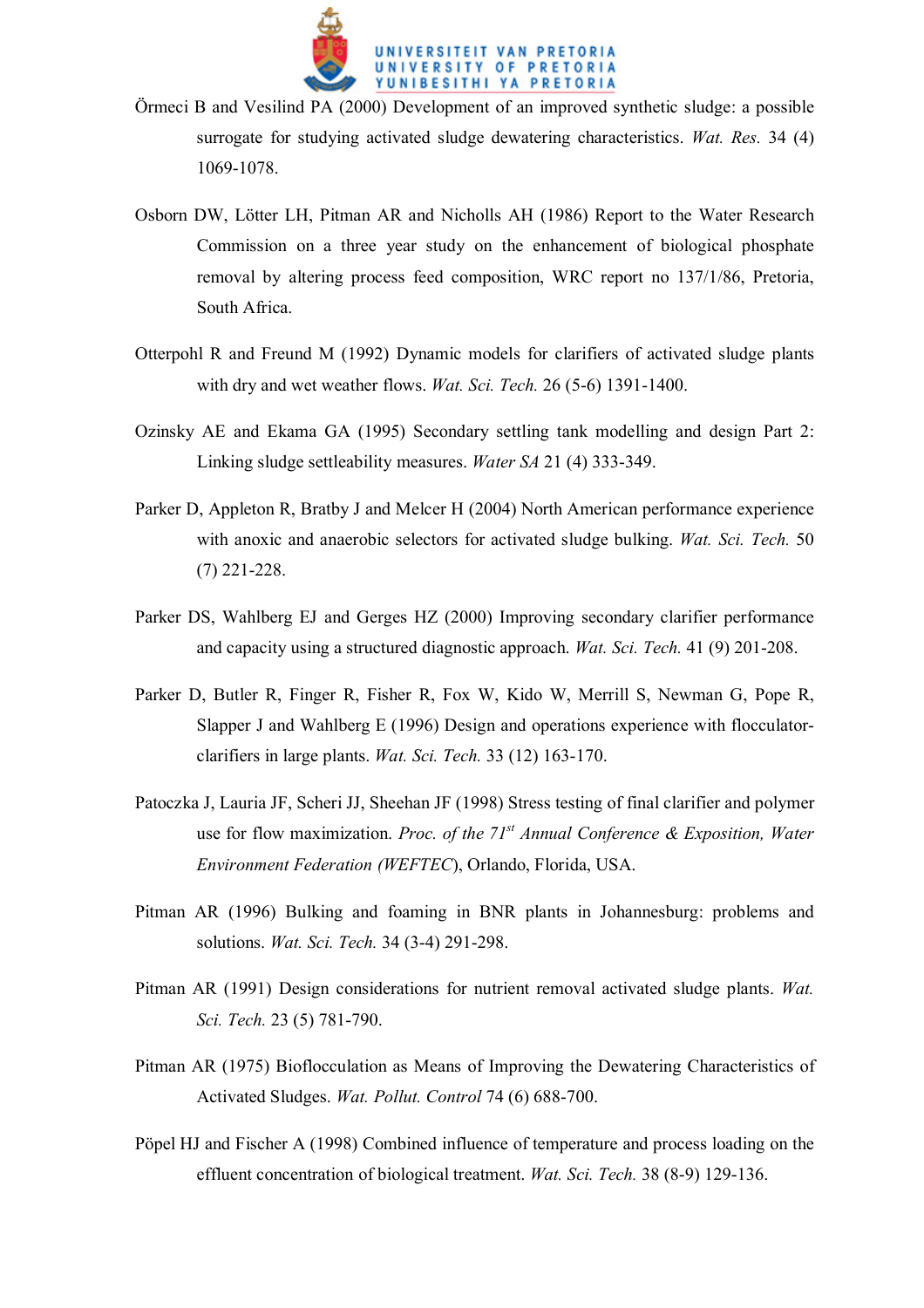

- Pretorius WA (1987) A conceptual basis for microbial selection in biological wastewater treatment. *Wat. Res*. 21 (8) 891-894.
- Randall CW, Barnard JL and Stensel HD (1992) *Design and Retrofit of Wastewater Treatment Plants for Biological Nutrient Removal.* In: Eckenfelder WW, Malina JF and Patterson JW (Library Editors), 1<sup>st</sup> edn., Water Quality Management Library, Vol. 5, Technomic Publishing Company, Lancaster, Pennsylvania, USA.
- Rasmussen MR and Larsen T (1997) On-line measurement of settling characteristics in activated sludge. *Wat. Sci. Tech.* 36 (4) 307-312.
- Rasmussen H, Bruus JH, Keiding K and Nielsen PH (1993) Observations on dewaterability and physical, chemical and microbiological changes in anaerobically stored activated sludge from a nutrient removal plant. *Wat. Res.* 28 (2) 417-425.
- Reardon RD (2005) Clarification concepts for treating peak wet weather wastewater flows. *Proc. of the Annual Conference & Exposition, Water Environment Federation (WEFTEC)*, 4431-4443 http://www.cdm.com/ NR/rdonlyres/ 961C910A-77A0-4B71- A845-B0068B878C55/0Tertiary Clarifier Design Concepts and Considerations.pdf [accessed 21/12/06].
- Renko EK (1996) A model for batch settling curve. *Water SA* 22 (4) 339-344.
- Royce (1999) *Suspended Solids Analysers and Sensors*. Data Sheet 10/99 TS. Royce Instrument Corporation, New Orleans, USA [http://www.roycetechnologies.com/; accessed 27/10/2007].
- Sanin FD (2002) Effect of solution chemistry on the rheological properties of activated sludge. *Water SA* 28 (2) 207-211.
- Sarioglu M and Horan N (1996) An equation for the empirical design of anoxic zones used to eliminate rising sludges at nitrifying activated sludge plants. *Wat. Sci. Tech*. 33 (3) 185-194.
- Scherfig J, Schleisner L, Brønd S and Kilde N (1996) Dynamic temperature changes in wastewater treatment plants. *Wat. Environ. Res*. 68 (2) 143-151.
- Schuler AJ and Jang H (2007a) Density effects on activated sludge zone settling velocities. *Wat. Res*. 41 1814-1822.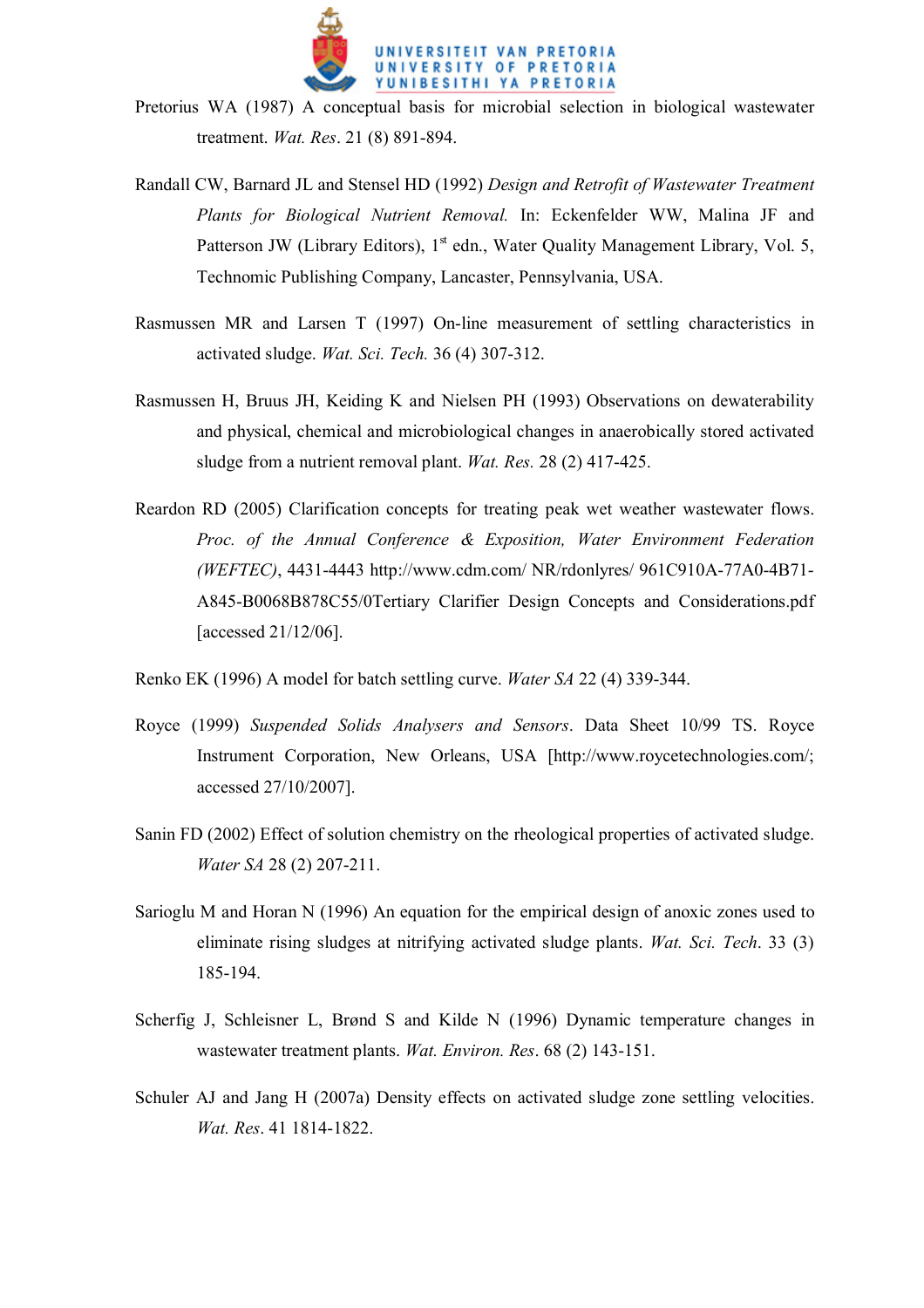

- Schuler AJ and Jang H (2007b) Microsphere addition for the study of biomass properties and density effects on settleability in biological wastewater treatment systems. *Wat. Res*. 41 2163-2170.
- Schutte F (2006) *Handbook for the operation of water treatment works*. Water Research Commission, Research Report TT265/06, Pretoria, South Africa.
- Schwartz-Mittelmann A and Galil NI (2000) Biological mechanisms involved in bioflocculation disturbances caused by phenol. *Wat. Sci. Tech*. 42 (1-2) 105-110.
- Scuras S, Daigger GT and Grady (jr.) CPL (1998) Modeling the activated sludge floc microenvironment. *Wat. Sci. Tech.* 37 (3) 243-250.
- Seka AM, Van de Wiele T and Verstraete W (2001) Feasibility of a multi-component additive for efficient control of activated sludge filamentous bulking. *Wat. Res.* 35 (12) 2995- 3003.
- Sekine T, Tsugura H, Urushibara S, Furuya N, Fujimoto E and Matsui S (1989) Evaluation of settleability of activated sludge using a sludge settling analyser. *Wat. Res*. 23 (3) 361- 367.
- Sezgin M (1982) Variation of sludge volume index with activated sludge characteristics. *Wat. Res*. 16 83-88.
- Simon J, Wiese J and Steinmetz H (2005) Results of field tests and possible applications for in-situ sludge volume probes. *Proc. 2nd IWA-ICA,* Busan, South Korea.
- Smollen M and Ekama GA (1984) Comparison of empirical settling-velocity equations in flux theory for secondary settling tanks. *Water SA* 10 (4) 175-184.
- Sötemann SW, Vermande SM, Wentzel MC and Ekama GA (2002) Comparison of the performance of an external nitrification biological nutrient removal activated sludge system with a UCT biological nutrient removal activated sludge system. *Water SA Special Edition: WISA Biennial conference proceedings 2002*. 105-113.
- South African Weather Service (2007) *Climate data* [http://www.weathersa. co.za/ Climat /Climstats/; Accessed 25/06/07].
- Spicer PT and Pratsinis SE (1996) Shear-induced flocculation: the evolution of floc structure and the shape of the size distribution at steady state. *Wat. Res.* 30 (5) 1049-1056.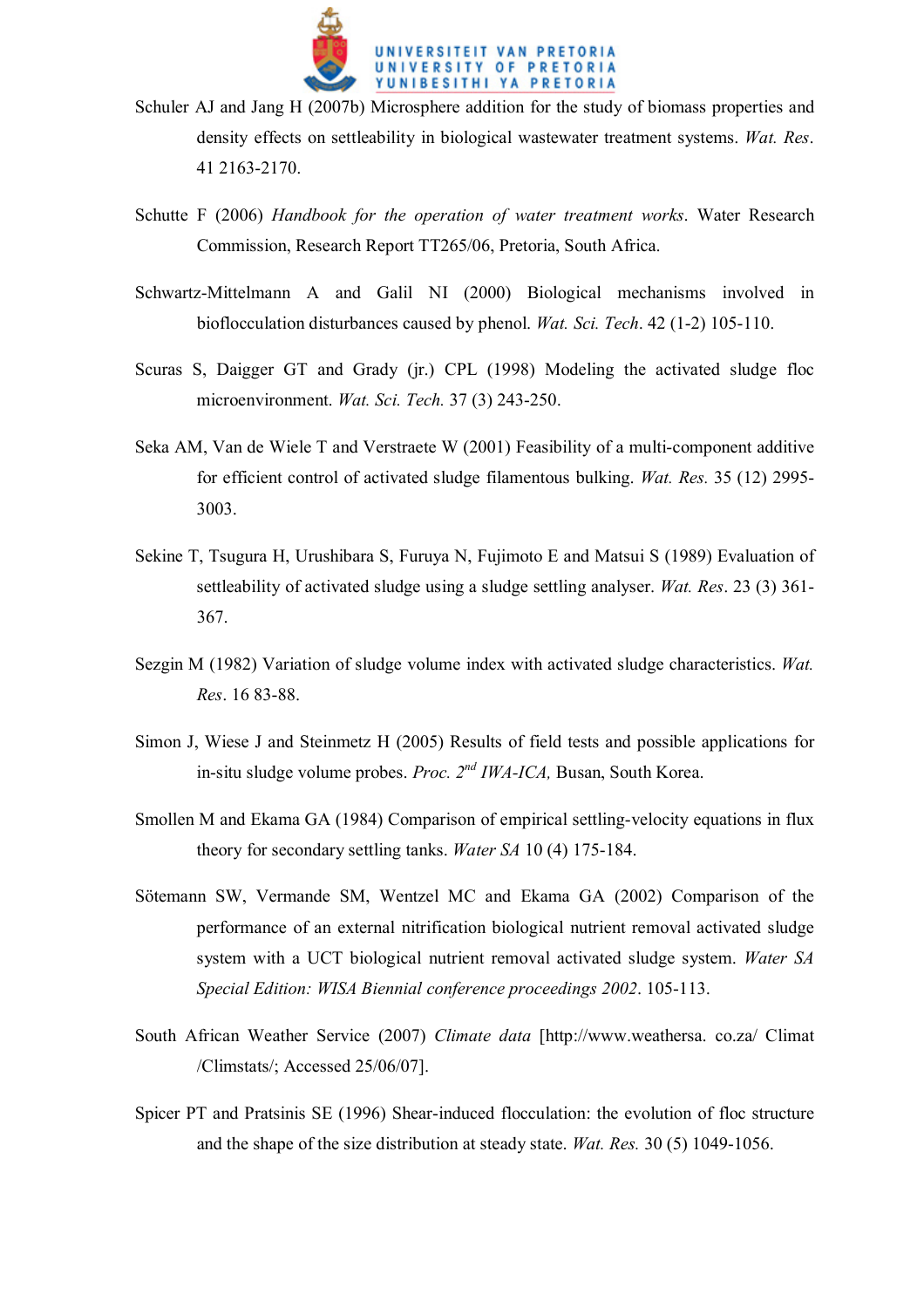

- Sponza DT (2004) Properties of Four Biological Flocs as Related to Settling. *J. Environ. Eng.*  130 (11) 1289-1300.
- Stypka A (1998) *Factors influencing sludge settling parameters and solids flux in the activated sludge process: A literature review. Report No 4*, Royal Institute of Technology, Kungl Teknisa Högskolan, Stockholm, Sweden ISBN 91-7170-363-2. [http://www.lwr.kth.se/Forskningsprojekt/Polishproject/ JPS4.pdf, accessed 20/3/2006].
- Sürücü G and Çetin FD (1989) Effect of temperature, pH and DO concentration on the filterability and compressibility of activated sludge. *Wat. Res*. 23 (11) 1389-1395.
- Tadesse I, Green FB and Puhakka JA (2004) Seasonal and diurnal variations of temperature, pH and dissolved oxygen in advanced integrated wastewater pond system<sup>®</sup> treating tannery effluent. *Wat. Res.* 38 (3) 645-654.
- Taebi-Harandy A and Schroeder ED (2000) Formation of density currents in secondary clarifier. *Wat. Res.* 34 (4) 1225-1232.
- Takács I, Patry GG and Nolasco D (1991) A dynamic model of the clarification thickening process. *Wat. Res.* 25 (10) 1263-1271.
- Tandoi V, Jenkins D and Wanner J (2006) *Activated Sludge Separation Problems: Theory, control measures, practical experience*. IWA Scientific and Technical Report No. 16, IWA Publishing, London, England.
- Tchobanoglous G, Burton FL and Stensel HD (2003) *Wastewater Engineering: Treatment and Reuse*.  $4^{th}$  edn., Metcalf and Eddy Inc., McGraw-Hill, New York, USA.
- Testo (2007) *Instrument data sheet* [http://www.testo.co.uk; accessed 27/10/2007].
- Urbain V, Block JC and Manem J (1993) Bioflocculation in activated sludge: an analytical approach. *Wat. Res*. 27 (5) 829-838.
- Vanderhasselt A and Vanrolleghem (2000) Estimation of sludge sedimentation parameters from single batch settling curves. *Wat. Res.* 34 (2) 395-406.
- Vanderhasselt A and Verstraete W (1999) Short-term effects of additives on sludge sedimentation characteristics. *Wat. Res.* 33 (2) 381-390.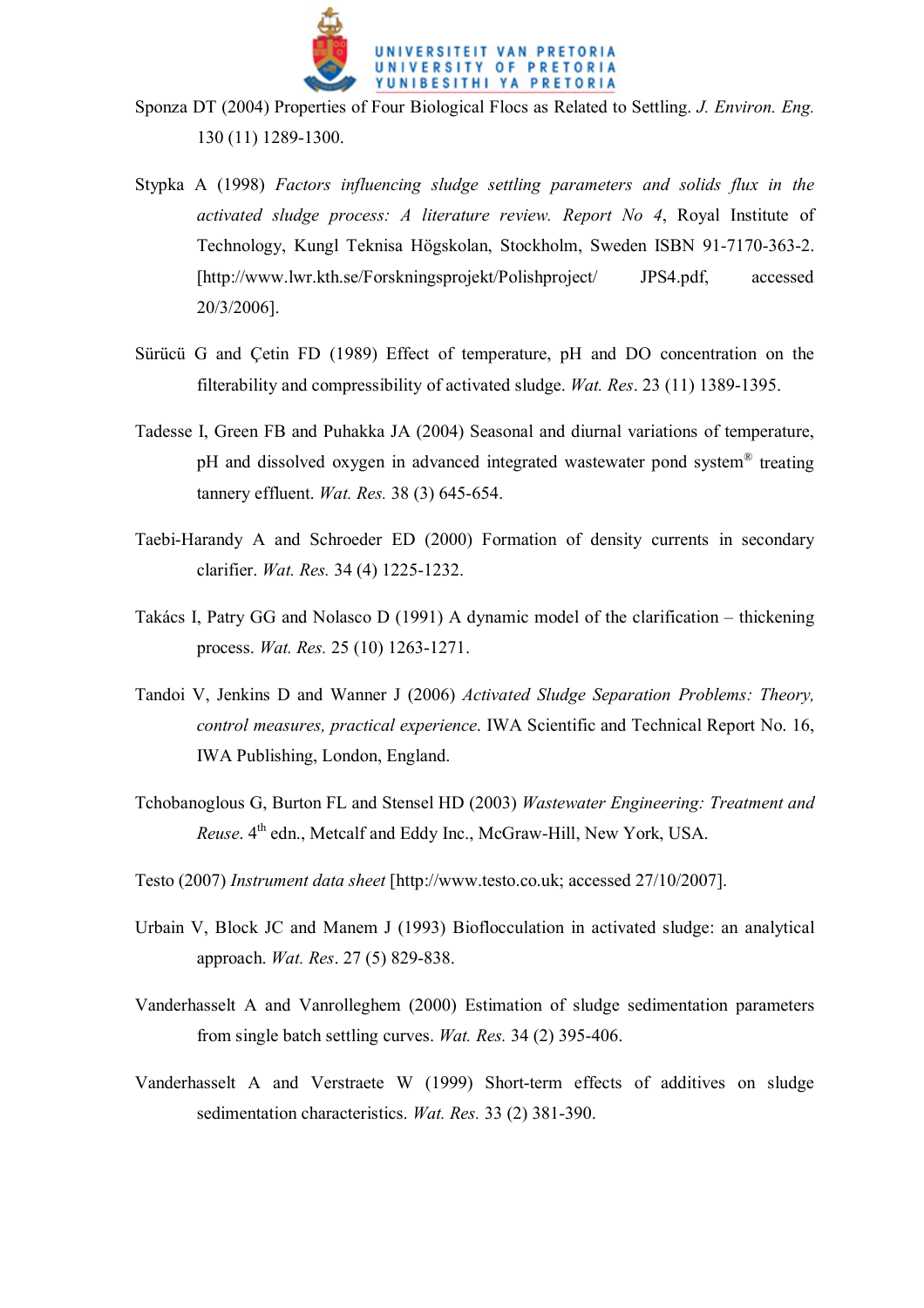

- Vanderhasselt A, De Clercq B, Vanderhaegen B, Vanrolleghem P and Verstraete W (1999a) On-line control of polymer addition to prevent massive sludge washout. *J. Envir. Engrg.* 125 1014-1021.
- Vanderhasselt A, Aspegren H, Vanrolleghem P and Verstraete W (1999b) Settling characterisation using on-line sensors at a full-scale wastewater treatment plant. *Water SA* 25 (4) 453-458.
- Van Der Walt JJ (1998) Is a sedimentation tank really that simple? *Proc. of the Water Institute of South Africa (WISA) Biennial Conference & Exhibition*, May 4-7, Cape Town, South Africa.
- Van Haandel (1992) Activated sludge settling Part II: Settling theory and application to design and optimisation. *Water SA* 18 (3) 173-180.
- Van Huyssteen JA, Barnard JL and Hendriksz J (1990) The Olifantsfontein nutrient removal plant. *Wat. Sci. Tech*. 22 (7/8) 1-8.
- Van Leeuwen J and Pretorius WA (1988) Sludge Bulking Control with Ozone. *J. Inst. Wat. and Env. Mngmnt.* 2 (2) 223-227.
- Van Niekerk AM, Jenkins D and Richard MG (1987) The competitive growth of zoogloea ramigera and type  $021N$  in activated sludge and pure culture – a model for low  $F/M$ bulking*. Proc. of the biennial conference and exhibition, Institute of Water Pollution Control (IWPC*), May 12-15, Port Elizabeth, South Africa.
- Vanrolleghem PA, Clercq BD, Clercq JD, Devisscher M, Kinnear DJ and Nopens I (2006) New measurement techniques for secondary settlers: a review. *Wat. Sci. Tech*. 53 (4- 5) 419-429.
- Vanrolleghem PA, Insel G, Petersen B, Sin G, De Pauw D, Nopens I, Dovermann H, Weijers S and Gernaey K (2003) A comprehensive model calibration procedure for activated sludge models. *Proc. Weftec 2003*.
- Vanrolleghem PA and Lee DS (2003) On-line monitoring equipment for wastewater treatment processes: state of the art. *Wat. Sci. Tech.* 47 (2) 1-34.
- Vanrolleghem PA, Van der Schueren D, Krikilion G, Grijspeerdt K, Willems P and Verstraete W (1996) On-line quantification of settling properties with in-sensor experiments in an automated settlometer. *Wat. Sci. Tech*. 33 (1) 37-51.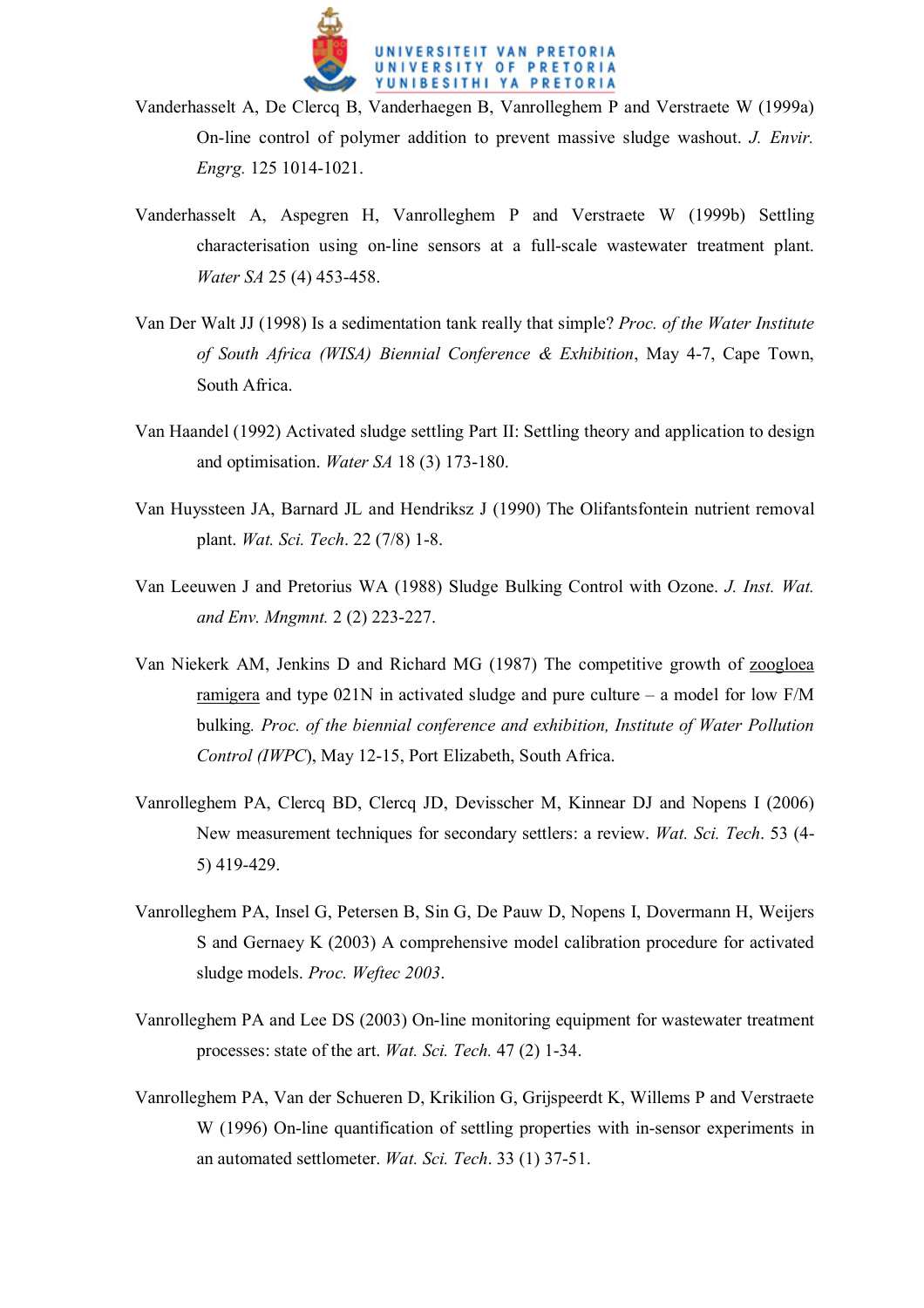

- Wahlberg EJ (2004) *Activated sludge process optimisation*. United States Patent 6811706. [http://www.freepatentsonline.com/6811706.html, accessed 18/12/06].
- Wahlberg EJ, Crowley JP, Bower J, Bittner M and Margolis Z (1996) Why the Activated Sludge Process Is So Hard to Operate: Modeling Brings New Light to Operations. *Proc. of the 69<sup>th</sup> Annual Conference & Exposition, Water Environment Federation (WEFTEC*), October 5-9, Dallas, Texas, USA.
- Wanner J, Kucman K and Grau P (1988) Activated sludge process combined with biofilm cultivation. *Wat. Res.* 22 (2) 207-215.
- Weast RC (1985) *CRC Handbook of Physics and Chemistry*, 65<sup>th</sup> edn., CRC Press. Inc., Florida, USA.
- Wells SA, Bashkatov D and Makinia J (2005) Modeling and evaluating temperature dynamics in wastewater treatment plants. *Proc. of the ASCE EWRI World Water and Environmental Resource congress.* May 15-19, Anchorage, Alaska.
- Wentzel MC, Ekama GA, Dold PL, Loewenthal RE and Marais GvR (1988) *Final report to the Water Research Commission on a four year contract on research into biological excess phosphorus removal (1984-1987),* UCT report W60, Cape Town, South Africa.
- Werker AG (2006) An evaluation of full-scale activated sludge dynamics using microbial fatty acid analysis. *Wat. Sci. Tech.* 54 (1) 11-19.
- White MJD (1976) Design and Control of Secondary Settlement Tanks. *Wat. Pollut. Control* 75 (4) 459-467.
- Wilén BM, Onuki M, Hermansson M, Lumley D and Mino T (2006) Influence of flocculation and settling properties of activated sludge in relation to secondary settler performance. *Wat. Sci. Tech.* 54 (1) 147-155.
- Wilén BM, Keiding K and Nielsen PH (2000) Anaerobic deflocculation and aerobic reflocculation of activated sludge. *Wat. Res.* 34 (16) 3933-3942.
- Wilén BM (1999) *Properties of Activated Sludge Flocs*. PhD Thesis, Dissertation No 15, Department of Sanitary Engineering, Chalmers University of Technology, Göteborg, Sweden.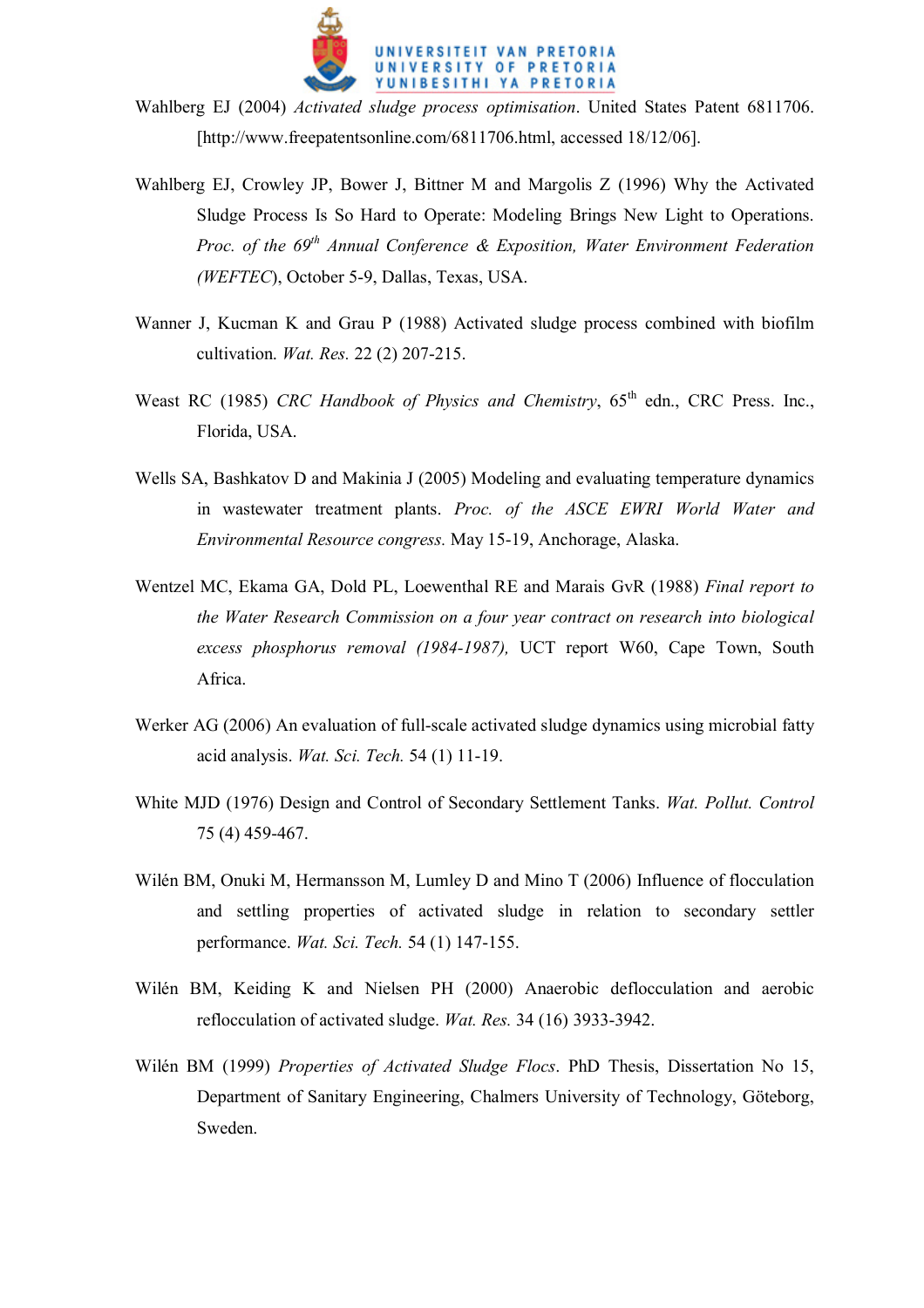

- Wilén BM and Balmér P (1999) The effect of dissolved oxygen concentration on the structure, size and size distribution of activated sludge flocs. *Wat. Res.* 33 (2) 391-400.
- Wünsch B, Heine W and Neis U (2002) *Combating bulking sludge with ultrasound*. 1<sup>st</sup> edn., Neis U (ed.), Ultrasound in Environmental Engineering II, TU Hamburg, Germany.
- WRC (1984) *Theory, design and operation of nutrient removal activated sludge processes.* Water Research Commission, Pretoria, South Africa.
- YSI (2007) *Instrument data sheet* [https://www.ysi.com/; accessed 27/10/2007].
- Yuan Y (2001) *Hydrodynamic Behaviour of Biological Aggregates: Settling and Coagulation with Small Particles.* MPhil Thesis, Publication no. 75244, Hong Kong University, Hong Kong. [www.hku.hk/rss/rs2001 /rpg\_14100\_gen; accessed 26/6/2003].
- Zhang D, Li Z, Lu P, Zhang T and Xu D (2006a) A method for characterizing the complete settling process of activated sludge. *Wat. Res.* 40 (14) 2637-2644.
- Zhang S, Yang F, Liu Y, Zhang X, Yamada Y and Furukawa K (2006b) Performance of a metallic membrane bioreactor treating simulated distillery wastewater at temperatures of 30 to 45°C. *Desalination* 194 146-155.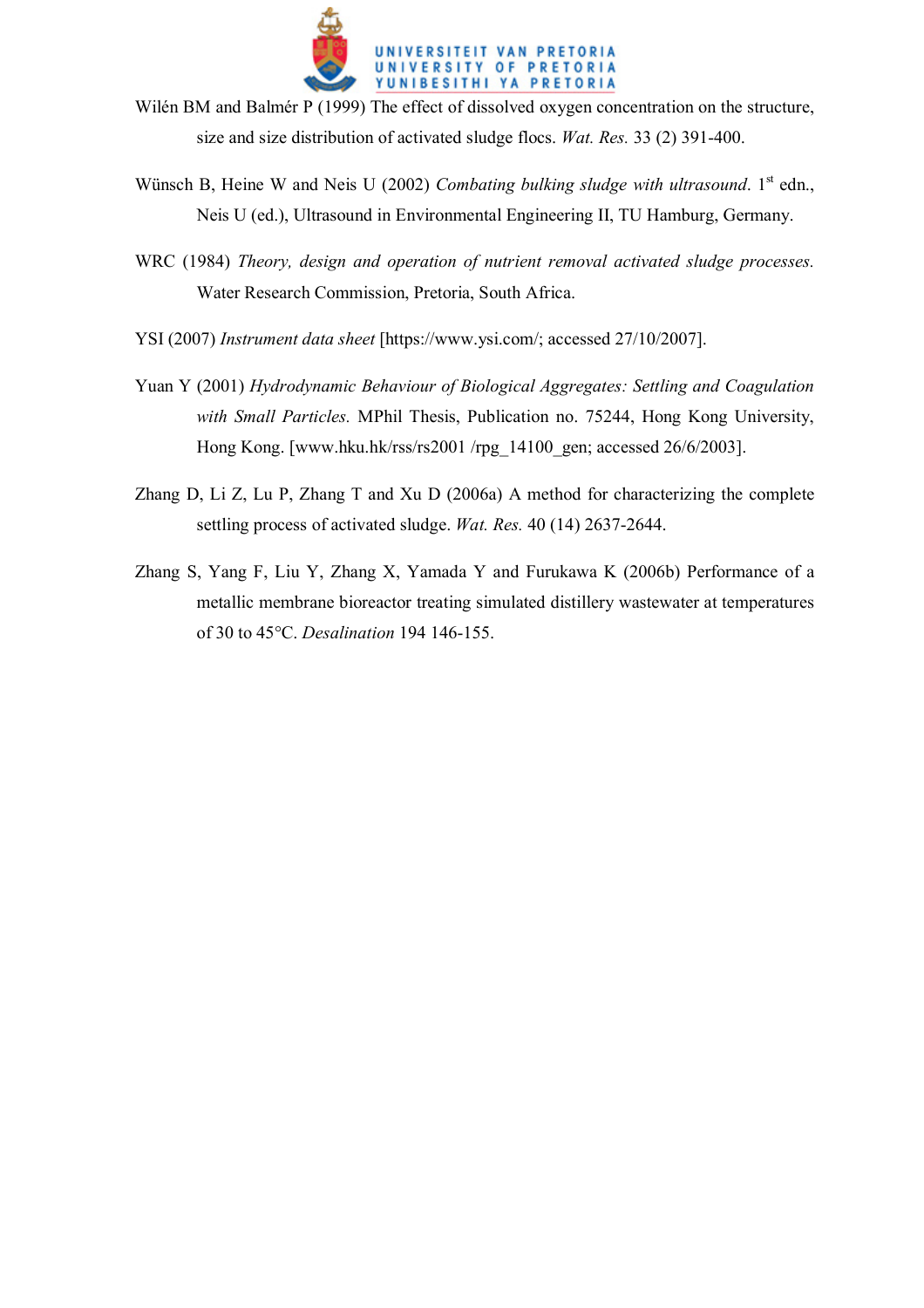

## **11 APPENDICES**

| The following list is a summary of information provided in Appendix A to Appendix H: |            |
|--------------------------------------------------------------------------------------|------------|
| 11.1 Appendix A: Tr measurements: surface and bubble aeration plant                  | 128        |
| Raw data from plant reactor temperature survey                                       |            |
| 11.2 Appendix B: Raw sewage plant inflow diurnal temperature variation               | 129        |
| Diurnal $T_{raw}$ and $T_a$ profiles                                                 |            |
| 11.3 Appendix C: MLSS concentration meter reading Ts-based variations                | <b>130</b> |
| MLSS concentration meter reading variation with temperature data                     |            |
| 11.4 Appendix D: Batch MLSS settling da                                              | 131        |
| Batch settling test data: reactor zone MLSS samples                                  |            |
| Batch settling test data: extended heating or cooling                                |            |
| Batch settling test graphs: SVI, ZSV, supernatant turbidity                          |            |
| 11.5Appendix E: On-line                                                              | 139        |
| 12-hr Profile of h and $T_r$                                                         |            |
| On-line MLSS settling test data                                                      |            |
| 2-day profile of $T_r$ , $T_a$ , MLSS concentration, SVI                             |            |
| 11.6Appendix F: Photograph                                                           | 142        |
| Photograph 1 MLSS settling meter layout                                              |            |
| 11.7 Appendix G: Settleability factors                                               | 143        |
| Summaries of reference data on settleability factors                                 |            |
|                                                                                      |            |
| 11.8 Appendix H: Summary of regression model variable results                        | 151        |
| Summary of regression variable statistical resulst                                   |            |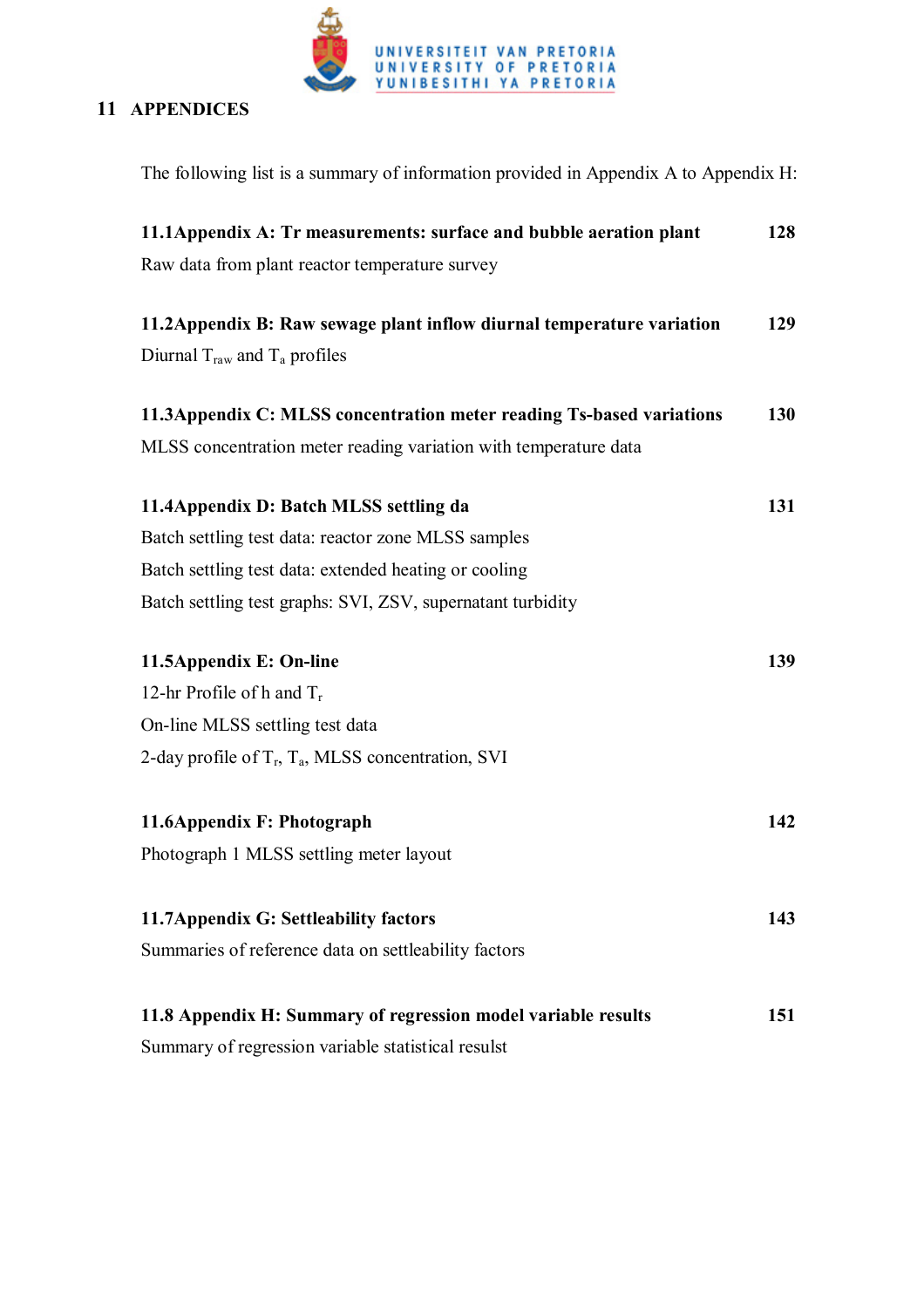

### **11.1 Appendix A: Tr measurements: surface and bubble aeration plant data**

#### Table 11-1 Long-term  $T_r$  variation data

**WCW 1**

|               |              | Module 1: surface turbine aeration |              |
|---------------|--------------|------------------------------------|--------------|
| 05 July 2006  | Temp @ 08h30 | Temp @ 09h45                       | Temp @ 13h00 |
| Stage 1 North | 12.5         | 12.9                               | 13.4         |
| Stage 1 South | 12.6         | 12.9                               | 13.4         |
| Stage 2 North | 11.5         | 11.6                               | 12.1         |
| Stage 2 South | 11.9         | 11.8                               |              |
| average       | 12.1         | 12.3                               | 12.7         |

|              |                                              |              |              |                       | .                                  |              |
|--------------|----------------------------------------------|--------------|--------------|-----------------------|------------------------------------|--------------|
|              | Module 2: submerged diffuser bubble aeration |              |              | average leg 12        | 14.3                               | 15.2         |
| 05 July 2006 | Temp @ 08h30                                 | Temp @ 09h45 | Temp @ 13h00 |                       |                                    |              |
| North DO 1   | 17.7                                         | 17.8         |              |                       |                                    |              |
| South DO 2   | 17.7                                         | 17.8         | 18           |                       | Module 2: surface turbine aeration |              |
| North DO 3   | 17.6                                         | 17.7         | 17.9         | 26 June 2006          | Temp @ 08h00                       | Temp @ 17:20 |
| South DO 4   | 17.8                                         | 18.0         | 18.3         | leg 1 DO1             | 14.2                               | 14.7         |
| North DO 5   | 17.6                                         | 17.7         | 18           | lea 2 DO <sub>2</sub> | 13.8                               |              |
| South DO 6   | 17.7                                         | 17.7         | 17.9         | Aerator out           | 13.9                               |              |
| average      | 17.7                                         | 17.8         | 18.0         | RAS return            | 13.9                               |              |
|              |                                              |              |              |                       |                                    |              |

|              |              | Module 3: submerged diffuser bubble aeration |              | Clarifier 2 out | 13.8                                     |              |
|--------------|--------------|----------------------------------------------|--------------|-----------------|------------------------------------------|--------------|
| 05 July 2006 | Temp @ 08h30 | Temp @ 09h45                                 | Temp @ 13h00 | average leg 12  | 14                                       | 14.7         |
| North DO 1   | 17.5         | 17.6                                         | 17.8         |                 |                                          |              |
| South DO 2   | 17.9         | 18.0                                         | 18.2         |                 |                                          |              |
| North DO 3   | 17.8         | 17.8                                         | 18           |                 | Pilot Plant: submerged diffuser aeration |              |
| South DO 4   | 17.6         | 17.7                                         | 17.9         | 26 June 2006    | Temp @ 08:00                             | Temp @ 17:20 |
| North DO 5   | 17.8         | 17.9                                         | 18.2         | Aerobic 6       |                                          | 16.6         |
| South DO 6   | 17.6         | 17.7                                         | 17.9         | Ambient         | 0.3                                      | 14.3         |
| average      | 17.7         | 17.8                                         | 18.0         |                 |                                          |              |

|               |                              | Module 1: surface turbine aeration |              |                                           | Module 1: surface turbine aeration |      |
|---------------|------------------------------|------------------------------------|--------------|-------------------------------------------|------------------------------------|------|
|               | 28 October 2006 Temp @ 08h30 |                                    | Temp @ 12h00 | 27 October 2006 Temp @ 09h00 Temp @ 13:15 |                                    |      |
| Stage 1 North |                              |                                    |              | leg 1 DO1                                 | 21.7                               |      |
| Stage 1 South |                              |                                    |              | lea 2 DO2                                 | 21.4                               | 21.8 |
| Stage 2 North | 20.6                         |                                    | 20.5         | Aerator out                               |                                    |      |
| Stage 2 South | 20.5                         |                                    | 20.5         | RAS return                                |                                    |      |
| average       | 20.6                         |                                    | 20.5         | Clarifier 1 out                           |                                    |      |

|                              |      | Module 2: submerged diffuser bubble aeration | average leg 12 | 21.6                                      | 21.9 |
|------------------------------|------|----------------------------------------------|----------------|-------------------------------------------|------|
| 28 October 2006 Temp @ 08h30 |      | Temp @ 12h00                                 |                |                                           |      |
| North DO 1                   | 22.8 | 23                                           |                |                                           |      |
| South DO 2                   | 22.6 | 22.8                                         |                | Module 2: surface turbine aeration        |      |
| North DO 3                   | 22.8 | 23                                           |                | 27 October 2006 Temp @ 09h00 Temp @ 13:15 |      |
| South DO 4                   | 23.1 | 23.4                                         | leg 1 DO1      | 21.8                                      | 22.2 |
| North DO 5                   | 23.4 | 23.6                                         | lea 2 DO2      | 21.5                                      | 21.9 |
| South DO 6                   | 23   | 23.1                                         | Aerator out    |                                           |      |
| average                      | 23.0 | 23.2                                         | RAS return     |                                           |      |

|            | Module 3: submerged diffuser bubble aeration |              | Clarifier 2 out |  |
|------------|----------------------------------------------|--------------|-----------------|--|
|            | 28 October 2006 Temp @ 08h30                 | Temp @ 12h00 | average leg 12  |  |
| North DO 1 | 22.3                                         | 22.5         |                 |  |
| South DO 2 | 22.5                                         | 22.7         |                 |  |
| North DO 3 | 22.6                                         | 22.9         |                 |  |
| South DO 4 | 23                                           | 23.3         |                 |  |
| North DO 5 | 22.5                                         | 22.8         |                 |  |
| South DO 6 | 22.5                                         | 22.7         |                 |  |
| average    | 22.6                                         | 22.8         |                 |  |

Remark:

 $WCW1 = plant 2$ 

 $WCW2 = plant 1$ 

WCW1a = plant 2 module 1

 $WCW1b = plant 2 module 2 and 3$ 

 $WCW2a = plant 1$  module 1 and 2

 $WCW2b = only on-line T<sub>r</sub> data$ 

 $WCW2c = plant 1 pilot$ 

**WCW 2**

| Module 1: surface turbine aeration        |      |      |  |  |  |
|-------------------------------------------|------|------|--|--|--|
| 26 June 2006<br>Temp @ 08h00 Temp @ 17:20 |      |      |  |  |  |
| leg 1 DO1                                 | 14.4 | 15.2 |  |  |  |
| leg 2 DO2                                 | 14.2 |      |  |  |  |
| Aerator out                               | 14.1 |      |  |  |  |
| RAS return                                | 14.2 |      |  |  |  |
| Clarifier 1 out                           | 14.2 |      |  |  |  |
| Clarifier 2 out                           | 14.1 |      |  |  |  |
| average leg 12                            | 14.3 | 15.2 |  |  |  |

| Module 2: surface turbine aeration        |      |      |  |  |  |
|-------------------------------------------|------|------|--|--|--|
| 26 June 2006<br>Temp @ 08h00 Temp @ 17:20 |      |      |  |  |  |
| leg 1 DO1                                 | 14.2 | 14.7 |  |  |  |
| leg 2 DO2                                 | 13.8 |      |  |  |  |
| Aerator out                               | 13.9 |      |  |  |  |
| RAS return                                | 13.9 |      |  |  |  |
| Clarifier 1 out                           | 13.8 |      |  |  |  |
| Clarifier 2 out                           | 13.8 |      |  |  |  |
| average leg 12                            | 14   | 147  |  |  |  |

| Pilot Plant: submerged diffuser aeration |                           |      |  |  |  |
|------------------------------------------|---------------------------|------|--|--|--|
| 26 June 2006                             | Temp @ 08:00 Temp @ 17:20 |      |  |  |  |
| Aerobic 6                                | 97                        | 16.6 |  |  |  |
| Ambient                                  | 0.3                       | 14.3 |  |  |  |

| Module 1: surface turbine aeration |                                           |      |  |  |  |
|------------------------------------|-------------------------------------------|------|--|--|--|
|                                    | 27 October 2006 Temp @ 09h00 Temp @ 13:15 |      |  |  |  |
| leg 1 DO1                          | 21.7                                      | 22   |  |  |  |
| leg 2 DO2                          | 21.4                                      | 21.8 |  |  |  |
| Aerator out                        |                                           |      |  |  |  |
| RAS return                         |                                           |      |  |  |  |
| Clarifier 1 out                    |                                           |      |  |  |  |
| Clarifier 2 out                    |                                           |      |  |  |  |
| average leg 12                     | 21.6                                      | 21.9 |  |  |  |

| Module 2: surface turbine aeration        |      |      |  |  |  |
|-------------------------------------------|------|------|--|--|--|
| 27 October 2006 Temp @ 09h00 Temp @ 13:15 |      |      |  |  |  |
| leg 1 DO1                                 | 21.8 | 22.2 |  |  |  |
| leg 2 DO2                                 | 21.5 | 21.9 |  |  |  |
| Aerator out                               |      |      |  |  |  |
| RAS return                                |      |      |  |  |  |
| Clarifier 1 out                           |      |      |  |  |  |
| Clarifier 2 out                           |      |      |  |  |  |
| average leg 12                            | 217  | 221  |  |  |  |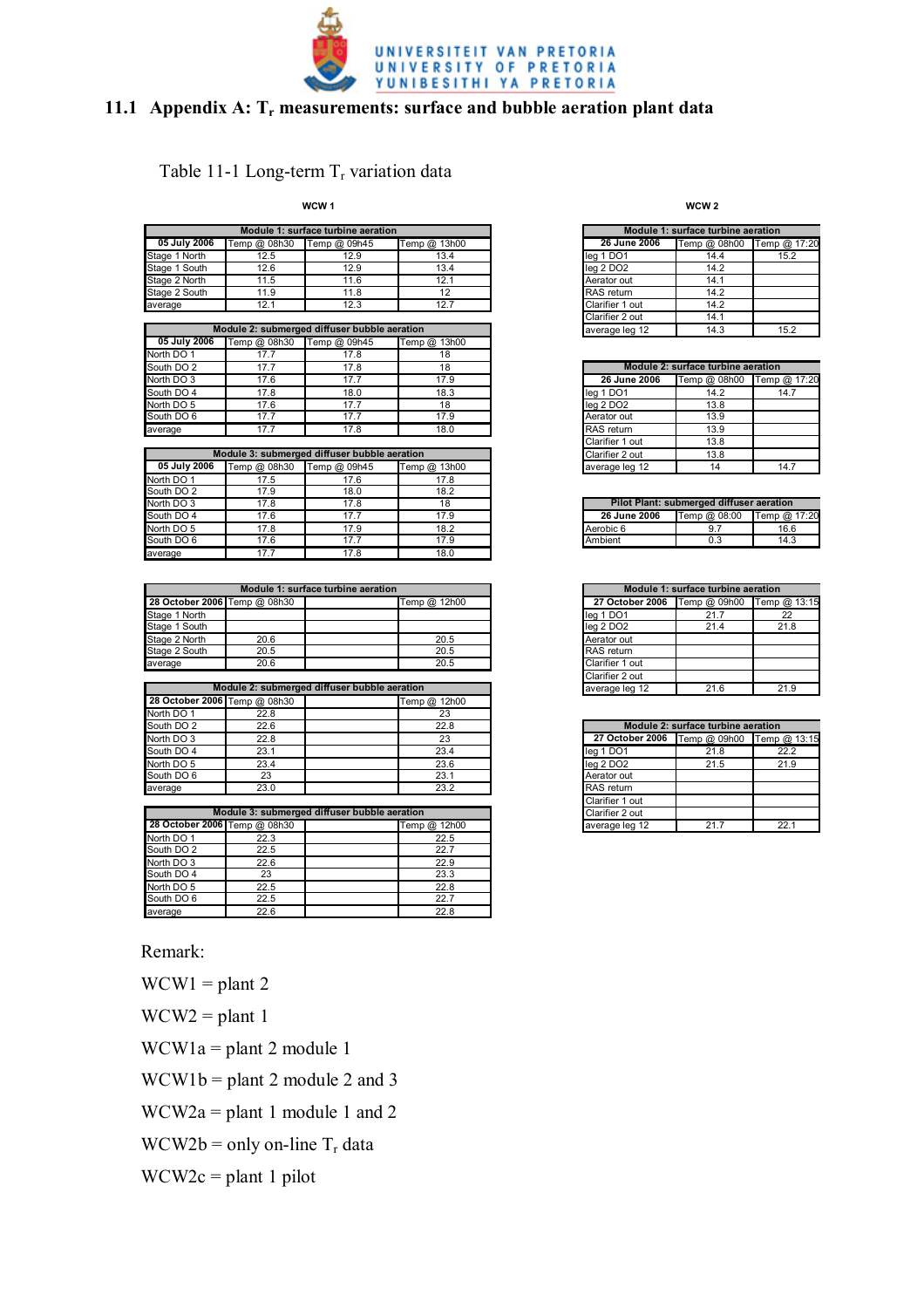

### **11.2 Appendix B: Raw sewage plant inflow diurnal temperature variation**



Figure 11-1  $T_{raw}$  and  $T_a$  data points and diurnal profiles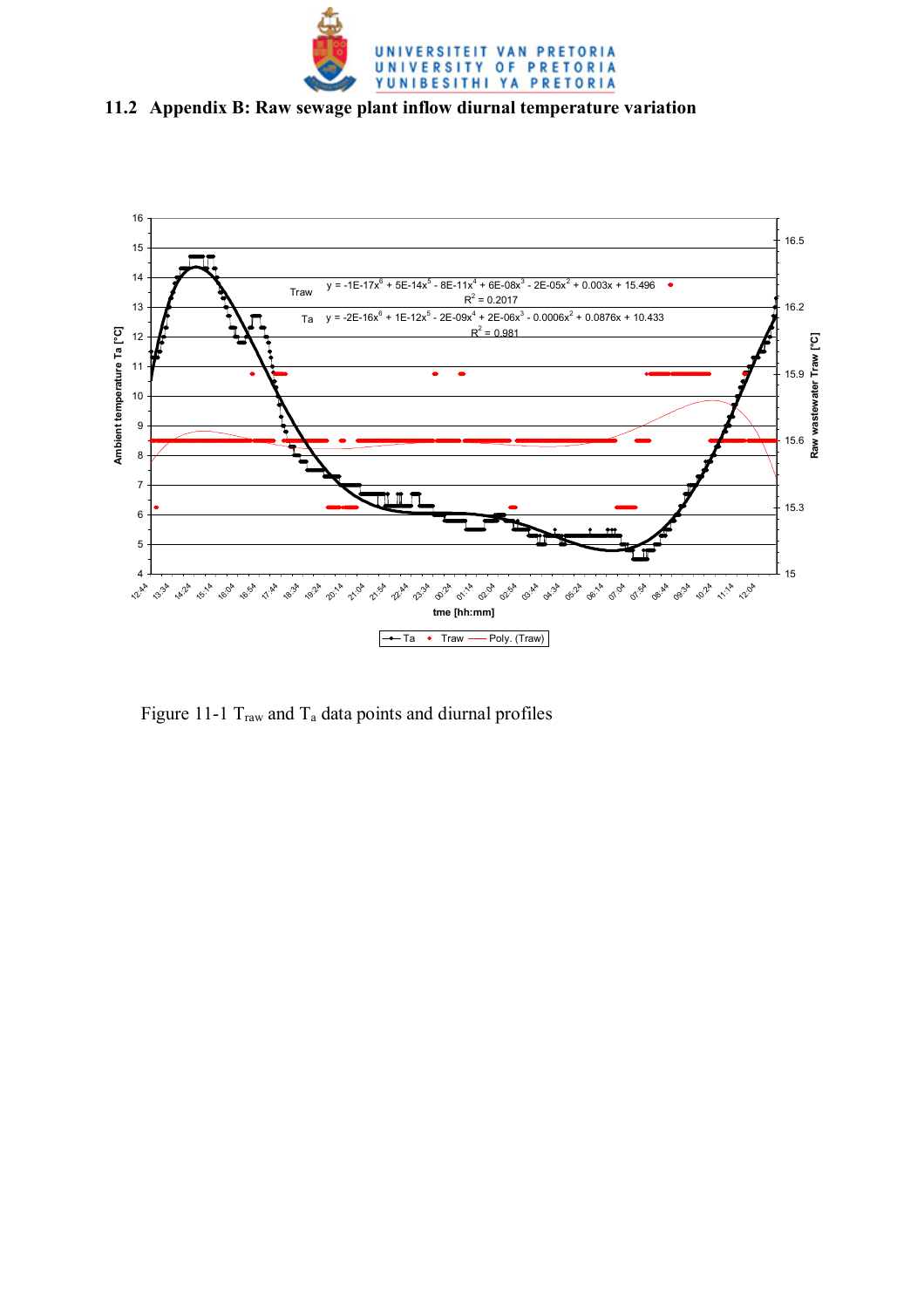

#### **11.3 Appendix C: MLSS concentration meter reading Ts-based variations**

Table 11-2 Test data: MLSS concentration meter reading variation with  $T_s$ 

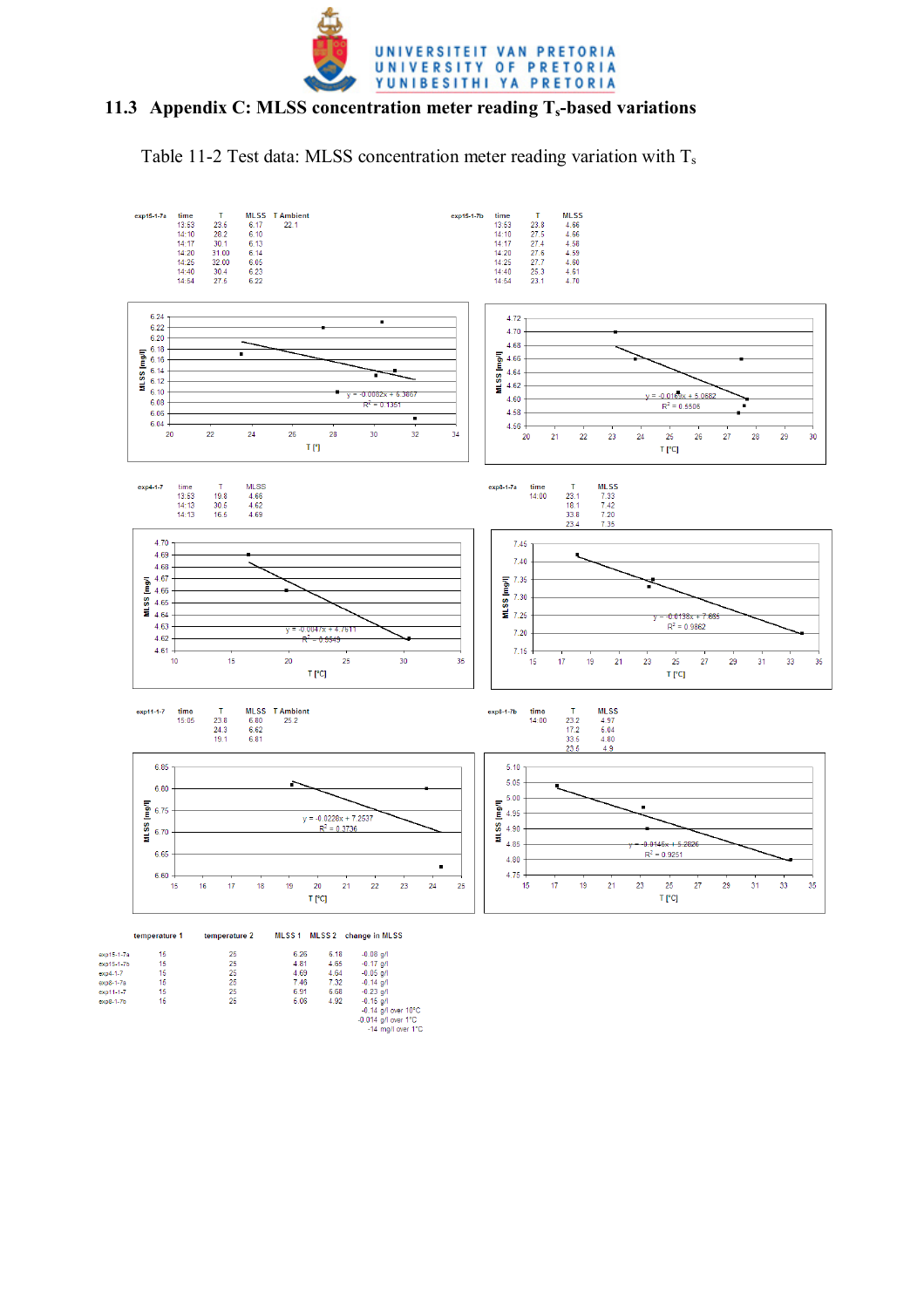

### **11.4 Appendix D: Batch MLSS settling data**

| Parameter        | <b>Statistics</b> | Anaerobic | Anoxic | Aerobic 1 | Aerobic 2 | Aerobic 3 | Aerobic 4 |
|------------------|-------------------|-----------|--------|-----------|-----------|-----------|-----------|
|                  | Average           | 0.09      | 0.07   | 2.34      | 2.90      | 1.91      | 2.94      |
| DO $[mg/\ell]$   | St. dev.          | 002       | 0.01   | 0.54      | 0.51      | 0.48      | 0.31      |
|                  | $\mathbf n$       | 29        | 29     | 29        | 29        | 29        | 29        |
|                  | Average           | 17.9      | 17.9   | 18.9      | 18.8      | 18.1      | 17.8      |
| $T$ [°C]         | St. dev.          | 1.2       | 1.3    | 1.3       | 1.2       | 1.3       | 1.3       |
|                  | $\mathbf n$       | 29        | 29     | 29        | 29        | 29        | 29        |
|                  | Average           | 3536      | 3531   | 3440      | 3415      | 3399      | 3382      |
| MLSS $[mg/\ell]$ | St. dev.          | 300       | 263    | 285       | 262       | 258       | 273       |
|                  | $\mathbf n$       | 35        | 35     | 35        | 35        | 35        | 35        |
|                  | Average           | 121       | 123    | 105       | 98        | 104       | 101       |
| SVI [ml/g]       | St. dev.          | 31        | 30     | 12        | 9         | 12        | 11        |
|                  | $\mathbf n$       | 34        | 34     | 34        | 34        | 34        | 34        |
|                  | Average           | 2.1       | 1.9    | 1.8       | 2.1       | 2.0       | 2.1       |
| $ISV$ [m/hr]     | St. dev.          | 0.6       | 0.5    | 0.5       | 0.6       | 0.6       | 0.5       |
|                  | n                 | 34        | 34     | 34        | 34        | 34        | 34        |
|                  | Average           | 140       | 98     | 60        | 44        | 31        | 30        |
| Turb [FNU]       | St. dev.          | 24        | 21     | 15        | 11        | 11        | 9         |
|                  | $\mathbf n$       | 34        | 34     | 34        | 34        | 34        | 34        |

### Table 11-3 Summary of experimental batch settling test reactor zone conditions and results

Table 11-4 Batch MLSS settling sample extended cooling and heating

| Temperature<br>change | Position | 0 minutes<br>[°]<br>$\vdash$<br>$\overline{\mathbf{a}}$ | minutes<br>P <sub>o</sub><br>$\blacksquare$<br>$30^{\circ}$<br>$\overline{\mathbf{a}}$ | $\left[\mathbf{m}\ell/\mathbf{g}\right]$<br><b>LAS</b> | <b>SVI</b> increase<br>$[m\ell/g/1^{\circ}C]$ | [m/hr]<br>ISV | ISV decrease<br>[mlhr/1°C] | <b>FNU</b><br>Turbidity | Turbidity increase<br><b>FNU/1°C</b> |
|-----------------------|----------|---------------------------------------------------------|----------------------------------------------------------------------------------------|--------------------------------------------------------|-----------------------------------------------|---------------|----------------------------|-------------------------|--------------------------------------|
| Cooled                | Sun      | 8.6                                                     | 16.1                                                                                   | 131                                                    | $\blacksquare$                                | 0.53          |                            | 15                      |                                      |
| Cooled                | Shade    | 6.4                                                     | 10.8                                                                                   | 164                                                    | $-6.2$                                        | 0.04          | 0.09                       | 7                       | 1.5                                  |
| Heated                | Sun      | 29.0                                                    | 27.3                                                                                   | 106                                                    | $\overline{\phantom{0}}$                      | 1.76          |                            | 33                      |                                      |
| Heated                | Shade    | 25.5                                                    | 25.3                                                                                   | 106                                                    | $\theta$                                      | 1.76          | $\mathbf{0}$               | 21                      | 6.0                                  |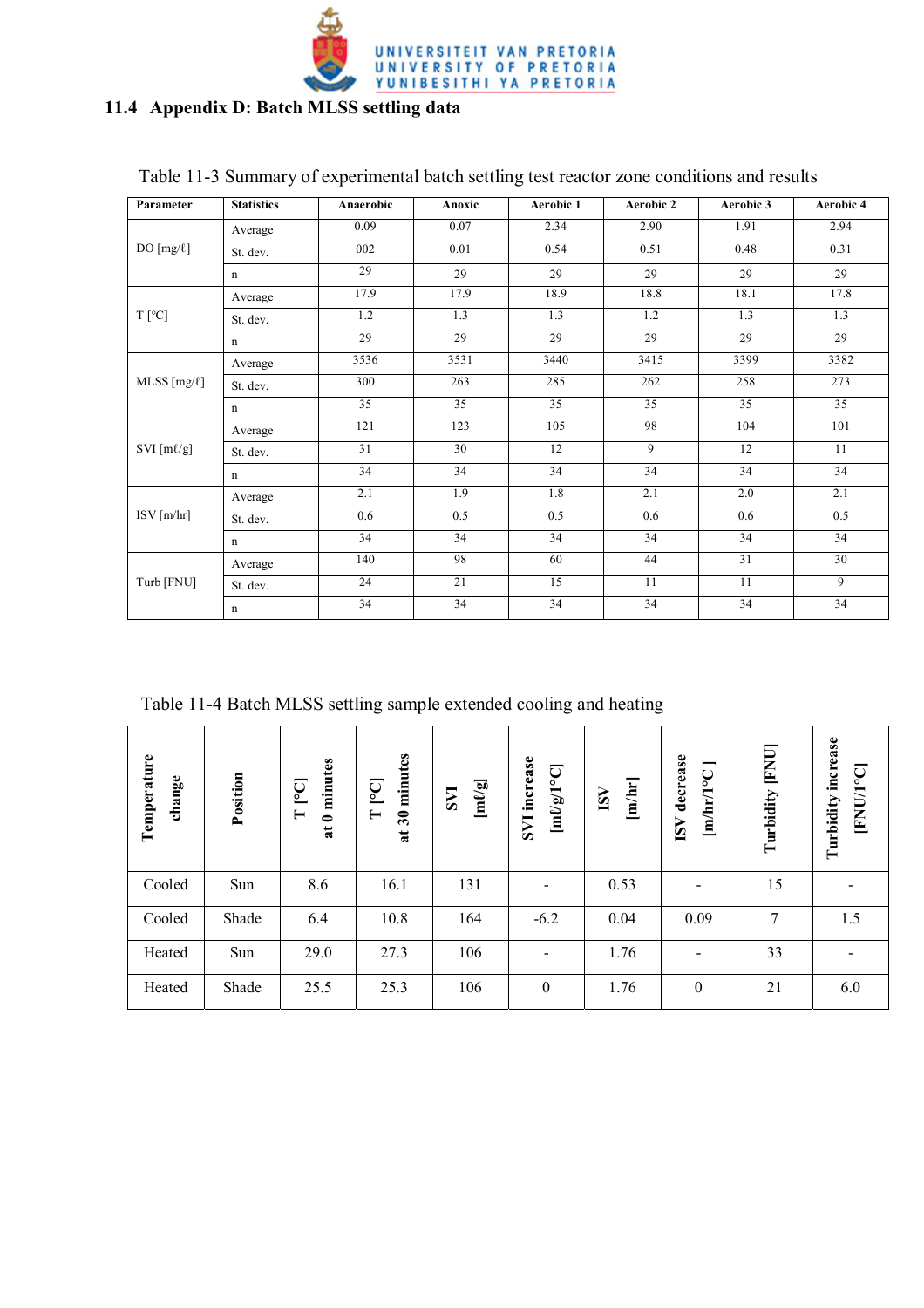

|           | Condition &            | $\ensuremath{\mathrm{SVI}}$ | SVI            | SVI                      | $\ensuremath{\mathrm{SVI}}$ | $\mathbf u$              | $\mathbf u$    | $\mathbf u$              | u    | Tur                      | Tur                      | Tur                      | Tur             |
|-----------|------------------------|-----------------------------|----------------|--------------------------|-----------------------------|--------------------------|----------------|--------------------------|------|--------------------------|--------------------------|--------------------------|-----------------|
| Container | Temperature            | 19/6                        | 21/6           | 19/7                     | Ave                         | 19/6                     | 21/6           | 19/7                     | Ave  | 19/6                     | 21/6                     | 19/7                     | Ave             |
|           | $MLSS$ [mg/ $\ell$ ]   | 4210                        | 3930           | 4470                     | 4203                        | 4210                     | 3930           | 4470                     | 4203 | 4210                     | 3930                     | 4470                     | 4203            |
| $1\ell$   | Shade                  | 181                         | 170            | 172                      | 174                         | 0.00                     | 0.09           | 0.04                     | 0.04 | 14                       | 19                       | 9                        | 14              |
|           | T30 [°C]               | 17.0                        | 19.5           | 20.9                     | 19.1                        | 17.0                     | 19.5           | 20.9                     | 19.1 | 17.0                     | 19.5                     | 20.9                     | 19.1            |
| $1\ell$   | Sun                    | 105                         | 104            | 116                      | 108                         | 0.92                     | 1.06           | 0.11                     | 0.70 | $\overline{20}$          | 23                       | 14                       | 19              |
|           | T 30 [°C]              | 21.5                        | 23.8           | 25.2                     | 23.5                        | 21.5                     | 23.8           | 25.2                     | 23.5 | 21.5                     | 23.8                     | 25.2                     | 23.5            |
| $2\ell$   | Shade                  | 195                         | 137            | 181                      | 171                         | 0.31                     | 0.88           | 0.13                     | 0.44 | 14                       | $\overline{a}$           | 14                       | 14              |
|           | $T$ 30 [ $^{\circ}$ C] | 17.0                        | 19.5           | 20.7                     | 19.1                        | 17.0                     | 19.5           | 20.7                     | 19.1 | 17.0                     | $\overline{\phantom{a}}$ | 20.7                     | 19.1            |
| $2\ell$   | Cool, shade            | $\overline{\phantom{0}}$    | 164            | $\blacksquare$           | 164                         | $\overline{a}$           | 0.04           | $\overline{\phantom{a}}$ | 0.04 | $\overline{\phantom{a}}$ | $\overline{7}$           | $\blacksquare$           | $\tau$          |
|           | T 30 [°C]              | $\overline{\phantom{a}}$    | 10.8           | ÷,                       | 10.8                        | $\frac{1}{2}$            | 10.8           | $\overline{a}$           | 10.8 | ÷,                       | 10.8                     | $\blacksquare$           | 10.8            |
| $2\ell$   | Cool, sun              | $\Box$                      | 131            | $\blacksquare$           | 131                         | ÷.                       | 0.53           | $\overline{\phantom{a}}$ | 0.53 | $\overline{a}$           | 15                       | $\overline{a}$           | $\overline{15}$ |
|           | $T$ 30 [ $^{\circ}$ C] | $\overline{\phantom{a}}$    | 16.1           | ÷,                       | 16.1                        | $\overline{\phantom{a}}$ | 16.1           | $\blacksquare$           | 16.1 | $\overline{\phantom{a}}$ | 16.1                     | $\blacksquare$           | 16.1            |
| $2\ell$   | Heat, shade            | $\overline{\phantom{a}}$    | 106            | $\overline{\phantom{a}}$ | 106                         | $\overline{\phantom{a}}$ | 1.76           | $\overline{\phantom{a}}$ | 1.76 | $\frac{1}{2}$            | $\overline{21}$          | $\overline{\phantom{a}}$ | $\overline{21}$ |
|           | $T$ 30 [ $^{\circ}$ C] | $\blacksquare$              | 25.3           | ÷.                       | 25.3                        | ÷,                       | 25.3           | $\overline{a}$           | 25.3 | ÷,                       | 25.3                     | $\overline{a}$           | 25.3            |
| $2\ell$   | Heat, sun              | $\blacksquare$              | 106            | ÷.                       | 106                         | ÷,                       | 1.76           | $\overline{\phantom{a}}$ | 0.76 | $\overline{a}$           | $\overline{33}$          | $\blacksquare$           | $\overline{33}$ |
|           | T 30 [°C]              | $\blacksquare$              | 27.3           | $\overline{\phantom{a}}$ | 27.3                        | ä,                       | 27.3           | $\overline{\phantom{a}}$ | 27.3 | $\frac{1}{2}$            | 27.3                     | $\blacksquare$           | 27.3            |
| $2\ell$   | Dilute, shade          | $\blacksquare$              | 122            | $\overline{\phantom{a}}$ | 122                         | $\frac{1}{2}$            | 1.89           | $\blacksquare$           | 1.89 | $\overline{a}$           | 21                       | $\overline{\phantom{a}}$ | 21              |
|           | $T$ 30 [ $^{\circ}$ C] | $\blacksquare$              | 19.1           | $\frac{1}{2}$            | 19.1                        | $\frac{1}{2}$            | 19.1           | $\frac{1}{2}$            | 19.1 | $\frac{1}{2}$            | 19.1                     | $\blacksquare$           | 19.1            |
| $2\ell$   | Dilute, sun            | $\blacksquare$              | 102            | $\blacksquare$           | 102                         | $\overline{\phantom{a}}$ | 2.73           | $\overline{\phantom{a}}$ | 2.73 | ÷,                       | 23                       | $\blacksquare$           | 23              |
|           | $T$ 30 [ $^{\circ}$ C] | $\blacksquare$              | 23.2           | $\overline{a}$           | 23.2                        | $\frac{1}{2}$            | 23.2           | $\overline{a}$           | 23.2 | $\overline{a}$           | 23.2                     | $\overline{\phantom{a}}$ | 23.2            |
| $2\ell$   | Sum                    | 109                         | 106            | 119                      | 111                         | 0.62                     | 1.50           | 0.40                     | 0.84 | 15                       | 21                       | 23                       | $\overline{21}$ |
|           | $T$ 30 [ $^{\circ}$ C] | 20.9                        | 23.6           | 25.1                     | 23.2                        | 20.9                     | 23.6           | 25.1                     | 23.2 | 20.9                     | 23.6                     | 25.1                     | 23.2            |
| $20\ell$  | Sun                    | 112                         | $\blacksquare$ | 139                      | 126                         | 0.97                     | $\blacksquare$ | 0.31                     | 0.64 | 18                       | $\overline{\phantom{a}}$ | 11                       | 15              |
|           | T 30 [°C]              | 19.0                        | $\frac{1}{2}$  | 22.2                     | 20.6                        | 19.0                     | $\frac{1}{2}$  | 22.2                     | 20.6 | 19.0                     | $\overline{a}$           | 22.2                     | 20.6            |
|           |                        |                             |                |                          |                             |                          |                |                          |      |                          |                          |                          |                 |

## Table 11-5 Batch settling test results data, with temperature and container size variation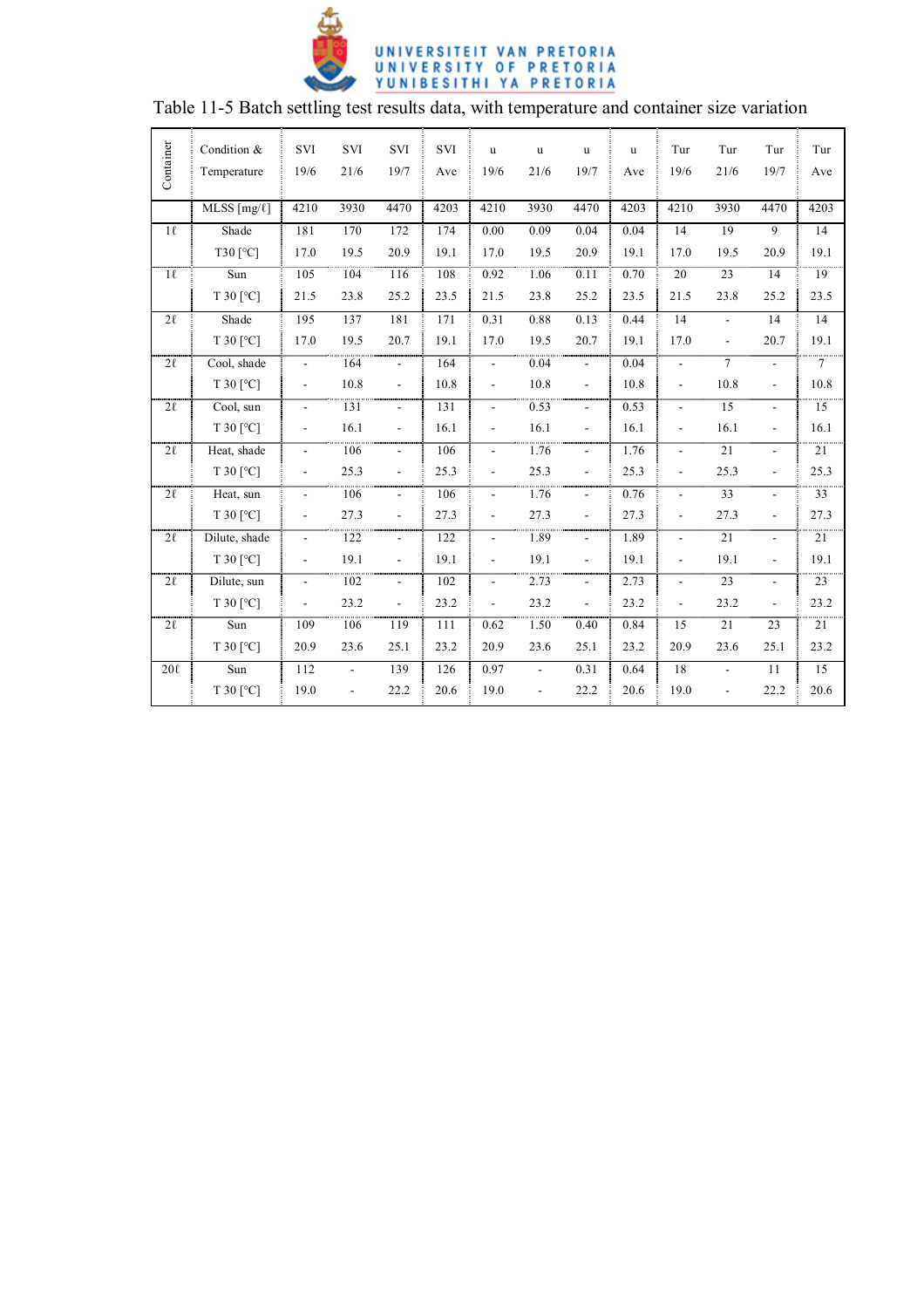

#### **11.4.1 SVI variation**



Figure 11-2 SVI, different containers,  $T_s$  after 30 min., MLSS 4210 mg/ $\ell$ 



Figure 11-3 SVI, different containers,  $T_s$  after 0 and 30 min., MLSS 3930 mg/ $\ell$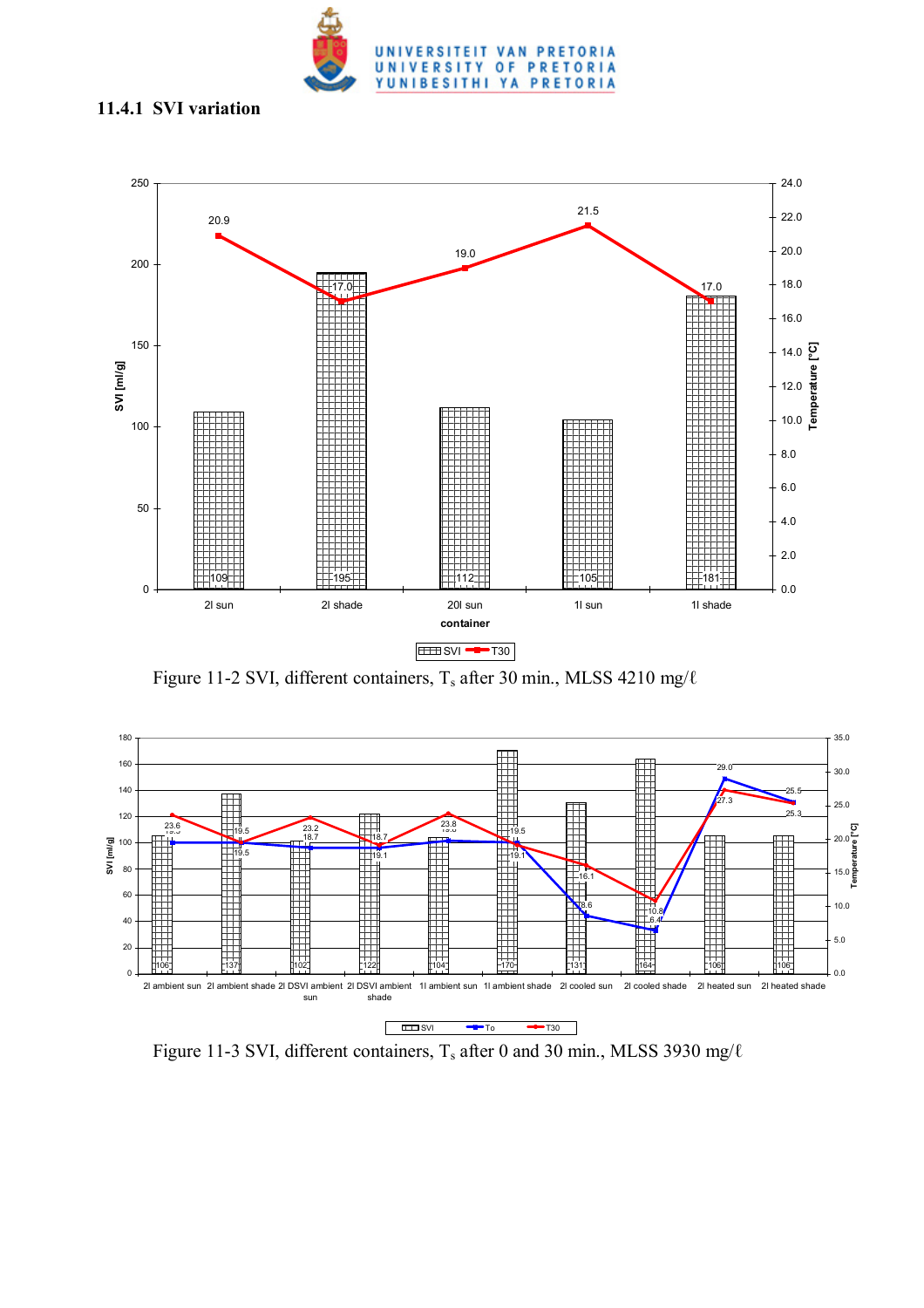



Figure 11-4 SVI, different containers, Ts after 5 min., MLSS 4250 mg/ℓ



Figure 11-5 SVI, different containers,  $T_s$  after 0, 15 and 30 min., MLSS 4470 mg/ $\ell$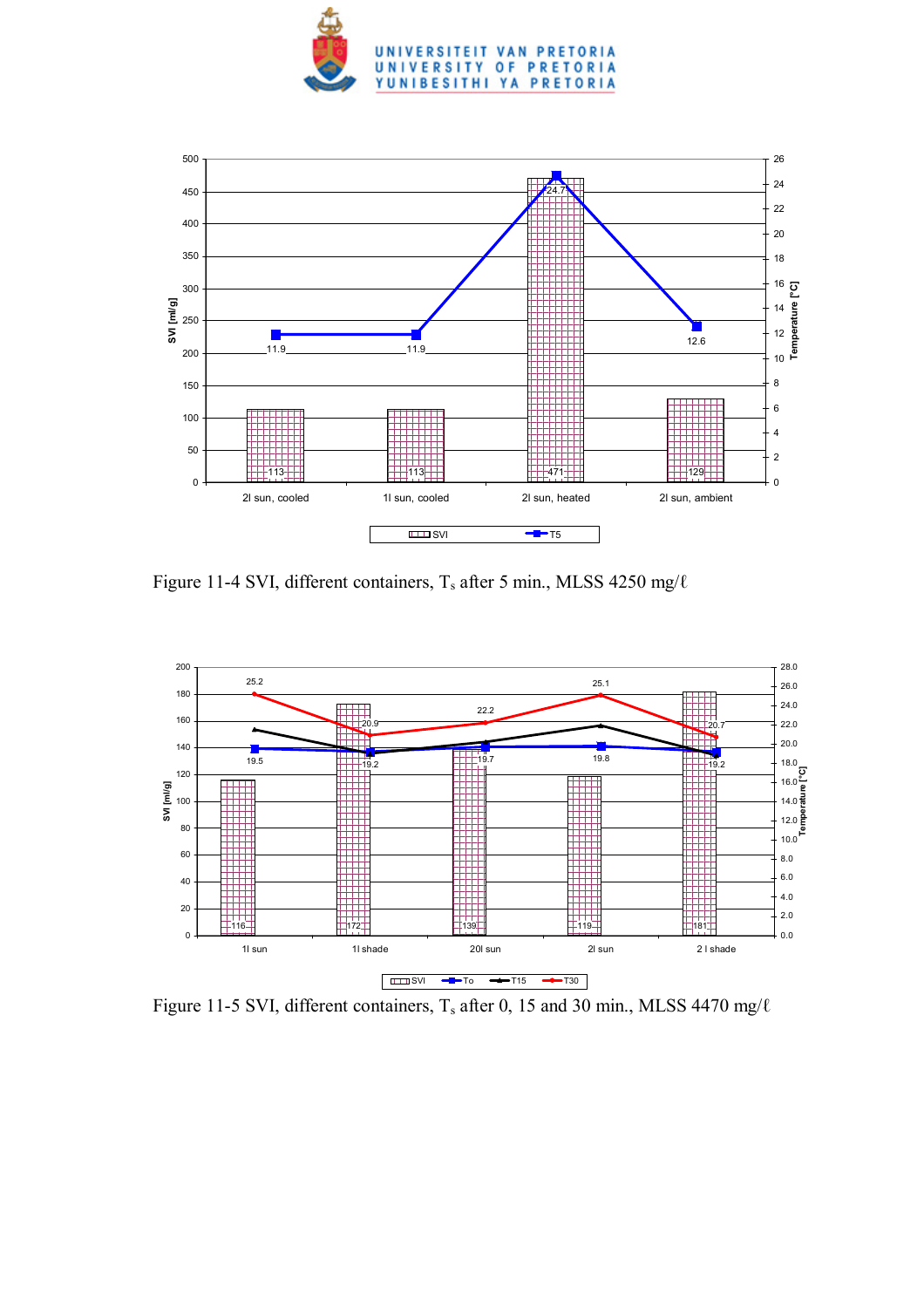

**11.4.2 Zone settling velocity variation** 



Figure 11-6 Initial settling velocity, T<sub>s</sub> after 30 min., MLSS 4210 mg/ $\ell$ 



Figure 11-7 ISV,  $T_s$  after 0 and 30 min., MLSS 3930 mg/ $\ell$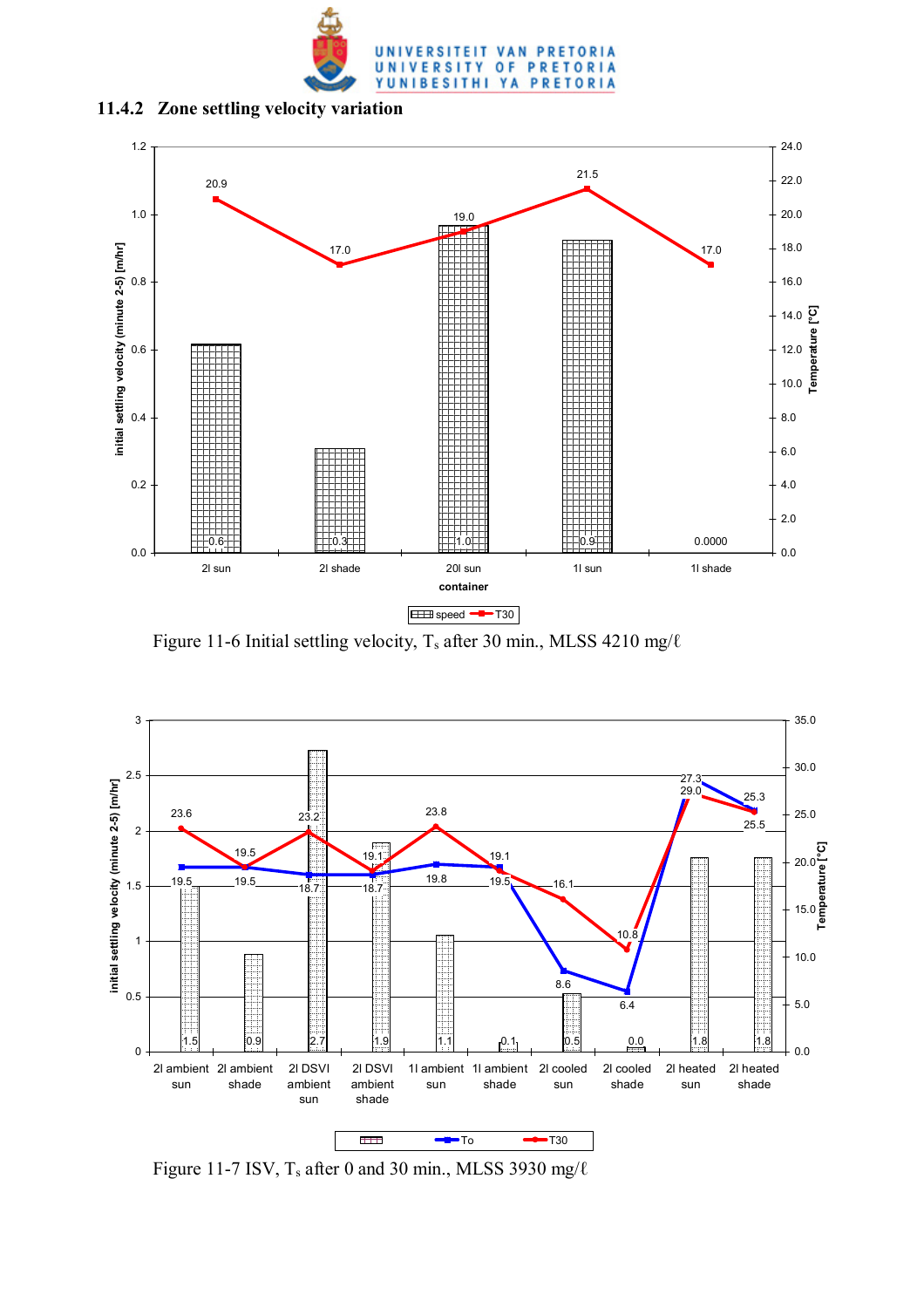



Figure 11-8 ISV,  $T_s$  after 5 min., MLSS 4250 mg/ $\ell$ 



Figure 11-9 ISV,  $T_s$  after 0, 15 and 30 min., MLSS 4470 mg/ $\ell$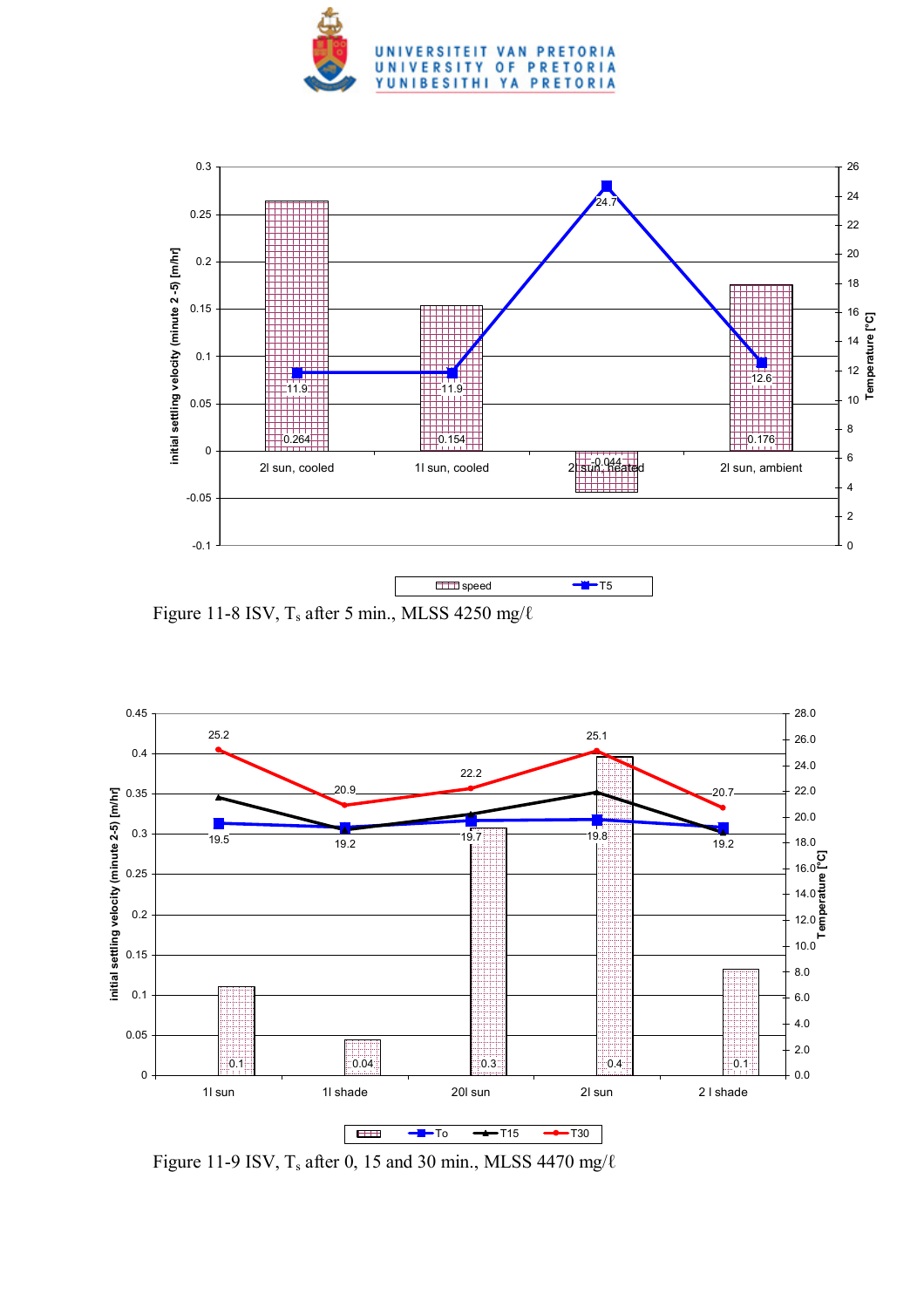

#### **11.4.3 Turbidity variation**



Figure 11-10 Turbidity, 30 min. settling, T<sub>s</sub> after 30 min., MLSS 4210 mg/ $\ell$ 



Figure 11-11 Turbidity, 30 min. settling,  $T_s$  after 0 and 30 min, MLSS 3930 mg/ $\ell$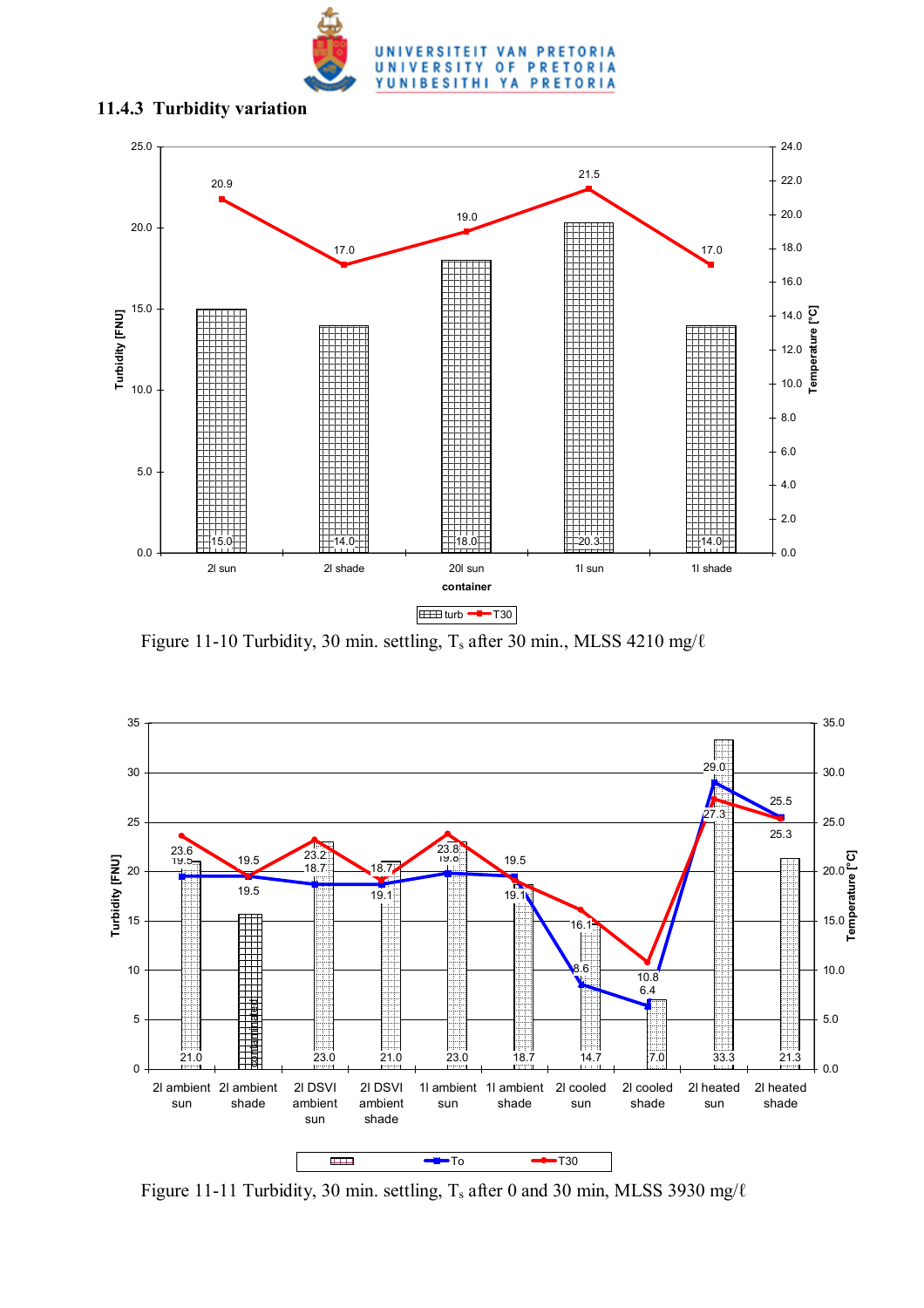



Figure 11-12 Turbidity, 30 min. settling, T<sub>s</sub> after 5 min., MLSS 4250 mg/ℓ



Figure 11-13 Turbidity, 30 min. settling,  $T_s$  after 0, 15 and 30 min., MLSS 4470 mg/ $\ell$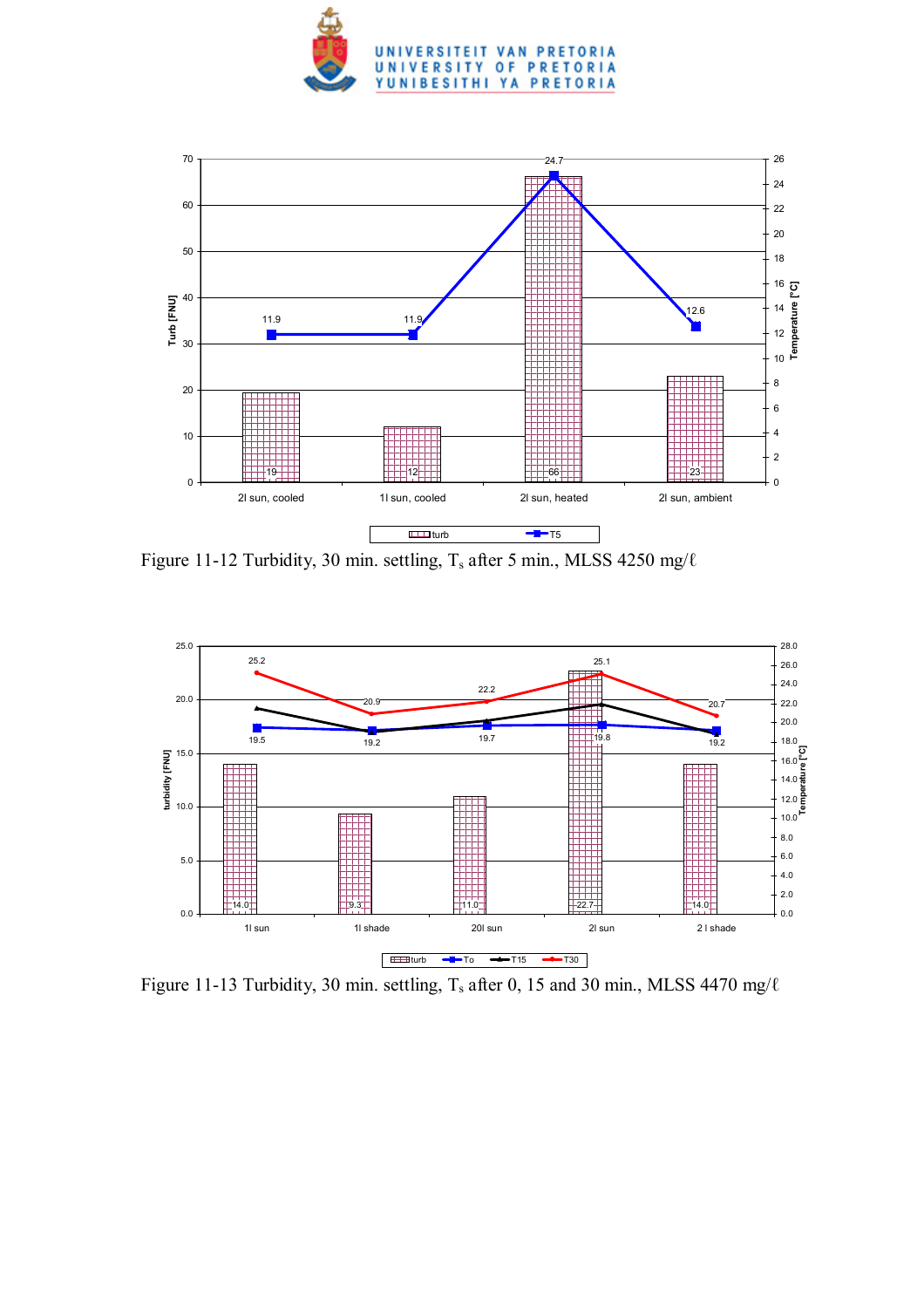

#### **11.5 Appendix E: On-line meter data**

An example of a typical Excel spreadsheet diagram with an original 12-hour profile of h and  $T_a$  logger data is provided in Figure 11-14. The  $T_a$  profile varies from about 5 to 25 $^{\circ}$ C, whereas the 30-minute MLSS settling profiles final h value varies from about 359 mm to 210 mm. The period between each moving settling profile indicates the meter cleaning and standby cycle.



Figure 11-14 Consecutive 30-minute settling profiles from MLSS settling meter data, h and Ta readings over 12 hours

| Parameter | Concentration<br>SS<br>₹ | Ξ                    | $\beta$              | ្អ     | 걸                    | `cu    | 9'n                  | ┶<br>– | ದ<br>–      | ᇰ   | 30<br>ِ        | ↖<br>S      | Φ<br>ă<br>⋍ | max<br>$\Rightarrow$ | umax<br>$\overline{\phantom{0}}$ |
|-----------|--------------------------|----------------------|----------------------|--------|----------------------|--------|----------------------|--------|-------------|-----|----------------|-------------|-------------|----------------------|----------------------------------|
|           | $[mg/\ell]$              | $\lceil m/hr \rceil$ | $\lceil m/hr \rceil$ | [m/hr] | $\lceil m/hr \rceil$ | [m/hr] | $\lceil m/hr \rceil$ | [°C]   | $\lceil$ °C | mm  | $[m\ell/\ell]$ | $[m\ell/g]$ | [m/hr]      | [m/hr]               | [min.]                           |
| Average   | 4700                     | 0.1                  | 0.3                  | 0.2    | 0.2                  | 0.2    | 0.1                  | 18.3   | 23.6        | 259 | 717            | 151         | 0.2         | 0.8                  | 16.2                             |
| St. dev.  | 129                      | 0.2                  | 0.4                  | 0.2    | 0.1                  | 0.1    | 0.1                  | 0.5    | 5.3         | 68  | 190            | 37          | 0.1         | 0.5                  | 9.8                              |
| n         | 559                      | 83                   | 83                   | 83     | 83                   | 83     | 83                   | 83     | 83          | 83  | 83             | 83          | 83          | 83                   | 83                               |

Table 11-6 Summary of on-line experimental data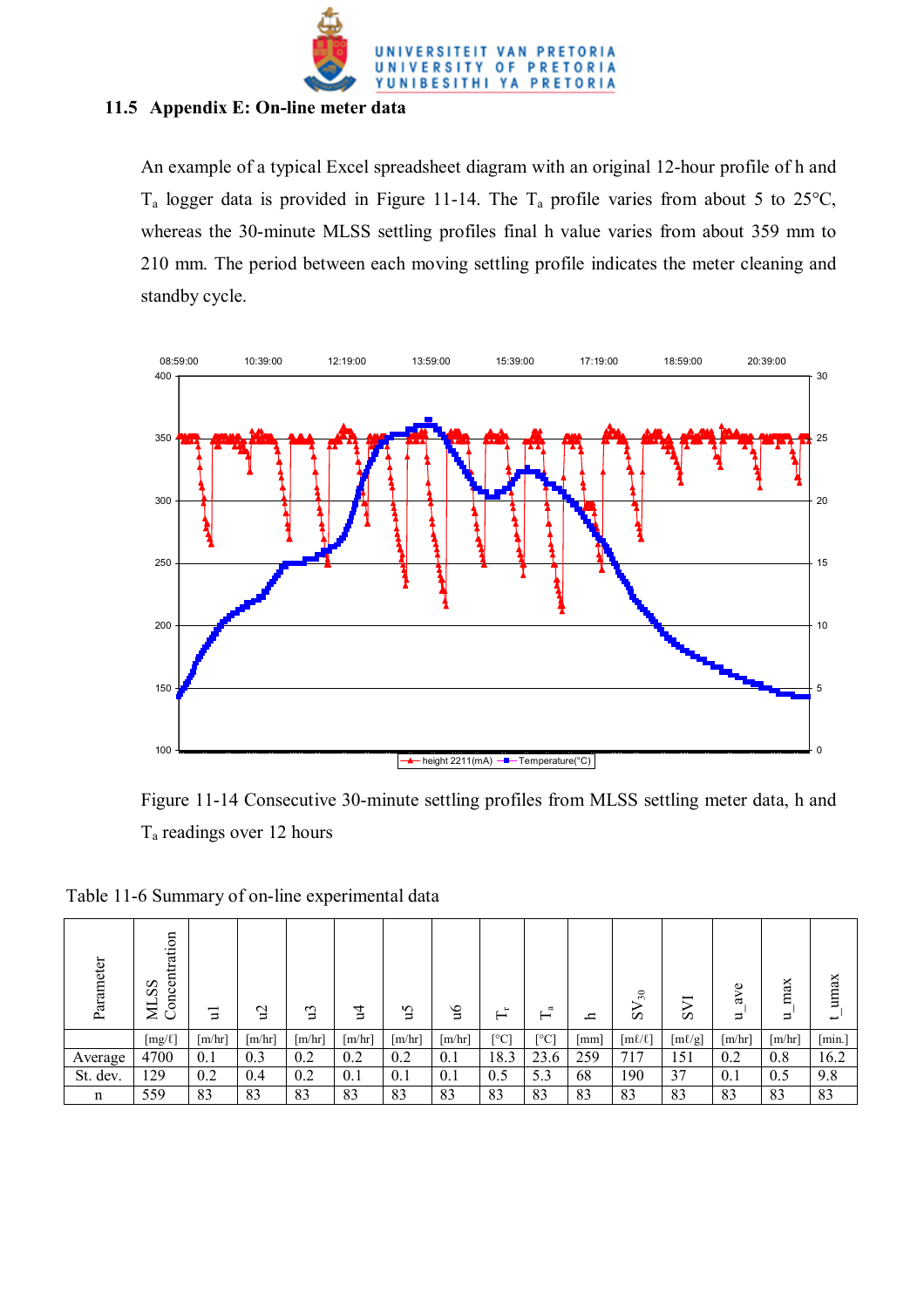



Figure 11-15 Two-day  $T_a$  and  $T_r$  profiles



Figure 11-16 Two-day  $T_r$  and MLSS concentration profiles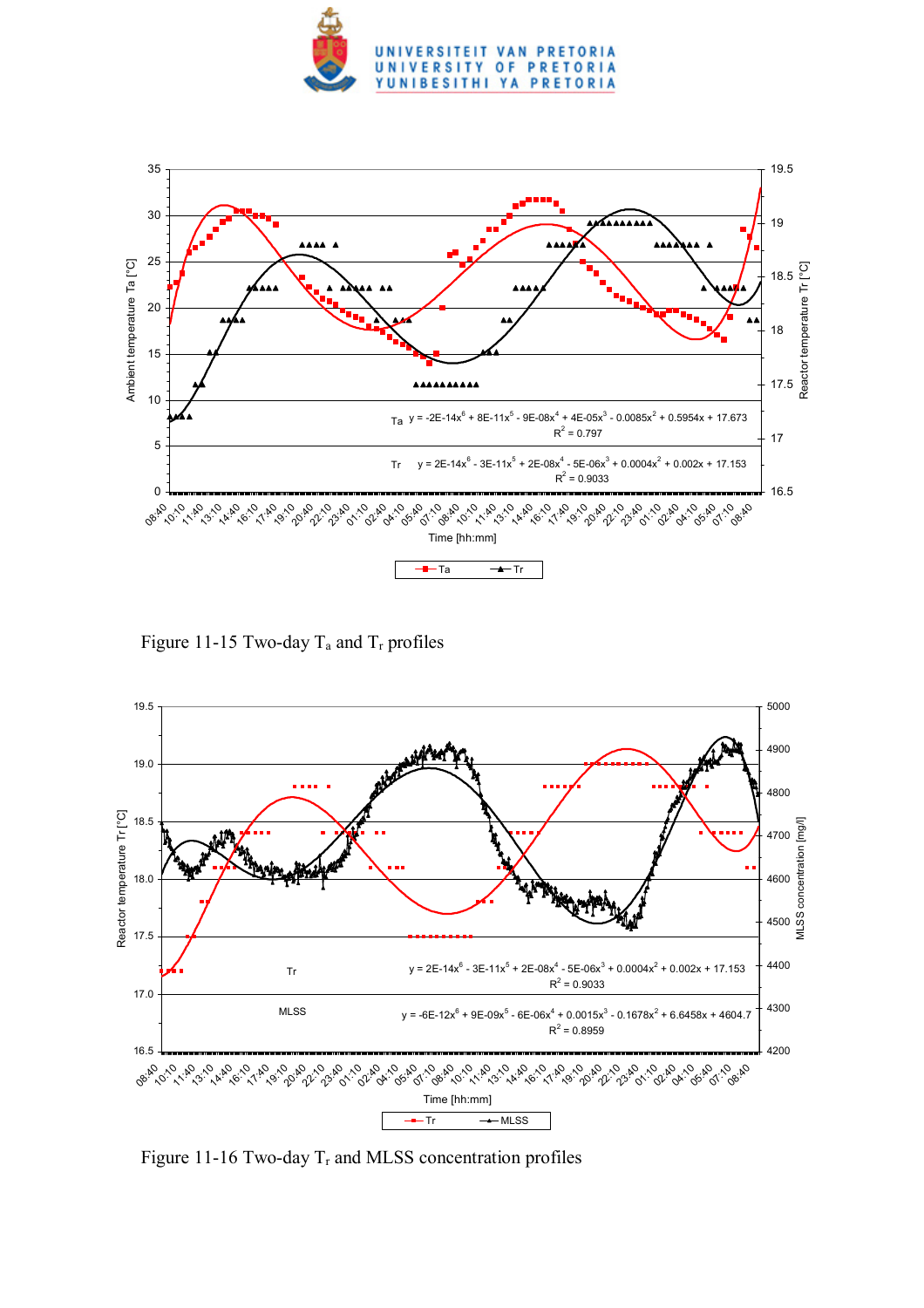



Figure 11-17 Two-day SVI and  $T_r$  profiles



Figure 11-18 Two-day SVI and MLSS concentration profiles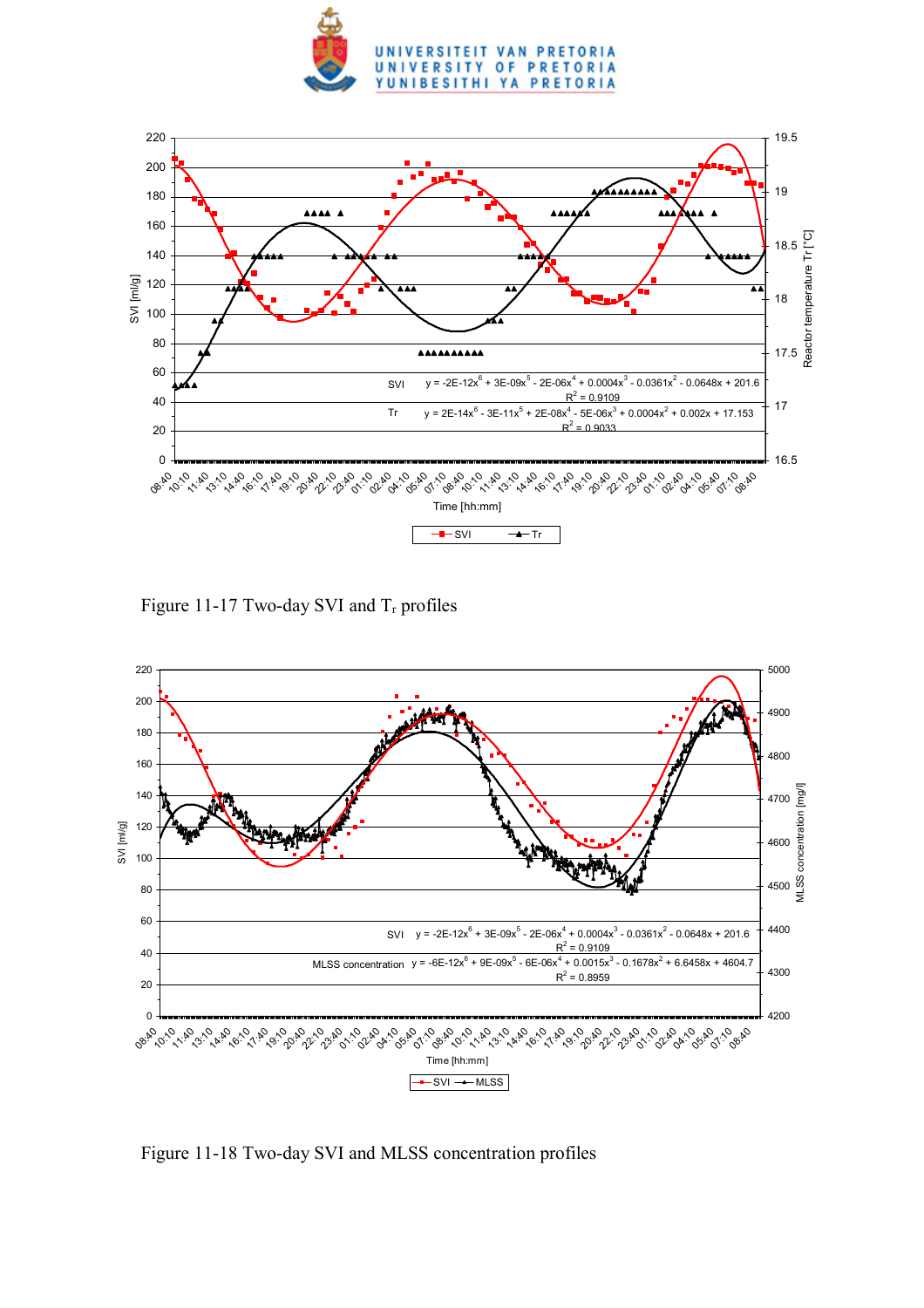

## **11.6 Appendix F: Photograph of MLSS settling meter**



Photograph 1 MLSS settling meter and output display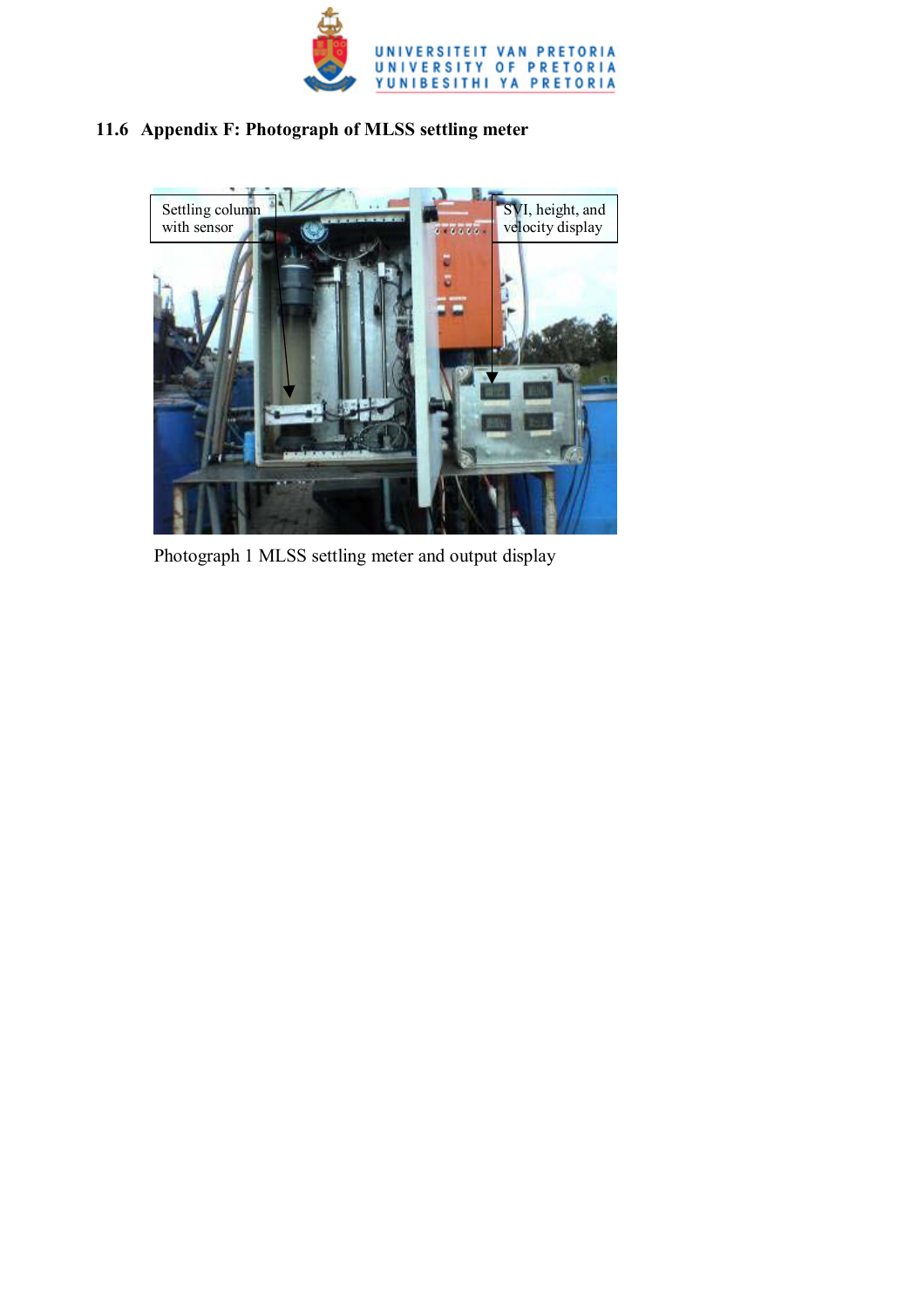## **11.7 Appendix G: Settleability factors summary**

## **11.7.1 Biofloc composition and structure**

Table 11-7 Biofloc composition and structural properties affecting settling aspects

| Parameter                                             | <b>Improve settling</b>                                                                                                                    | Worsen settling                                                              | <b>Impact description</b>                                                                                                                                                                                                                                                                                                            | <b>Typical range</b>                         | Reference                                                                                                     |                                                                                                                                         |
|-------------------------------------------------------|--------------------------------------------------------------------------------------------------------------------------------------------|------------------------------------------------------------------------------|--------------------------------------------------------------------------------------------------------------------------------------------------------------------------------------------------------------------------------------------------------------------------------------------------------------------------------------|----------------------------------------------|---------------------------------------------------------------------------------------------------------------|-----------------------------------------------------------------------------------------------------------------------------------------|
| Density                                               | Higher density with specific gravity (SG)<br>of floc up to 1.06                                                                            | Lower density with SG of floc up to<br>1.02                                  | Heavier particles settle and compact faster                                                                                                                                                                                                                                                                                          | 1.020                                        | Bień et al., 2005; Murthy 1998;<br>Andreadakis, 1993;                                                         |                                                                                                                                         |
| ECP                                                   | More ECP (up to $15\%$ ) protects biofloc                                                                                                  | Less ECP                                                                     | ECP Layer decrease surface roughness, provides protective coat to flocs                                                                                                                                                                                                                                                              | N/A                                          | Liss et al., 2002; Frolund et al., 1996;                                                                      |                                                                                                                                         |
| Growth stage                                          | End of log growth phase, start endogenous                                                                                                  | Log growth or end of endogenous                                              | Non-settleable at start, dispersed at end                                                                                                                                                                                                                                                                                            | N/A                                          | Kolmentz, 2003;                                                                                               |                                                                                                                                         |
| Organism type                                         | Floc former: filament ratio balance;<br>higher organisms: swimming or crawling,<br>such as protozoans and rotifers                         | Microorganism imbalance: filaments<br>dominate over floc formers             | Filaments dominance prevent settling (leads to bulking),<br>Bridging between flocs,<br>Floc formers suppressed,<br>Filaments prevent downward sludge and upward water movement<br>Higher organisms feed on dispersed flocs and free bacteria                                                                                         | 3-5 filaments per floc-<br>former            | Martins et al., 2003; Forster and Dallas-<br>Newton, 1980; Blackbeard et al., 1986;<br>Bux and Kasan (1994a); | $\prec$ $\subset$ $\subset$                                                                                                             |
| Polyphosphate                                         | Higher P increases settling velocity                                                                                                       | N/A                                                                          | Cells store polyphosphate, P increases biofloc density                                                                                                                                                                                                                                                                               | N/A                                          | De Clercq, 2003;                                                                                              | $C_{Z}Z$<br>$z - z$                                                                                                                     |
| Porosity                                              | Low porosity or high porosity                                                                                                              | High porosity                                                                | Low porosity biofloc has higher density and is firm and compact and<br>improves settling, but high porosity can also improve settling velocity of<br>aggregate, as water can rise through settling blanket flocs<br>Larger size more porous, and resulting lower density<br>Low DO cause filaments and irregular shaped porous flocs | N/A                                          | Martins et al., 2003; Barbusiński and<br>Kościelniak, 1995; Námer and<br>Ganczarczyk, 1993;                   | $\epsilon$<br>m<br>$m_{m}$<br>$\overline{m} \times \overline{m}$<br>$\sim \infty$<br>$- - -$<br>$  -$<br>エミー<br>$\prec$ $\circ$ $\prec$ |
| Shape                                                 | Irregular shaped improve clarification<br>efficiency and bridging<br>Round, regularly shaped improves settling<br>velocity and compression | Sphere<br><i>(reduce)</i><br>clarification<br>efficiency)                    | Shape away from sphere reduces settling velocity but improves sweep<br>flocculation                                                                                                                                                                                                                                                  | N/A                                          | Martins et al., 2003;                                                                                         | 5 <sup>m</sup><br>᠊ᠣ᠂<br>$\pi \pi$<br>$m \, m \, \lambda$<br>$-1$                                                                       |
| Size                                                  | Medium size 200-500 µm                                                                                                                     | Too Small (no filtering effect) or too<br>large (too porous and low density) | Balance between growth and fragmentation<br>Settling velocity directly related to size (diameter)<br>Anaerobic inside large flocs: break-up<br>Surface shear increases with floc diameter                                                                                                                                            | $0.5$ to $1000 \mu m$                        | Spicer and Pratsinis, 1996; Kolmentz et<br>al., 2003; Randall et al., 1992;<br>Wilén, 1999;                   | 000<br><b>70 70 70</b><br>555                                                                                                           |
| Surface charge                                        | Higher charge                                                                                                                              | Lower charge                                                                 | Negative surface charge provides negative adsorption sites to bind to positive<br>metal cations<br>Surface charge influences filament length (coil or straight)                                                                                                                                                                      | $-20$ to $-50$ mV:<br>$-15$ to $-30$ mEq/gSS | Bux and Kasan, 1994b; Liss et al., 2002;<br>Forster, 1976; Örmeci and Vesilind,<br>$2000$ ;                   |                                                                                                                                         |
| Surface<br>solvent<br>interaction<br>(hydrophobicity) | Hydrophobicity larger<br>(hydrophobic surface)                                                                                             | Hydrophobicity smaller<br>(hydrophilic surface)                              | Cells and flocs adhere easier to hydrophobic surface                                                                                                                                                                                                                                                                                 | N/A                                          | Liss et al., 2002; Agridiotis et al., 2006;                                                                   |                                                                                                                                         |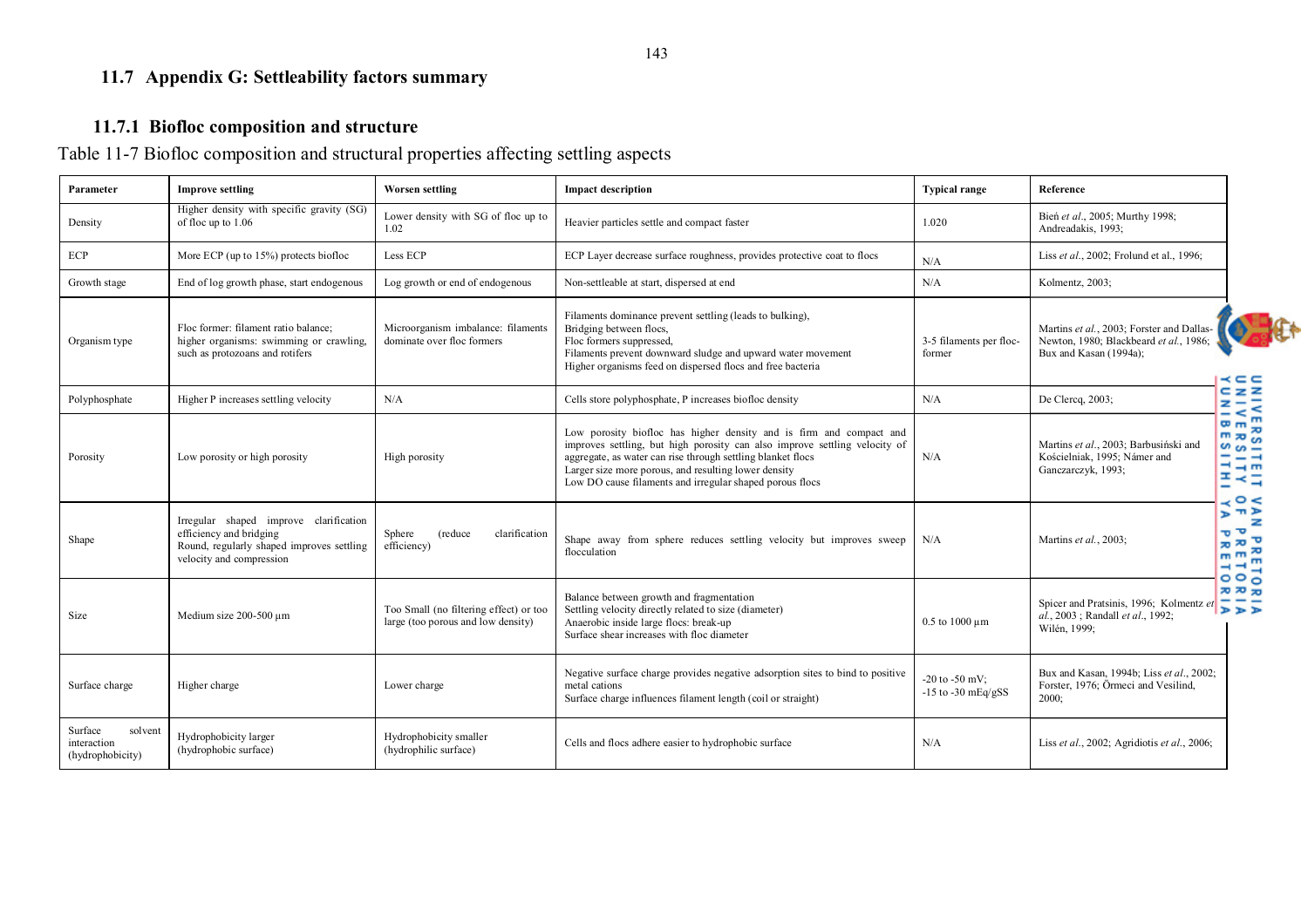#### **11.7.2 Wastewater characteristics**

|  |  | Table 11-8 Wastewater characteristics affecting settling aspects |
|--|--|------------------------------------------------------------------|
|  |  |                                                                  |

| Parameter                                               | <b>Improve settling</b>                                                                                     | <b>Worsen settling</b>                                                            | <b>Impact description</b>                                                                                                                                                                                                                                                                                                                                                                                            | Reference                                                                                                                                                                                                                                                                                 |
|---------------------------------------------------------|-------------------------------------------------------------------------------------------------------------|-----------------------------------------------------------------------------------|----------------------------------------------------------------------------------------------------------------------------------------------------------------------------------------------------------------------------------------------------------------------------------------------------------------------------------------------------------------------------------------------------------------------|-------------------------------------------------------------------------------------------------------------------------------------------------------------------------------------------------------------------------------------------------------------------------------------------|
| Alkalinity                                              | Normal alkalinity                                                                                           | Low alkalinity                                                                    | Low alkalinity – no buffer for nitrification loss – defocculation<br>High alkalinity increases settling rate ( $>500$ mg/ $\ell$ as CaCO <sub>3</sub> )                                                                                                                                                                                                                                                              | Nell, 1980; Rasmussen et al., 1993                                                                                                                                                                                                                                                        |
| Ammonia                                                 | Low ammonia concentration $\leq 1.5$ mg/ $\ell$                                                             | Higher ammonia concentration                                                      | Nitrification bacteria attached to surface of compact flocs                                                                                                                                                                                                                                                                                                                                                          | Kruit et al., 2002; Wanner et al., 1988                                                                                                                                                                                                                                                   |
| Bacteria                                                | Floc formers: filaments ratio balance                                                                       | Filaments > floc-formers<br>$Floc$ formers $>$ filaments                          | Filament growth leads to bulking and settling reduction                                                                                                                                                                                                                                                                                                                                                              | Tandoi et al., 2006;                                                                                                                                                                                                                                                                      |
| C: N: P<br>or nutrient composition or<br>trace elements | COD: N: P > 100:5:1<br>COD: $NH_4 > 5$ (nitrogen limited)                                                   | COD: N: P < 100:5:1<br>COD: $NH_4 < 5$ (carbon limited)<br>Iron concentration low | Filaments favour N and P deficiency<br>High C synthesis of cells and ECP production, but low C fungal growth, filaments<br>Endogenous growth phase, filaments                                                                                                                                                                                                                                                        | Tandoi et al., 2006; Nakhla and Lugowski (2003);<br>Durmaz and Sanin (2001); Nell, 1980; Ekama et al.,<br>1997; Al-Yousfi et al., 2000                                                                                                                                                    |
| Floc water                                              | Bound floc water                                                                                            | Capillary water                                                                   | Well formed flocs holds bound floc water,<br>Deflocculated flocs hold capillary water,<br>Bound water is released and decreased at low DO,<br>Bound water is decreased at high salinity and conductivity.                                                                                                                                                                                                            | - - - -<br>$C_{Z}$ z<br>Sürücü and Cetin, 1989; Forster, 1976; Sanin, 2002<br>$\mathbf{z}$ –<br>$-$ < $<$<br>$m_{m}$                                                                                                                                                                      |
| <b>FOG</b>                                              | No excessive quantities                                                                                     | Fats oils grease (FOG) from<br>industrial sources                                 | FOG coat flocs, and interfere with bacterial activity structure<br>FOG covers porosity channels, and hinders water flow and entrap air bubbles                                                                                                                                                                                                                                                                       | $m \approx m$<br>SITEITY<br>YITIY<br>Gerardi, 2002                                                                                                                                                                                                                                        |
| Metal cations                                           | Divalent (Copper > Calcium ><br>Magnesium selectivity to floc matrix)<br>Divalent: Monovalent ratio $> 0.5$ | Monovalent (sodium, potassium,<br>ammonium)                                       | Charge bridging and when by divalent ion, a larger surface area<br>Biofloc is an ion exchange medium: monovalent ion exchange for divalent ion (Calcium<br>instead of Magnesium or Sodium)<br>Lower net negative surface charge and lower interparticle distance<br>Increase floc size and density, stable structure, decrease porosity with divalent ions<br>Binding ability of charged and uncharged groups on ECP | $\prec$ $\circ$ $\prec$<br>$\pi$<br>ъ<br>Murthy, 1998; Biggs et al., 2001; Gerardi, 2002;<br>$\sigma$ $\sigma$<br>Sürücü and Cetin, 1989; Tandoi et al., 2006; Urbain<br>$\sigma \propto \sigma$<br>et al., 1993; Bruus et al., 1992; Novak et al., 2001;<br>$m m \approx$<br>$-1$<br>000 |
| <b>MLVSS</b>                                            | Low active fraction                                                                                         | High active fraction                                                              | Settleability decreases at higher active fraction (or young sludge age)                                                                                                                                                                                                                                                                                                                                              | ᅍᅍᇷ<br>Catunda and Van Haandel, 1992; Gerardi, 2002<br>- -                                                                                                                                                                                                                                |
| Nitrate                                                 | Nitrate low $\leq 1$ mg/ $\ell$                                                                             | Nitrate $> 1$ to 2 mg/ $\ell$<br>(Anoxic to aerobic zone)                         | Filaments reduce $NO3$ to $NO2$ and will proliferate<br>Floc formers reduce $NO2$ to $N2$ to proliferate<br>Anoxic conditions in secondary settling tank release insoluble nitrogen gas bubbles which<br>attach to flocs and float to surface                                                                                                                                                                        | ত ৰ ৰ<br>Hercules et al., 2002; Sötemann et al., 2002                                                                                                                                                                                                                                     |
| Nitrogen gas                                            | Denitrification that is completed<br>improves compression                                                   | Denitrification not complete                                                      | Insoluble nitrogen gas adhere to bioflocs and specifically filaments, increase biofloc<br>buoyancy                                                                                                                                                                                                                                                                                                                   | Madoni et al., 2000; de Clercq, 2003                                                                                                                                                                                                                                                      |
| pH                                                      | Neutral pH near 7 (range 6.5 to 8.5)                                                                        | Alkaline pH ( $pH > 8.5$ ) or<br>acidic pH (pH $< 6.5$ )                          | No large variations in pH for stable MLSS settling,<br>Alkaline conditions can improve settling,<br>Filamentous fungi growth at low pH, filament proliferation when denitrification<br>incomplete for alkalinity recovery<br>Negative charge reduces at lower pH<br>Deflocculation at low pH                                                                                                                         | Nell, 1980; Sürücü and Çetin, 1989; Pitman, 1975;<br>Ekama et al., 1997; Drysdale et al., 2000; Gerardi,<br>$2002$ ;                                                                                                                                                                      |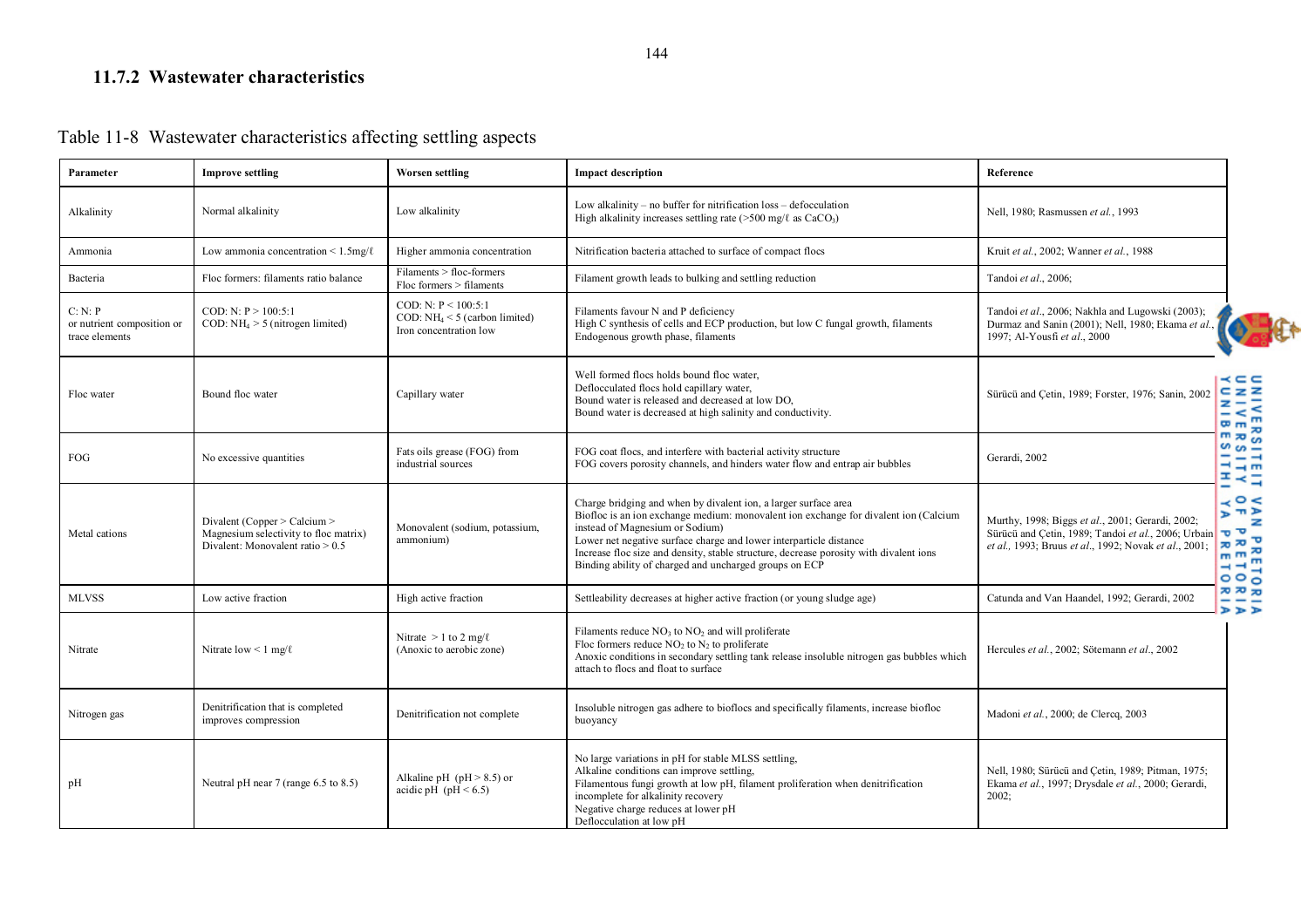| Septicity                                      | Increase septicity                                                                                                                     | Decreased septicity                                                                                                                  | Lower bacterial fibril charge                                                                                                                                                                                                        | Gerardi, 2002                                                                                    |                                                                                                      |
|------------------------------------------------|----------------------------------------------------------------------------------------------------------------------------------------|--------------------------------------------------------------------------------------------------------------------------------------|--------------------------------------------------------------------------------------------------------------------------------------------------------------------------------------------------------------------------------------|--------------------------------------------------------------------------------------------------|------------------------------------------------------------------------------------------------------|
| Sewage feed age                                | Fresh sewage (normal age)<br>Low levels of sulphide no impact $(0.5 -$<br>$2.0$ mMol $)$                                               | Long sewage feed age: septic<br>sewage<br>Acetate and sulphide: carbon sources<br>for filaments, Sulphide from<br>industrial sources | Filament dominance under septic conditions<br>Deflocculation at $S > 2.7$ mMol                                                                                                                                                       | Kjellerup et al., 2001; Martinez et al., 2006; van<br>Niekerk et al., 1987; Jenkins et al., 1984 |                                                                                                      |
| Soaps, detergents,<br>emulsifying agents       | No excessive quantities                                                                                                                | High concentrations industrial<br>sources                                                                                            | Surface active compounds cause deflocculation of colloids, dispersed cells, small flocs,<br>Decrease surface tension and attack perimeter of floc.<br>Foam production and toxicity.                                                  | Kjellerup et al., 2001; Gerardi, 2002                                                            |                                                                                                      |
| Solids content                                 | Normal MLSS concentration: 3000 to<br>$6000 \text{ mg}/\ell$ (Extended aeration)                                                       | Low MLSS concentration<br>High MLSS concentration                                                                                    | All aspects of settling related to solids content or MLSS concentration<br>MLSS settling velocity and concentration modelled accordingly                                                                                             | Bhargava and Rajagopal, 1993; Catunda and Van<br>Haandel, 1992                                   |                                                                                                      |
| <b>TDS</b>                                     | High TDS, specifically salinity (sodium<br>and potassium ions)<br>High strength: up to $0.06$ M for<br>monovalent and divalent cations | Low TDS<br>Dilution of sample with water                                                                                             | High TDS: Larger floc area, elongated shape, decreased shape factor due to electrostatic<br>and hydrophobic reactions<br>Low TDS: Deflocculation, high turbidity<br>Diluted sample has lower ionic strength, leads to deflocculation | Moghadam et al., 2005; Gerardi, 2002;<br>Chaignon et al., 2002;                                  |                                                                                                      |
| Temperature: long-term<br>(seasonal variation) | Summer and early autumn<br>(high temperature)                                                                                          | Winter and early spring<br>(low temperature)                                                                                         | Filament growth at lower temperature $(T_r < 20^{\circ}C)$ , M. parvicella growth only at $T_r < 20^{\circ}$ ;<br>Zoogloea growths more at lower $T_r$                                                                               | Kristensen et al., 1994; Mamais et al., 2006;<br>Al-Yousfi et al., 2000;                         | $\prec$ $\subset$ $\subset$<br>$C \, Z \, Z$<br>EZE                                                  |
| Temperature: short-term<br>(diurnal variation) | Day (high Temperature)                                                                                                                 | Night (low temperature)                                                                                                              | Physical changes to water and biofloc                                                                                                                                                                                                | Makinia et al., 2005;                                                                            | $\mathbf{m}$<br>$m_{\overline{5}}$<br>$m \approx \widetilde{\omega}$<br>$\omega$ $\omega$ $-$<br>--- |
| Toxicants                                      | Limited toxic concentrations                                                                                                           | Toxic (industrial) discharges such as<br>organic compounds e.g. phenol                                                               | Deflocculation from biofloc disintegration<br>Large viscous clumpy bioflocs<br>Instantaneous floc break-up                                                                                                                           | Morgan-Sagastume and Allen, 2003; Wilén, 1999;<br>Schwartz-Mittelmann and Galil, 2000;           | $  -$<br>エネコ<br>$\prec$ $\circ$ $\prec$<br>$2 \pi$                                                   |
| VFA and LCVFA                                  | VFA and LCVFA low concentration                                                                                                        | VFA and LCVFA concentration                                                                                                          | Filaments use VFA to proliferate                                                                                                                                                                                                     | Kruit et al., 2002;                                                                              | $\sigma$ $\sigma'$<br>$\pi \pi$<br>$m m \approx$                                                     |
| Viscosity                                      | Low                                                                                                                                    | High                                                                                                                                 | Improved MLSS settling at lower viscosity<br>Viscosity is inversely related to $T_s$                                                                                                                                                 | Hasar et al., 2004;                                                                              | $- - m$<br>000<br><b>70 70 70</b><br>$>$ $>$                                                         |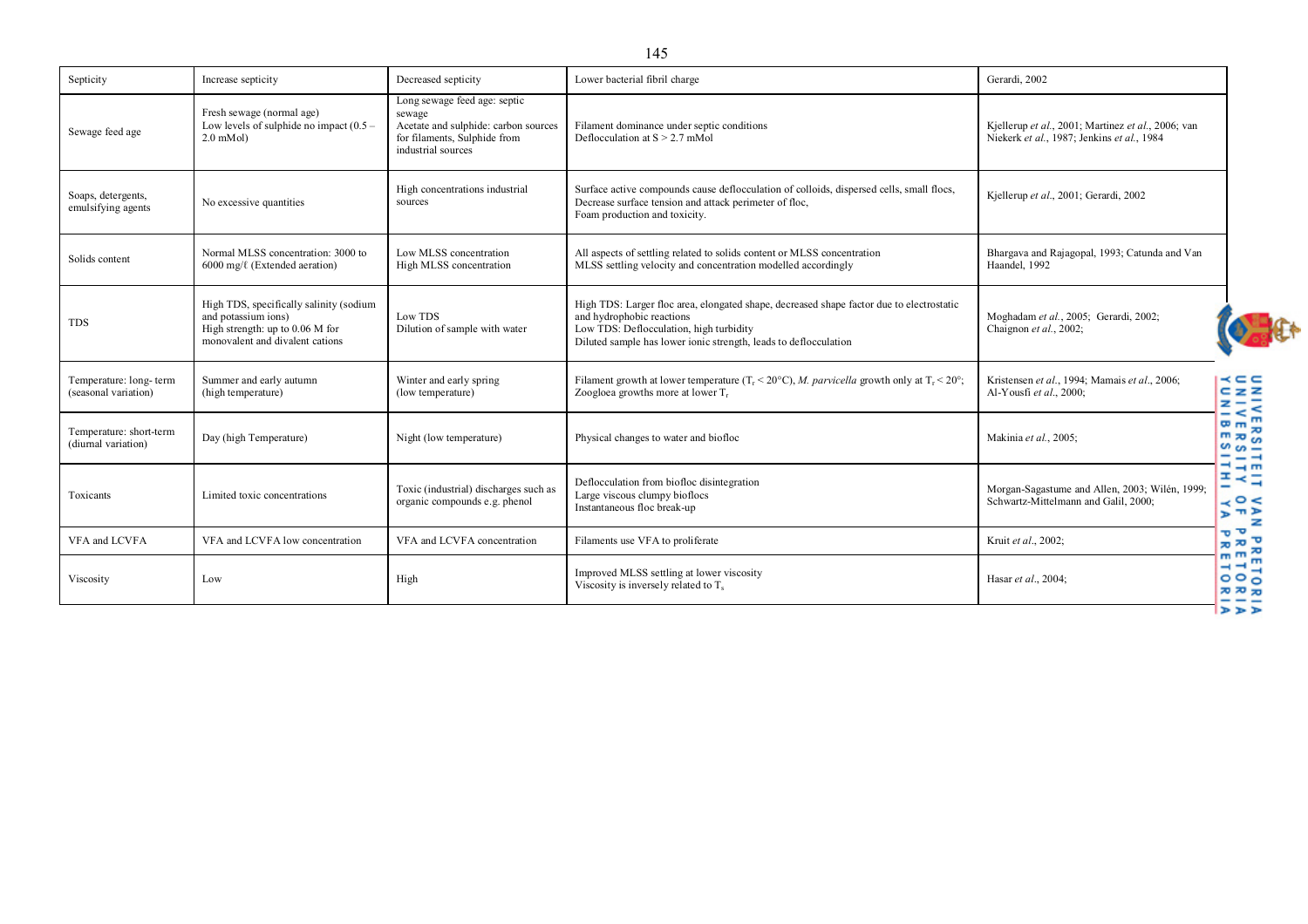# **11.7.3 Process and reactor configuration**

| Parameter                   | <b>Improve settling</b>                                      | <b>Worsen settling</b>                                                          | Impact description on settling aspect                                                                                                                                                                                                                       | Reference                                                                      |                                                                |
|-----------------------------|--------------------------------------------------------------|---------------------------------------------------------------------------------|-------------------------------------------------------------------------------------------------------------------------------------------------------------------------------------------------------------------------------------------------------------|--------------------------------------------------------------------------------|----------------------------------------------------------------|
| Aeration intensity          | Low velocity surface aeration or<br>bubble aeration          | High velocity surface aeration or over -<br>aeration causing turbulence         | Physical floc break-up of shearing of sections<br>High shear leads to irreversible floc size reductions                                                                                                                                                     | Ekama et al., 1997; Biggs et al., 2003; Parker et<br>al., 1996;                |                                                                |
| Aeration method             | Fine bubble<br>Surface aeration with draught tubes           | Coarse bubble<br>Point source surface aeration                                  | No low DO tension in bubble aeration<br>Turbulence for floc break-up                                                                                                                                                                                        | Van Huyssteen et al., 1990; Ekama et al., 1997                                 |                                                                |
| Aerobic reactor zone size   | $>55\%$ to 60%                                               | $< 55$ to 60%                                                                   | Filament proliferate at low DO conditions and large anaerobic zones                                                                                                                                                                                         | Ekama et al., 1997; Cooper et al., 1995; Tandoi<br>et al., 2006; Pitman, 1991; |                                                                |
| Anaerobic reactor zone size | Short anaerobic retention time<br>Anaerobic reactor < 10%    | Longer anaerobic retention time<br>Anaerobic reactor > 10%                      | Deflocculation at long anaerobic time<br>Filament growth at large anaerobic zone                                                                                                                                                                            | Wilén, 1999; Cooper et al., 1995;                                              | $\prec$ $\subset$ $\subset$<br>$C_zZ$<br><b>IVER</b><br>ITVE   |
| Attached growth             | Support material available for attached<br>growth in reactor | No attached growth, only suspended<br>growth in biofloc                         | Biofilm carrier material in reactor requires no RAS recycle<br>Biofloc grow on inert particle or carrier such as foam or plastic discs,<br>Maximum particle volume 40% to ensure complete mixing<br>Reduce filamentous growth in biofilm due to anoxic zone | Wanner et al., 1988; Ødegaard, 2000;                                           | <b>RSS</b><br>$\omega$ $\omega$ $-$<br>$- - -$<br>$  -$<br>표수적 |
| Combined sewers             | Separate                                                     | Combined                                                                        | Combined infiltration, high hydraulic loads due to storm water                                                                                                                                                                                              | Wilén, 1999;                                                                   | $\prec$ $\circ$ $\prec$<br>$2 \pi$<br>$\sigma$ $\sigma$        |
| Environmental               | Quiescent conditions                                         | Rainfall, wind                                                                  | Rainfall dilute inflow through infiltration, hydraulic load<br>Wind will enhance density currents and move surface scum                                                                                                                                     | Ekama et al., 1997; Van der Walt, 1998;                                        | $\pi \pi$<br>m m<br>국극점<br>000<br>ᅍᅍᇷ                          |
| HRT in settling tank        | As per design                                                | Too short                                                                       | Microorganism washout at low HRT over design capacity                                                                                                                                                                                                       | Pretorius, 1987;                                                               | $>$ $>$ $>$                                                    |
| Inflow feed configuration   | Discontinuous or intermittently fed<br>Cyclic loading        | Continuously fed                                                                | Substrate gradient favours floc-formers above filaments<br>Larger stronger flocs with cyclic                                                                                                                                                                | Dangcong et al., 1999; Wilén and Balmer, 1999;                                 |                                                                |
| Mixing intensity            | Gentle mixing: for contact and suspension                    | Low intensity mixing: dead zones<br>High intensity mixing: unwanted DO<br>input | Bioflocs contact, induce flocculation<br>Mixing reduce wall effects during settling tests in cylinders                                                                                                                                                      | Wilén, 1999; Grijspeerdt and Verstraete, 1997;<br>Berktay, 1998;               |                                                                |
| Prefermentation             | No prefermentation, (or Prefermentation<br>depending on VFA) | Prefermented settled sewage reactor feed                                        | M. parvicella store LCVFA under anaerobic conditions<br>But 7.5 mg/ $\ell$ VFA per 1 mg/ $\ell$ P can minimise anaerobic zone size and improve<br>settling                                                                                                  | Mamais et al., 2006; Cooper et al., 1995;                                      |                                                                |
| Primary settling            | Primary settling<br>No primary settling                      | No primary settling<br>Primary settling                                         | Remove some RBCOD and VFA which simulates growth of filaments such as<br>Microthrix parvicella                                                                                                                                                              | Mamais et al., 2006; Tandoi et al., 2006;                                      |                                                                |

#### Table 11-9 Process and reactor configuration affecting settling factors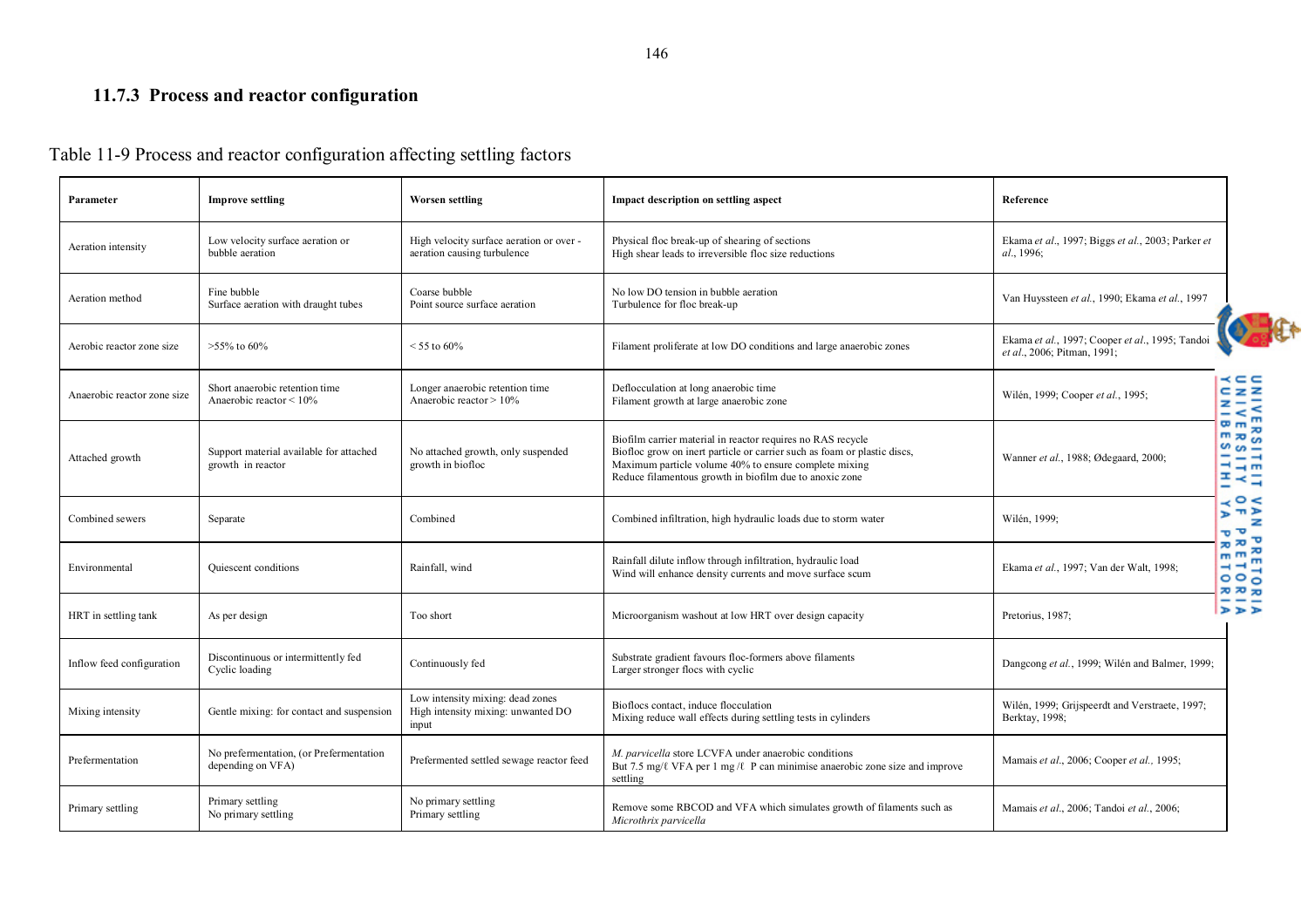|                                          |                                                                                                                                                   |                                                                                                   | Nutrient rations change                                                                                                                                                                                                                                                               |                                                                                                                                               |
|------------------------------------------|---------------------------------------------------------------------------------------------------------------------------------------------------|---------------------------------------------------------------------------------------------------|---------------------------------------------------------------------------------------------------------------------------------------------------------------------------------------------------------------------------------------------------------------------------------------|-----------------------------------------------------------------------------------------------------------------------------------------------|
| Reactor configuration                    | Plug flow or SBR or oxidation ditch<br>Declining growth phase                                                                                     | Completely mixed reactor<br>Log growth phase                                                      | Spatial substrate gradient in plug flow favours floc-formers<br>Temporal substrate gradient SBR favours floc-formers<br>Completely mixed reactor has backmixing and mobile organisms proliferate                                                                                      | Droste, 1997; Janczukowicz et al., 2001; Azimi<br>and Horan, 1991; van Niekerk et al., 1987;<br>White, 1976; Pitman, 1975; Kruit et al., 2002 |
| Reactor surface flow                     | Free surface flowing<br>Reactor zone surface organism removal<br>Mechanical foam removal                                                          | Internal recirculation of foam/scum<br>microorganisms<br>Trapped foam                             | Remove scum/foam organisms out of system<br>Surface layers with foam / floating matter retention age > sludge age of bulk<br>activated sludge : due to trapping and recirculation, cause foam proliferation<br>Surface aerators have surface pump-back action to return foam upstream | Tandoi et al., 2006; Blackbeard et al., 1986;<br>Madoni et al., 2000; Pitman, 1991; Pitman, 1996                                              |
| Selectors                                | Sectionalised selector short HRT:<br>5 minutes in 3 sections<br>Selectors loading: 100 mg COD.<br>$g$ MLSS $.h^{-1}$                              | HRT not suitable<br>Too large or too small selector<br>Selector loading too low or high           | High VFA uptake by floc-formers, substrate gradient favours floc-formers<br>Flocformers are fast-growers, filaments are slow-growers<br>Too small selector: substrate into reactor.<br>Too large selector: removal of substrate too large                                             | Tandoi et al., 2006; Kruit et al., 2002; Cenens et<br>al., 2000; Van Niekerk et al., 1987;                                                    |
| Settling tank design                     | Deep tank $(>5m)$ : sweep flocculation<br>Large centre well: reflocculation<br>Sloped floor: fast sludge removal<br>Baffles: surface scum removal | Shallow tank $(< 5m$ depth)<br>Small centre well<br>Flat floor: slow sludge removal<br>No baffles | sweep flocculation<br>reflocculation<br>denitrification<br>surface foam                                                                                                                                                                                                               | Parker et al., 1996;<br>$\prec$ $\subset$ $\subset$<br>$C \, Z \, Z$                                                                          |
| Settling tanks configuration             | Tanks in series                                                                                                                                   | Tanks in parallel                                                                                 | Micro-organism selection occurring in tanks by removing filaments in $1st$ tank                                                                                                                                                                                                       | $z - z$<br>$-$ < $\leq$<br>$m_{\overline{B}}$<br>Kim et al., 1998;<br>$m \times m$                                                            |
| Simultaneous precipitation               | Precipitation                                                                                                                                     | No precipitation                                                                                  | C and P nutrient deficiencies and filamentous growth from precipitation<br>Stabilisation time required to restore settling                                                                                                                                                            | $\sim \infty$<br>---<br>$-1 \rightarrow m$<br>Ødegaard, 2000; Ericsson and Eriksson, 1988;<br>본운족<br>Janssen et al., 2002;                    |
| Turbulence: hydraulic jump<br>or pumping | Low turbulence and gentle transfer<br>(Can enhance settling if DO is increased)                                                                   | High turbulence, high pump impeller<br>velocity                                                   | Biofloc deflocculate during shear, Break-up more during aggregation                                                                                                                                                                                                                   | $\prec$ $\circ$ $\prec$<br>$2 \pi$<br>Wilén, 1999;<br>$\sigma$ $\sigma'$<br>$70 \times 7$                                                     |
| Ultrasound                               | Sonification time low (about 180s) at<br>$22$ kHz and 16 $\mu$ m,                                                                                 | Sonification time high (about 360s)<br>at 22kHz and 16 µm                                         | Ultrasonic cavitation bubbles can destroy filaments with Increased settling velocity,<br>lower SVI, lower hydration, but at high intensity shear cause cell destruction,<br>dispersed floc, and irreversible deflocculation                                                           | $mm \approx$<br>$- + 2$<br>Bień et al. 2005; Wünsch et al., 2002;<br>000<br><b>202020</b><br>---<br>$>$ $>$ $>$                               |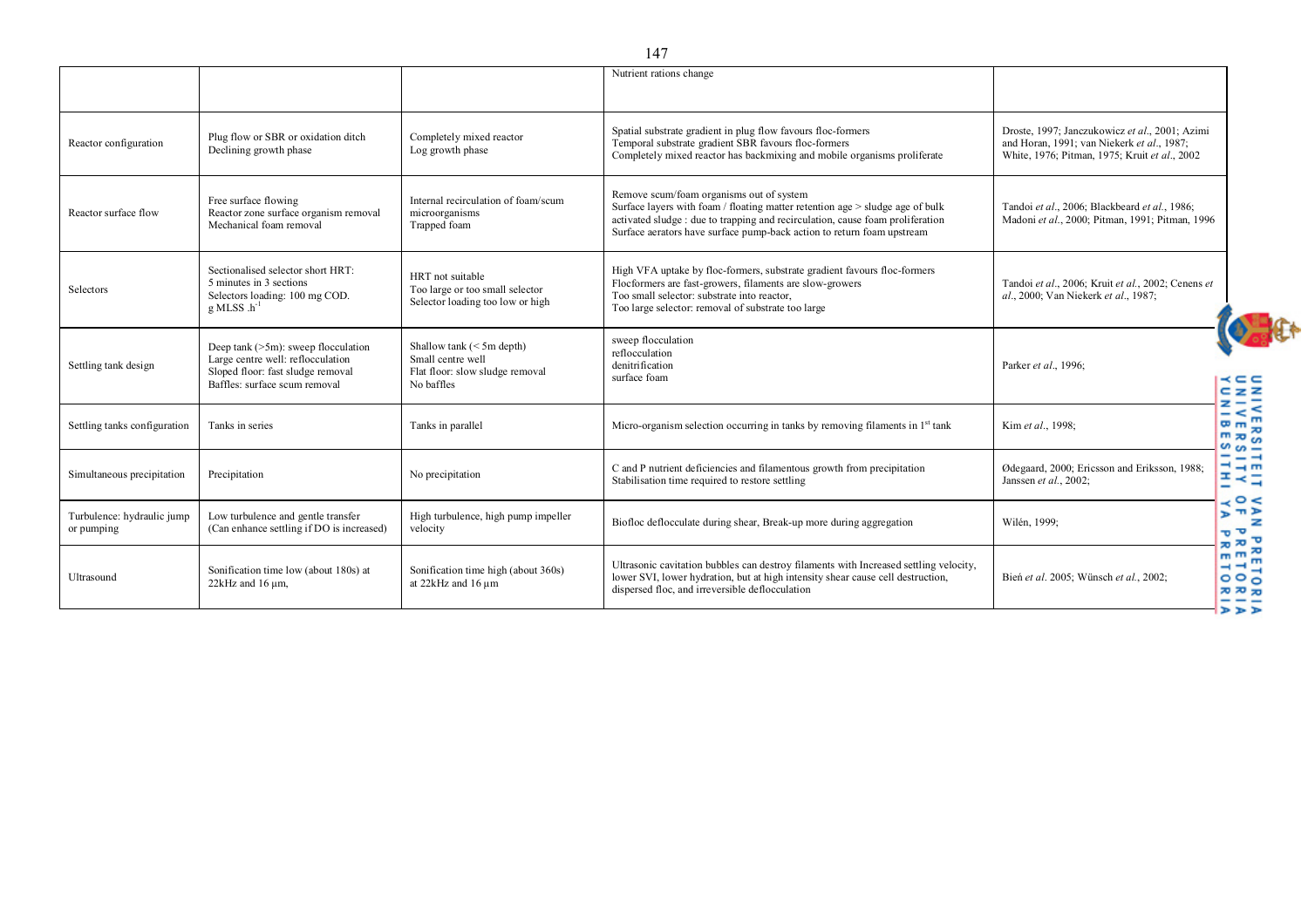# **11.7.4 Operational factors**

#### Table 11-10 Operational factors affecting settling factors

| Parameter                                                                                          | <b>Improve settling</b>                                                                                                                           | Worsen settling aspect                                                                                                                                                                         | <b>Impact description on settling aspect</b>                                                                                                                                                                                                                                                                                                                                                                                                                                                                                                                                           | Reference                                                                                                                                                                                                                                                                                                                                              |
|----------------------------------------------------------------------------------------------------|---------------------------------------------------------------------------------------------------------------------------------------------------|------------------------------------------------------------------------------------------------------------------------------------------------------------------------------------------------|----------------------------------------------------------------------------------------------------------------------------------------------------------------------------------------------------------------------------------------------------------------------------------------------------------------------------------------------------------------------------------------------------------------------------------------------------------------------------------------------------------------------------------------------------------------------------------------|--------------------------------------------------------------------------------------------------------------------------------------------------------------------------------------------------------------------------------------------------------------------------------------------------------------------------------------------------------|
| Additives: Synthetic<br>polymers, inorganic<br>coagulants, anti-foaming<br>agents, weighing agents | Structure change to compact dense flocs;<br>Hydrophobicity increase                                                                               | Overdosing of these additives, and<br>introduction of new constituents                                                                                                                         | Fast changes within 30 to 45 min., ideal as short-term standby or emergency use<br>but temporary measure only (e.g. 4 hr) with relative high cost of chemicals<br>Ballasting effect, floc restructuring, thin biofilm<br>Initial lag period, SVI, ISV, SV <sub>30</sub> improvement                                                                                                                                                                                                                                                                                                    | Wilén, 1999; Agridiotis et al., 2006;<br>Patoczka et al., 1998; Vanderhasselt and<br>Verstraete, 1999; Vanderhasselt et al.<br>$(1999a)$ ;                                                                                                                                                                                                             |
| Anaerobic time                                                                                     | Shorter anaerobic<br>Anaerobic reactor $\leq 10\%$                                                                                                | Longer anaerobic time                                                                                                                                                                          | Deflocculation at long anaerobic time<br>Filament growth at large anaerobic zone                                                                                                                                                                                                                                                                                                                                                                                                                                                                                                       | Wilén, 1999; Cooper et al., 1995;                                                                                                                                                                                                                                                                                                                      |
| Anoxic reactor outlet nitrite                                                                      | Low NO <sub>2</sub> concentration                                                                                                                 | High $NO2$ concentration (>1 to 2 mg<br>NO <sub>2</sub> /l                                                                                                                                     | Bulking sludge due to high nitrite concentration<br>Control the a- recycle according to denitrification potential                                                                                                                                                                                                                                                                                                                                                                                                                                                                      | Lilley et al., 1997;                                                                                                                                                                                                                                                                                                                                   |
| Bactericide                                                                                        | Chlorine, hydrogen peroxide, ozone<br>Lower SVI and effluent suspended<br>solids, higher settling velocity                                        | Overdosing of bactericide: effluent SS<br>increase. Floc formers can be affected<br>Introduction of new constituents                                                                           | Non-specific bulking control by filament killing<br>Temporary solution<br>High cost<br>2 to 8 mg Cl <sub>2</sub> /(gMLSS.d) for 19 days reduces DSVI from 230 to 48 ml/g                                                                                                                                                                                                                                                                                                                                                                                                               | $\prec$ $\subset$ $\subset$<br>$C \, Z \, Z$<br>Seka et al., 2001; Van Leeuwen and<br>ネーコ<br>Pretorius; 1988; Wentzel et al., 1988;<br>$-$ < $\leq$<br>$m_{m}$                                                                                                                                                                                         |
| DO concentration                                                                                   | $DO = 2 mg/\ell$ over 24 hr in whole aerobic<br>reactor (ideally), or minimum 1 mg/ $\ell$<br>over 24 hours in all sections of aerobic<br>reactor | Over aeration (DO>3 mg/ $\ell$ )<br>Under aeration (DO <1 mg/ $\ell$ ) in zones or<br>certain times.<br>Oxygen limitation (DO< $0.5 \text{ mg}/\ell$ )<br>Intermittent or alternating aeration | Increase DO: mechanical or point source aerators turbulence will shear sensitive flocs,<br>Filament dominance.<br>Deflocculation, irregular weak flocs, low ECP production; low adsorption colloids; porous<br>flocs; anaerobic period determines deflocculation,<br>Diffusional limitation inside flocs at a low DO,<br>DO according to organic loading [2 mg/ $\ell$ DO for 0.5 kg COD/kg MLVSS/d],<br>Higher DO ( $\geq 2$ mg/ $\ell$ ) create large stable compact flocs,<br>High DO and over-aeration cause foams;<br>High DO in a-recycle to anoxic zone reduces BNR efficiency. | $m \times m$<br>$\sim \infty$<br>크급류<br>$=$ $\prec$ $=$<br>Jones and Franklin, 1985; Kabouris and<br>٠<br>Georgakakos, 1990; Kjellerup et al., 2001;<br>$\prec$ $\circ$ $\prec$<br>Martins et al., 2003; Tandoi et al., 2006;<br>$2 \pi$<br>Wilén, 1999; Wilén and Balmér, 1999;<br>Pitman, 1991;<br>$\sigma$ $\sigma'$<br>$\pi \pi$<br>m m<br>$- + 7$ |
| Organic loading                                                                                    | Organic loading high                                                                                                                              | Organic loading low<br>Organic loading overload (long-term)                                                                                                                                    | Filament dominance at low substrate, larger surface: volume<br>Floc formers have higher substrate utilisation rates<br>Floc formers cannot absorb too high substrate loading: break up<br>Diffusional resistance inside flocs for high loading: break up<br>Size of flocs increase with increased loading                                                                                                                                                                                                                                                                              | 000<br><b>70 70 70</b><br>Jones and Franklin, 1985; Tandoi et al.,<br>⋗⋗⋗<br>2006; Barbusiński and Kościelniak, 1995;<br>Pitman, 1975;                                                                                                                                                                                                                 |
| Plant stability                                                                                    | Start-up                                                                                                                                          | Steady state                                                                                                                                                                                   | Start up unstable, microorganisms need period of a few sludge ages to acclimatise<br>Bioflocs flocculate poorly in log growth phase when compared to declining growth phase                                                                                                                                                                                                                                                                                                                                                                                                            | Kolmetz et al., 2003;                                                                                                                                                                                                                                                                                                                                  |
| RAS recycle rates                                                                                  | High RAS recycle $(>1)$                                                                                                                           | Low RAS recycle $(\leq 1)$                                                                                                                                                                     | High contact for flocculation; Prevent clarifier denitrification                                                                                                                                                                                                                                                                                                                                                                                                                                                                                                                       | Cloete and Muyima, 1997;                                                                                                                                                                                                                                                                                                                               |
| Sludge age (SRT)                                                                                   | SRT high (>15 days for EPBNR)                                                                                                                     | SRT low $(< 10$ to 15 days EPBNR).<br>or very high                                                                                                                                             | High sludge age (15 to 20 days): Biofloc more stable, compact, floc surface more<br>hydrophobic, less negatively charged, less hydrated, large ECP layer gives smoother surface<br>and protective coat;<br>Higher life forms scavenge effluent dispersed fragments;<br>High sludge age: Filament dominance at very high sludge age;<br>Low sludge age: weak buoyant floc shear easily no structure;                                                                                                                                                                                    | Liss et al., 2002; Liao et al., 2001; Akça et<br>al., 1993; Kaewpipat and Grady, 2002;<br>Nakhla and Lugowski, 2003; Gerardi, 2002;                                                                                                                                                                                                                    |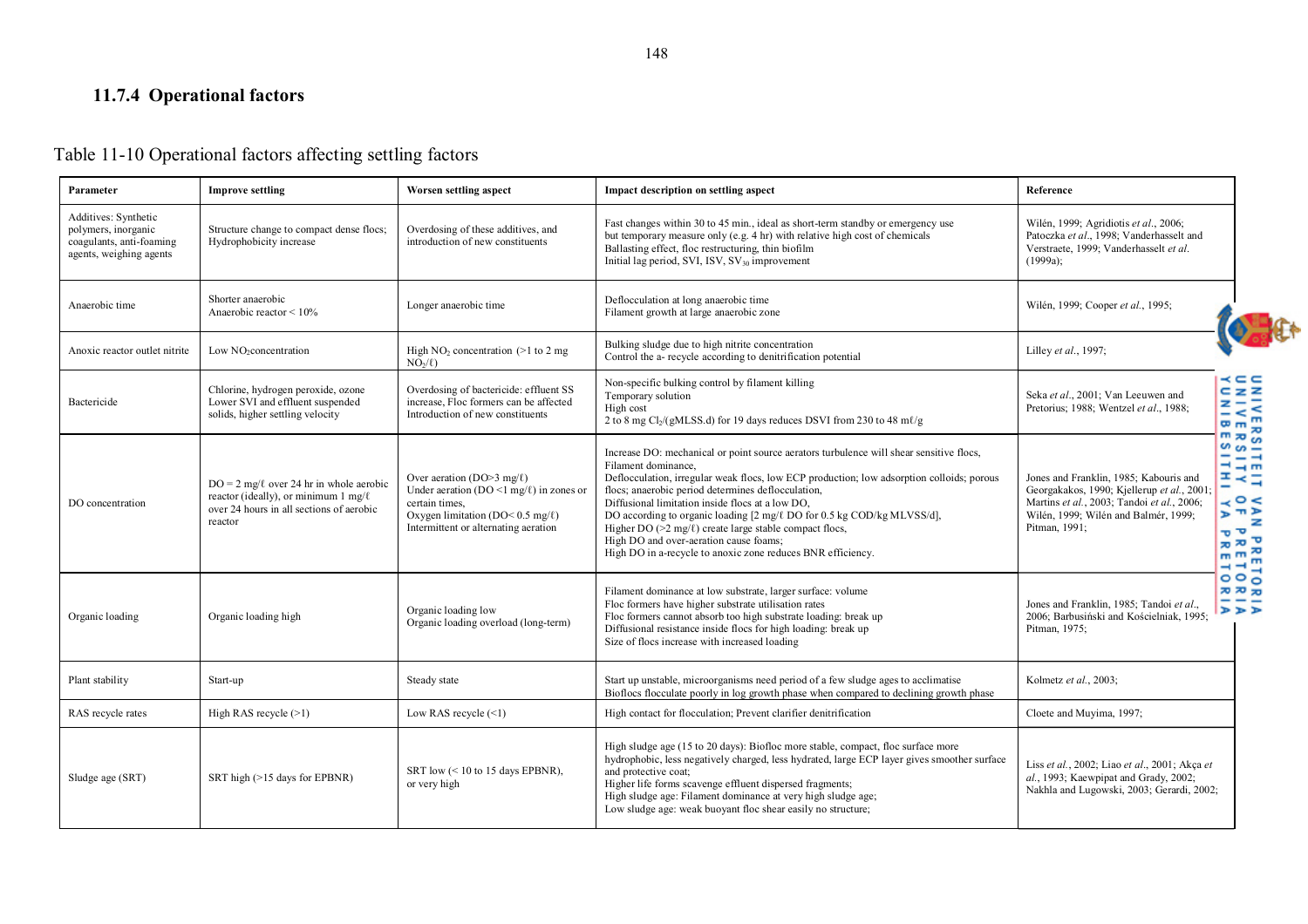## **11.7.5 Settleability failure identification**

# Table 11-11 Settleability failure identification guidelines

## (adapted from Jenkins *et al.*, 1986)

| Name of problem      | Nature of problem / alternative names                                                                                                                                                                                                                           | <b>Characterization of problem</b>                                                                                                                         | <b>Reasons for problem</b>                                                                                                                                                                                              |                                                                             |
|----------------------|-----------------------------------------------------------------------------------------------------------------------------------------------------------------------------------------------------------------------------------------------------------------|------------------------------------------------------------------------------------------------------------------------------------------------------------|-------------------------------------------------------------------------------------------------------------------------------------------------------------------------------------------------------------------------|-----------------------------------------------------------------------------|
| Dispersed floc       | Flocs do not aggregate, small clumps $(10 \text{ to } 20 \text{ µm})$ or single cells<br>(Dispersed growth, straggler flocs)                                                                                                                                    | Turbid effluent<br>No or very low zone settling velocity<br>Low sludge age from loss of sludge in settling tank                                            | Low amount of ECP<br>High organic loading<br>Start-up of plant or low sludge age<br>Toxicity event                                                                                                                      |                                                                             |
| Filamentous floc     | Strong, large flocs<br>Filaments extend from flocs into bulk solution, interfloc bridging<br>Interfere with settling and compression<br>Filaments cause foaming (Norcadia or Microthrix parvicella)<br>(filamentous bulking)                                    | Clear effluent<br>Poor thickening and low RAS concentration<br>Increased sludge blanket<br>High SVI and high $SV_{30}$                                     | Nutrient deficiency<br>High organic loading / shock load<br>Low DO concentration<br>Low pH<br>Septicity or high sulphide levels                                                                                         | - - - -<br>$C_zZ$                                                           |
| Floating flocs       | Bio surfactants or surface active agents, from foam forming filaments<br>Floating foams from hydrophobic filaments, accumulate on surfaces<br>Bacteria causing foams dominate                                                                                   | Foams visible in aerator and settling tank, aesthetic<br>Carryover cause high nutrient content in effluent<br>Low density billowy foam or heavy dense foam | Internal circulation of material and not removed from system<br>$m_{m}$<br>Low temperature or seasonal changes<br>Low sludge age<br>Low DO concentration<br>High organic shock load<br>Industrial surface active agents | EZE<br>$\mathbf{m}$<br>$m \times m$<br>$-\omega$<br>$- - -$<br>$  -$<br>품구축 |
| Non-filamentous floc | Sludge flocs become more hydrated and reduce density<br>Bound water in sludge flocs due to hydrophilic biopolymers<br>Exocellular slime or jelly-like characteristics of sludge solids<br>(viscous bulking, hydrous zoogloeal bulking, non-filamentous bulking) | Low settling velocity<br>Low compression and low RAS concentration<br>Increased sludge blanket<br>High SVI                                                 | Low sludge age<br>Nutrient deficiency<br>$\sigma$ $\sigma'$<br>High organic loading / shock load<br>Low DO concentration<br>m <sub>m</sub>                                                                              | $\circ$ $\le$<br>$D \pi D$<br>$\pi \pi$<br>$-1$                             |
| Pin floc             | Compact dense flocs settle rapidly, leaving lighter flocs in suspension<br>Weak, small flocs<br>Break up of large flocs<br>(Pin-point floc, unsettleable floc)                                                                                                  | Cloudy turbid effluent with fine particles<br>High zone settling velocity<br>Few filaments<br>Low SVI                                                      | High DO concentration<br>High turbulence from aerators or hydraulic jumps High shear $\frac{1}{\sqrt{2}}$<br>High sludge age<br>Low organic loading<br>Absence of filaments                                             | 000<br><b>70 70 70</b>                                                      |
| Rising flocs         | Gas entrainment or gas release gives buoyancy to flocs<br>Bubble aeration MLSS supersaturated with air<br>Denitrification of nitrate in blanket with insoluble nitrogen gas release<br>Long retention in settling tank make sludge anaerobic with gas release   | Settle rapidly and compact well<br>Flocs or clumps of flocs rise rapidly to surface, within 30<br>minutes to interfere with SVI test                       | Low RAS flow rate<br>High sludge blanket or tank floor accumulation<br>Reactor denitrification incomplete                                                                                                               |                                                                             |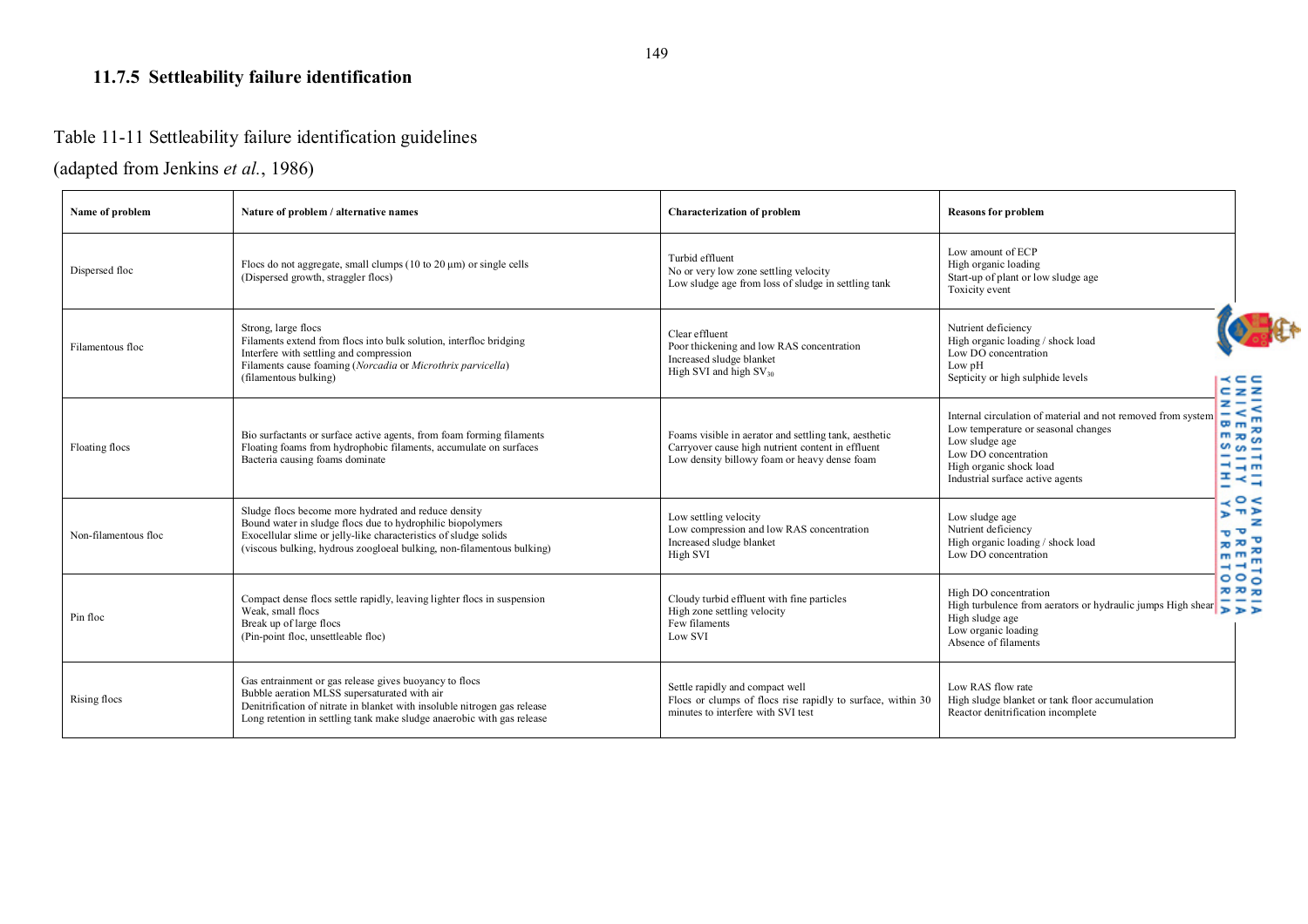

## **11.7.6 Settleability impacts due to filamentous micro-organism dominance**

## Table 11-12 *Microthrix parvicella* dominance and settling effects in a NDBEPR process

(adapted from Tandoi *et al.*, 2006)

| Parameter                            | Microthrix parvicella compared to floc-formers                                                                                                      | Microthrix parvicella dominance impact on settling                                                                                                                                |  |  |  |  |
|--------------------------------------|-----------------------------------------------------------------------------------------------------------------------------------------------------|-----------------------------------------------------------------------------------------------------------------------------------------------------------------------------------|--|--|--|--|
| <b>Biocides</b>                      | 20 to 200 kgCl2/kgSS effective for Microthrix parvicella;<br>2 kg Cl2/kg SS normal dosing for other filaments                                       | Hydrophobic cell wall prevents penetration to reduce<br>Microthrix parvicella dominance                                                                                           |  |  |  |  |
| Cell wall                            | Microthrix parvicella hydrophobic                                                                                                                   | Supports formation of stable foams, Scum and bulking in<br>same reactor attributed to Microthrix parvicella                                                                       |  |  |  |  |
| Electron<br>acceptors                | Microthrix parvicella uses $DO$ , $NO3$ , $NO2$                                                                                                     | All reactor zone grower (anaerobic, anoxic, aerobic) and<br>related settleability deterioration                                                                                   |  |  |  |  |
| Maintenance<br>energy                | Microthrix parvicella has lower requirements, and can adapt<br>and withstand environmental stress                                                   | Advantage under starvation conditions (low substrate loading<br>such as C, N, O) leads to proliferation and related settleability<br>deterioration                                |  |  |  |  |
| Oxygen affinity                      | Microthrix parvicella has high affinity                                                                                                             | Advantage during micro-aerobic conditions<br>During low DO concentration or plant overload<br>More prevalent in surface aeration with low DO concentration<br>sections            |  |  |  |  |
| pН                                   | Stimulated <i>Microthrix parvicella</i> growth alkaline $pH (>8)$                                                                                   | NDBEPR recovers alkalinity for resulting higher pH, and<br>related settleability deterioration                                                                                    |  |  |  |  |
| Slowly<br>biodegradable<br>substrate | Microthrix parvicella grows well with SBCOD, and also a<br>specialised lipid consumer                                                               | Kinetic selectors are not effective to reduce Microthrix<br>parvicella dominance                                                                                                  |  |  |  |  |
| Sludge age                           | Enhanced Microthrix parvicella growth at long sludge ages<br>$($ >10 days)                                                                          | NDBEPR process sludge age above 15 days, and related<br>settleability deterioration                                                                                               |  |  |  |  |
| <b>Strains</b>                       | Numerous                                                                                                                                            | Contradictory information; Difficult to isolate and cultivate                                                                                                                     |  |  |  |  |
| Symptoms                             | Varied indications makes identification difficult                                                                                                   | Bulking and scum formation in same reactor                                                                                                                                        |  |  |  |  |
| Temperature                          | Enhanced Microthrix parvicella growth at 12-15°C (winter<br>temperatures)<br>Microthrix parvicella growth stops above 20°C (summer<br>temperatures) | Seasonal / periodic dominance, and related long-term changes<br>in settleability                                                                                                  |  |  |  |  |
| Volatile<br>fatty<br>acids           | Enhanced Microthrix parvicella growth with LCVFA in<br>anaerobic reactor zones                                                                      | LCVFA enriched settled sewage feed from prefermenters;<br>Microthrix parvicella proliferation from anaerobic reactor in<br>NDBEPR process and related settleability deterioration |  |  |  |  |